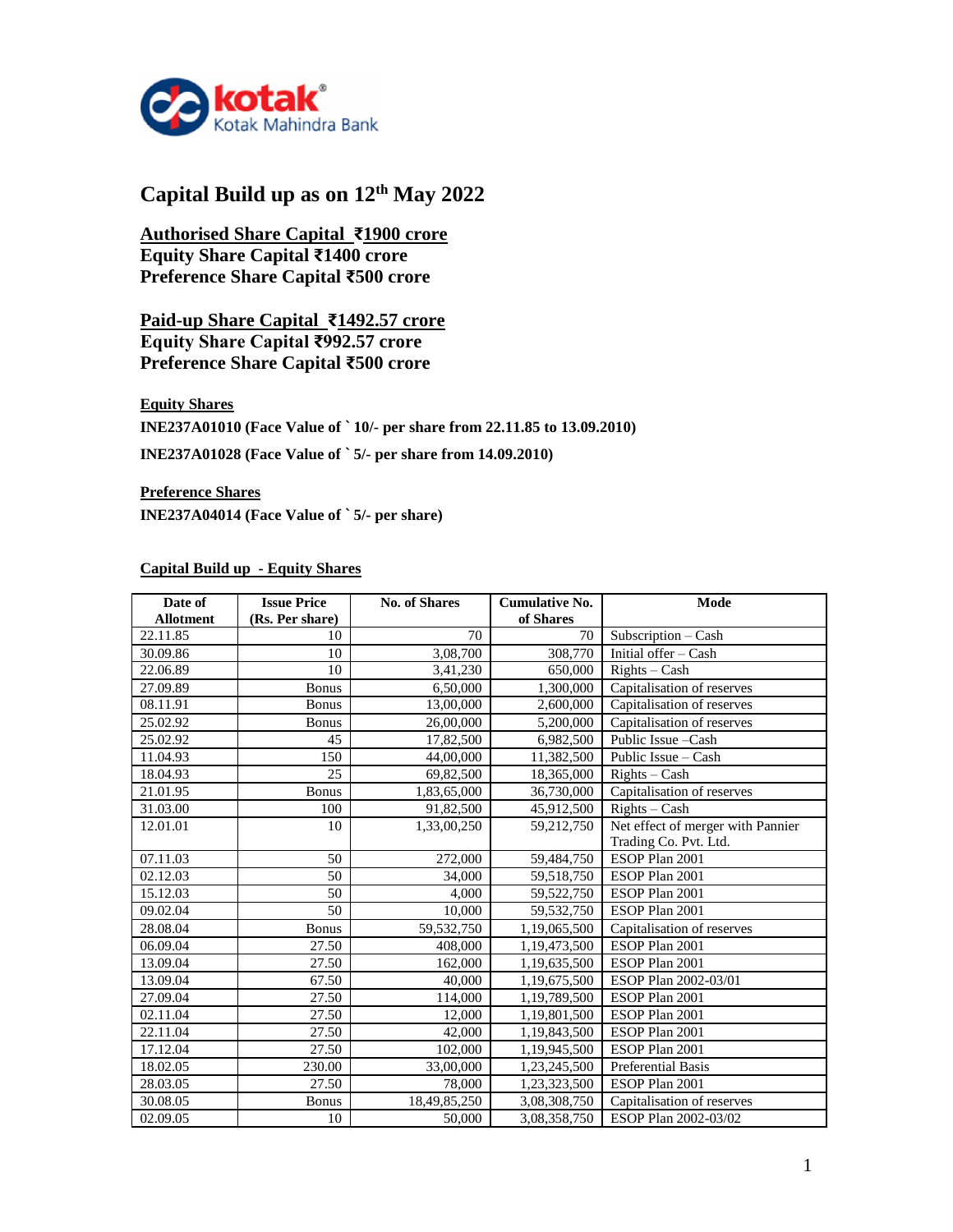| 06.10.05 | 10                | 4,54,500 | 3,08,813,250 | ESOP Plan 2002-03/04                |
|----------|-------------------|----------|--------------|-------------------------------------|
| 16.11.05 | 10                | 1,45,500 | 3,08,958,750 | ESOP Plan 2002-03/03                |
| 16.11.05 | 10                | 58,500   | 3,09,017,250 | ESOP Plan 2002-03/04                |
| 19.12.05 | 10                | 66,000   | 3,09,083,250 | ESOP Plan 2002-03/03                |
| 19.12.05 | 10                | 9,500    | 3,09,092,750 | ESOP Plan 2002-03/04                |
| 06.01.06 | 10                | 64,000   | 3,09,156,750 | ESOP Plan 2002-03/03                |
| 06.01.06 | 10                | 5,500    | 3,09,162,250 | ESOP Plan 2002-03/04                |
| 06.01.06 | 10                | 54,375   | 3,09,216,625 | ESOP Plan 2002-03/05                |
| 10.03.06 | 10                | 30,750   | 3,09,247,375 | ESOP Plan 2002-03/03                |
| 10.03.06 | 10                | 36,750   | 3,09,284,125 | ESOP Plan 2002-03/04                |
| 10.03.06 | 10                | 3,750    | 3,09,287,875 | ESOP Plan 2002-03/05                |
| 16.03.06 | 10                | 6,750    | 3,09,294,625 | ESOP Plan 2002-03/04                |
| 12.04.06 | 10                | 5,625    | 3,09,300,250 | ESOP Plan 2002-03/05                |
| 27.04.06 | \$6.66            | 15000000 | 3,24,300,250 | <b>Equity Shares Underlying GDS</b> |
|          | $\sim$ Rs.300.00) |          |              |                                     |
| 25.05.06 | 10                | 1875     | 3,24,302,125 | ESOP Plan 2002-03/05                |
| 12.06.06 | 80                | 3.33.289 | 3.24.635.414 | ESOP Plan 2002-03/06                |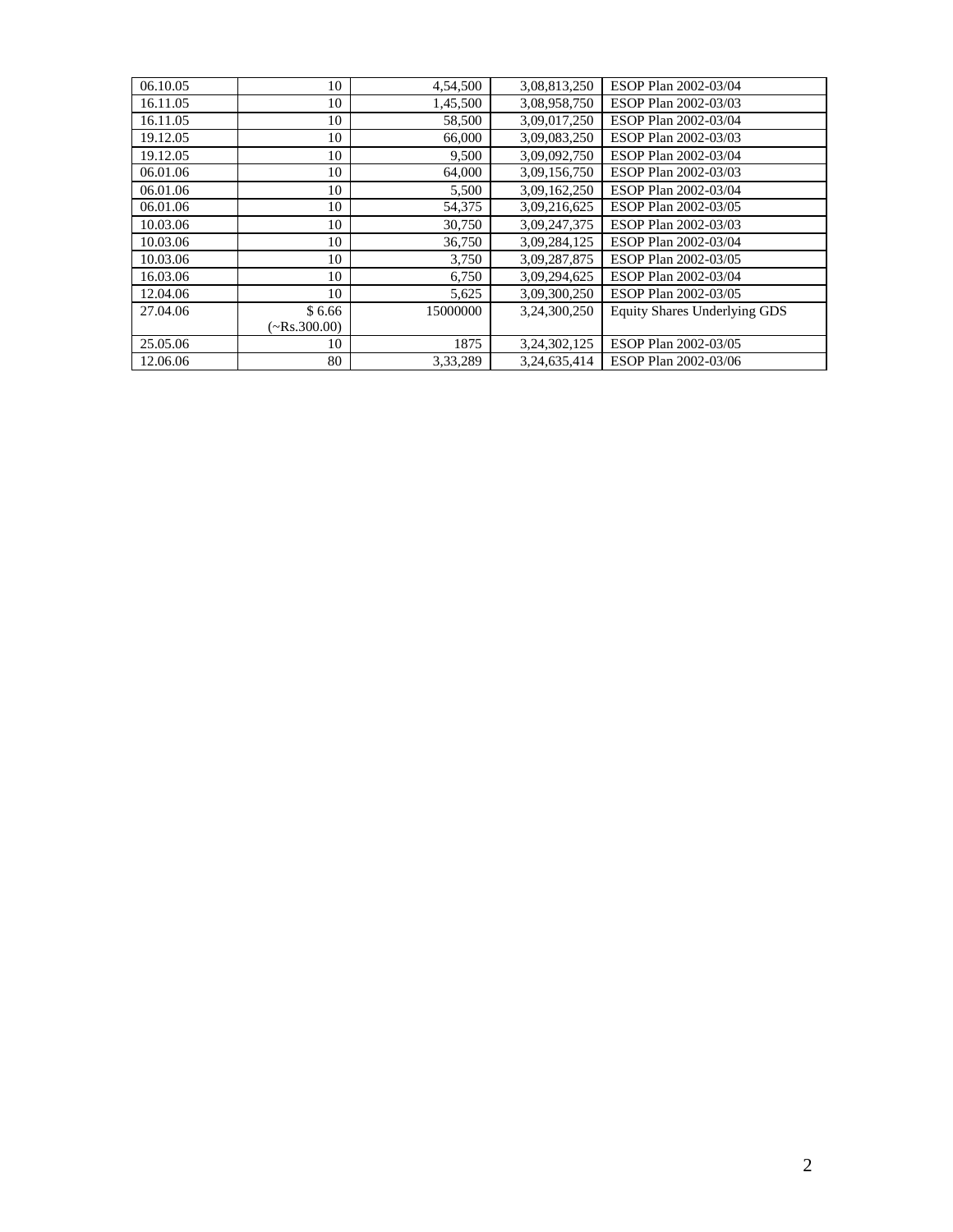| Date of<br><b>Allotment</b> | <b>Issue Price</b><br>(Rs. Per share) | <b>No. of Shares</b> | <b>Cumulative No.</b><br>of Shares | Mode                                         |
|-----------------------------|---------------------------------------|----------------------|------------------------------------|----------------------------------------------|
| 27.06.06                    | 80                                    | 94,789               | 3,24,730,203                       | ESOP Plan 2002-03/06                         |
| 06.07.06                    | 80                                    | 65,420               | 3,24,795,623                       | ESOP Plan 2002-03/06                         |
|                             |                                       |                      |                                    |                                              |
| 09.08.06                    | 80                                    | 41,167               |                                    | ESOP Plan 2002-03/06                         |
|                             |                                       | 82,500               | 3,24,919,290                       | ESOP Plan 2002-03/07                         |
| 31.08.06                    | 80                                    | 30,657               | 3,24,949,947                       | ESOP Plan 2002-03/06                         |
| 01.09.06                    | 10                                    | 50,000               | 3,24,999,947                       | ESOP Plan 2002-03/02                         |
|                             |                                       |                      |                                    |                                              |
|                             | 80                                    |                      |                                    |                                              |
| 14.09.06                    | 80                                    | 20,212               | 3,25,020,159<br>3,25,046,311       | ESOP Plan 2002-03/06                         |
| 29.09.06<br>10.10.06        | 10                                    | 26,152               |                                    | ESOP Plan 2002-03/06<br>ESOP Plan 2002-03/04 |
|                             | 80                                    | 4,66,500<br>47,602   | 325,560,413                        | ESOP Plan 2002-03/06                         |
| 08.11.06                    | 10                                    | 2,26,000             |                                    | ESOP Plan 2002-03/03                         |
|                             | 10                                    | 47,000               |                                    | ESOP Plan 2002-03/04                         |
|                             | 80                                    | 26,069               | 325,859,482                        | ESOP Plan 2002-03/06                         |
| 23.11.06                    | 10                                    | 25,000               |                                    | ESOP Plan 2002-03/03                         |
|                             | 10                                    | 11,500               |                                    | ESOP Plan 2002-03/04                         |
|                             | 80                                    | 12,292               | 325,908,274                        | ESOP Plan 2002-03/06                         |
| 14.12.06                    | 10                                    | 17,500               |                                    | ESOP Plan 2002-03/03                         |
|                             | 80                                    | 7,837                | 325,933,611                        | ESOP Plan 2002-03/06                         |
| 10.01.07                    | 10                                    | 9,000                |                                    | ESOP Plan 2002-03/03                         |
|                             | 10                                    | 54,375               |                                    | ESOP Plan 2002-03/05                         |
|                             | $80\,$                                | 2,227                | 325,999,213                        | ESOP Plan 2002-03/06                         |
| 08.02.2007                  | 10                                    | 7,500                |                                    | ESOP Plan 2002-03/03                         |
|                             | 10                                    | 10,000               |                                    | ESOP Plan 2002-03/04                         |
|                             | 10                                    | 3,750                |                                    | ESOP Plan 2002-03/05                         |
|                             | 80                                    | 31,462               | 326,051,925                        | ESOP Plan 2002-03/06                         |
| 02.03.2007                  | 10                                    | 1,875                |                                    | ESOP Plan 2002-03/05                         |
|                             | 80                                    | 58,658               | 326,112,458                        | ESOP Plan 2002-03/06                         |
| 21.03.2007                  | 10                                    | 21,250               |                                    | ESOP Plan 2002-03/03                         |
|                             | 10                                    | 18,250               |                                    | ESOP Plan 2002-03/04                         |
|                             | 10                                    | 3,750                | 326,155,708                        | ESOP Plan 2002-03/05                         |
| 21.06.2007                  | 80                                    | 2,31,157             |                                    | ESOP Plan 2002-03/06                         |
|                             | 80                                    | 41,250               | 326,428,115                        | ESOP Plan 2002-03/07                         |
| 12.07.2007                  | 80                                    | 82,496               |                                    | ESOP Plan 2002-03/06                         |
|                             | 150                                   | 93,480               |                                    | ESOP Scheme 2005/01                          |
|                             | 10                                    | 30,400               | 326,634,491                        | ESOP Scheme 2005/03                          |
| 19.07.2007                  | 150                                   | 45,360               |                                    | ESOP Scheme 2005/01                          |
|                             | 10                                    | 32,100               |                                    | ESOP Scheme 2005/03                          |
|                             |                                       |                      | 326,711,951                        |                                              |
| 01.08.2007                  | 150                                   | 20,350               |                                    | ESOP Scheme 2005/01                          |
|                             | 10                                    | 12,500               |                                    | ESOP Scheme 2005/03                          |
|                             |                                       |                      | 326,744,801                        |                                              |
| 10.08.2007                  | 80                                    | 55,686               |                                    | ESOP Plan 2002-03/06                         |
|                             | 150                                   | 22,170               |                                    | ESOP Scheme 2005/01                          |
|                             | 10                                    | 1,800                | 326,824,457                        | ESOP Scheme 2005/03                          |
| 30.08.2007                  | 80                                    | 39,680               |                                    | ESOP Plan 2002-03/06                         |
|                             | 150                                   | 17,760               | 326,881,897                        | ESOP Scheme 2005/01                          |
| 17.09.2007                  | 80                                    | 2,475                |                                    | ESOP Plan 2002-03/06                         |
|                             | 150                                   | 7,730                | 326,892,102                        | ESOP Scheme 2005/01                          |
| 28.09.2007                  | 80                                    | 23,100               |                                    | ESOP Plan 2002-03/06                         |
|                             | 150                                   | 14850                |                                    | ESOP Scheme 2005/01                          |
|                             | 300                                   | 20,000               | 326,950,052                        | ESOP Scheme 2005/04                          |
| 15.10.2007                  | 950                                   | 1,70,00,000          | 343,950,052                        | Qualified Institutional Placement            |
| 02.11.2007                  | 150                                   | 19,230               |                                    | ESOP Scheme 2005/01                          |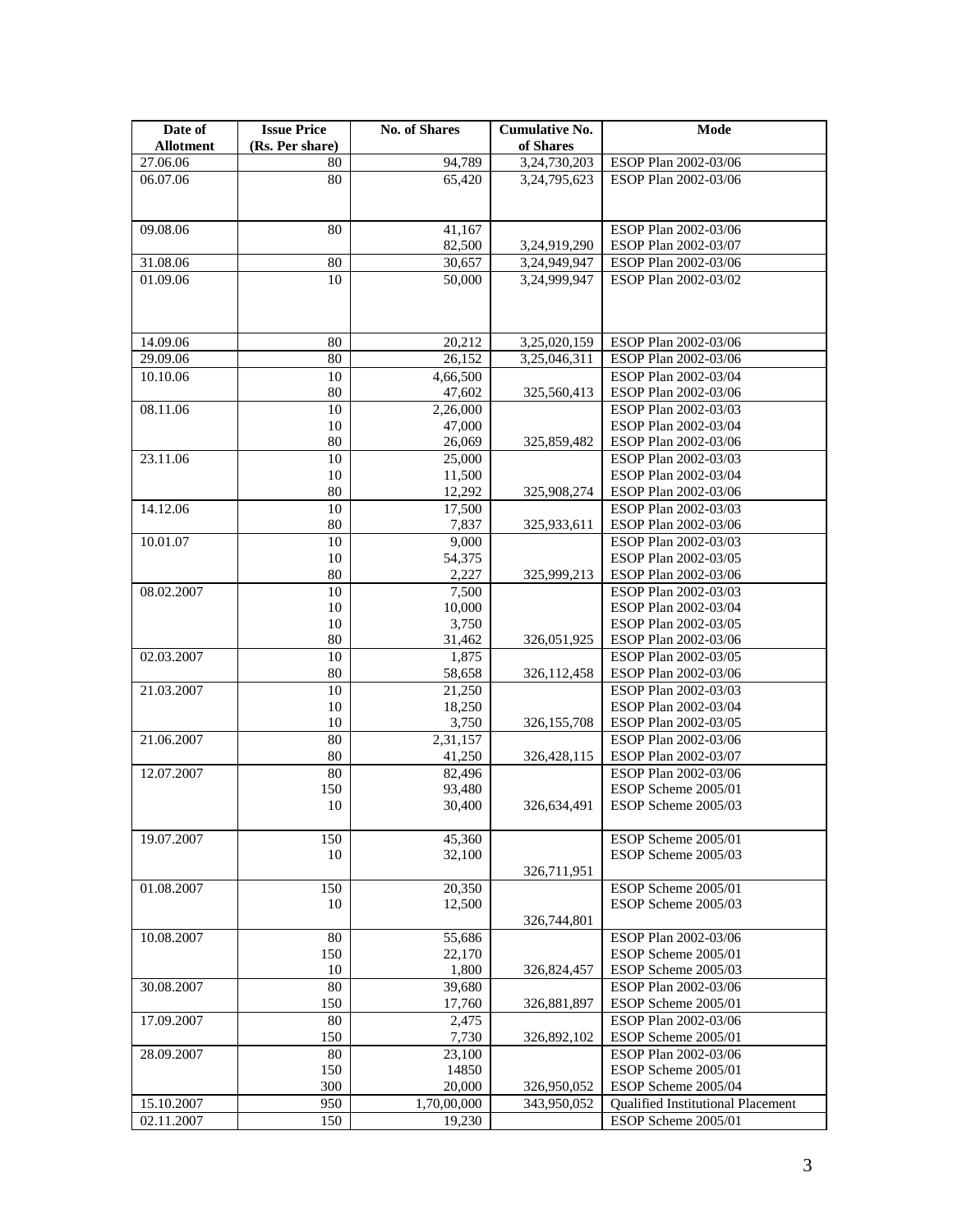| 10 | 23,250 | 992.532<br>343,9<br>ے رہی ہے ر | 2005/02<br>PQQDQ1<br><b>ESOP</b><br>' Scheme |
|----|--------|--------------------------------|----------------------------------------------|
|----|--------|--------------------------------|----------------------------------------------|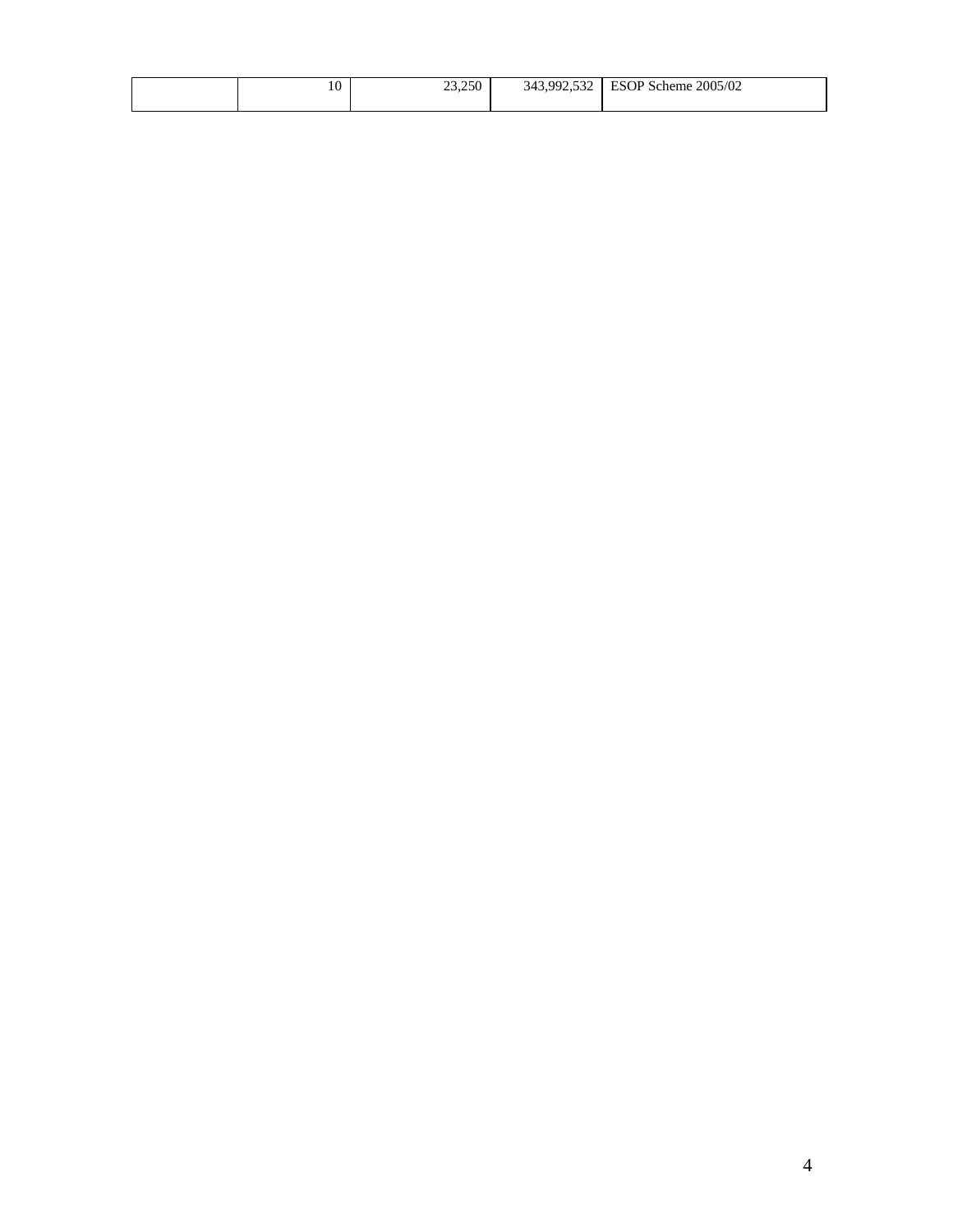| Date of                  | <b>Issue Price</b>    | <b>No. of Shares</b> | <b>Cumulative No.</b> | <b>Mode</b>                                  |
|--------------------------|-----------------------|----------------------|-----------------------|----------------------------------------------|
| <b>Allotment</b>         | (Rs. Per share)       |                      | of Shares             |                                              |
| 22.11.2007               | 80                    | 24,419               |                       | ESOP Plan 2002-03/06                         |
|                          | 150                   | 12,690               |                       | ESOP Scheme 2005/01                          |
|                          | 10                    | 27,750               |                       | ESOP Scheme 2005/02                          |
|                          | 10                    | 19,600               | 344,076,991           | ESOP Scheme 2005/03                          |
| 10.12.2007               | 80                    | 20,707               |                       | ESOP Plan 2002-03/06                         |
|                          | 150                   | 33,030               |                       | ESOP Scheme 2005/01<br>ESOP Scheme 2005/02   |
|                          | 10<br>10              | 20,550<br>10,700     |                       | ESOP Scheme 2005/03                          |
|                          | 300                   | 15,000               | 344,176,978           | ESOP Scheme 2005/04                          |
| 21.12.2007               | 80                    | 23,339               |                       | ESOP Plan 2002-03/06                         |
|                          | 150                   | 5,670                |                       | ESOP Scheme 2005/01                          |
|                          | 10                    | 5,350                | 344,211,337           | ESOP Scheme 2005/02                          |
|                          |                       |                      |                       |                                              |
| 07.01.2008               | 80                    | 9,800                |                       | ESOP Plan 2002-03/06                         |
|                          | 150                   | 8,760                |                       | ESOP Scheme 2005/01                          |
|                          | 10                    | 8,900                | 344,238,797           | ESOP Scheme 2005/02                          |
| 29.01.2008               | 150                   | 5,190                | 344,243,987           | ESOP Scheme 2005/01                          |
| 20.02.2008               | 80                    | 78,957               |                       | ESOP Plan 2002-03/06                         |
|                          | 80                    | 41,250               |                       | ESOP Plan 2002-03/07                         |
|                          | 150                   | 14,520               |                       | ESOP Scheme 2005/01                          |
|                          | 10                    | 37,100               | 344,415,814           | ESOP Scheme 2005/02                          |
| 07.03.2008               | 80                    | 1,49,588             |                       | ESOP Plan 2002-03/06                         |
|                          | 150                   | 26,150               |                       | ESOP Scheme 2005/01                          |
|                          | 10                    | 72,800               | 344,664,352           | ESOP Scheme 2005/02                          |
| 28.03.2008               | 150                   | 8,490                | 344,672,842           | ESOP Scheme 2005/01                          |
| 17.05.2008               | 150                   | 11,910               | 344,684,752           | ESOP Scheme 2005/01                          |
| 31.05.2008               | 150                   | 98,050               |                       | ESOP Scheme 2005/01                          |
|                          | 300                   | 40,000               |                       | ESOP Scheme 2005/04                          |
|                          | 200                   | 3,000                | 344,825,802           | ESOP Scheme 2005/06                          |
| 16.06.2008<br>26.06.2008 | 80<br>$\overline{80}$ | 1,42,441<br>36,978   | 344,968,243           | ESOP Plan 2002-03/06<br>ESOP Plan 2002-03/06 |
|                          | 80                    | 42,500               | 345,047,721           | ESOP Plan 2002-03/07                         |
| 18.07.2008               | $\overline{80}$       | 24,482               |                       | ESOP Plan 2002-03/06                         |
|                          | 150                   | 58,590               | 345,130,793           | ESOP Scheme 2005/01                          |
| 12.08.2008               | 80                    | 17,426               |                       | ESOP Plan 2002-03/06                         |
|                          | 150                   | 43,170               |                       | ESOP Scheme 2005/01                          |
|                          | 10                    | 22,400               |                       | ESOP Scheme 2007/02                          |
|                          | 325                   | 1,800                | 345,215,589           | ESOP Scheme 2007/03                          |
| 29.08.2008               | 80                    | 20,230               |                       | ESOP Plan 2002-03/06                         |
|                          | 150                   | 16,260               |                       | ESOP Scheme 2005/01                          |
|                          | 10                    | 37,700               | 345,289,779           | ESOP Scheme 2007/02                          |
| 19.09.2008               | 80                    | 18,732               |                       | ESOP Plan 2002-03/06                         |
|                          | 150                   | 19,740               |                       | ESOP Scheme 2005/01                          |
|                          | 10                    | 13,000               | 345, 341, 251         | ESOP Scheme 2007/02                          |
| 10.10.2008               | 80<br>150             | 32,436<br>19,990     |                       | ESOP Plan 2002-03/06<br>ESOP Scheme 2005/01  |
|                          | 10                    | 11,600               |                       | ESOP Scheme 2005/02                          |
|                          | 10                    | 14,800               | 345,420,077           | ESOP Scheme 2007/02                          |
| 31.10.2008               | 150                   | 180                  |                       | ESOP Scheme 2005/01                          |
|                          | 10                    | 5,400                |                       | ESOP Scheme 2005/02                          |
|                          | 325                   | 420                  | 345,426,077           | ESOP Scheme 2007/03                          |
| 03.12.2008               | 80                    | 7,396                |                       | ESOP Plan 2002-03/06                         |
|                          | 150                   | 8,460                |                       | ESOP Scheme 2005/01                          |
|                          | 10                    | 23,700               |                       | ESOP Scheme 2005/02                          |
|                          | 325                   | 7,909                | 345, 473, 542         | ESOP Scheme 2007/01                          |
| 07.01.2009               | 80                    | 8,180                |                       | ESOP Plan 2002-03/06                         |
|                          | 150                   | 3,000                |                       | ESOP Scheme 2005/01                          |
|                          | 10                    | 8,000                |                       | ESOP Scheme 2005/02                          |
|                          | 325                   | 1,837                |                       | ESOP Scheme 2007/01                          |
|                          | 10                    | 51,400               | 345,545,959           | ESOP Scheme 2007/02                          |
|                          |                       |                      |                       |                                              |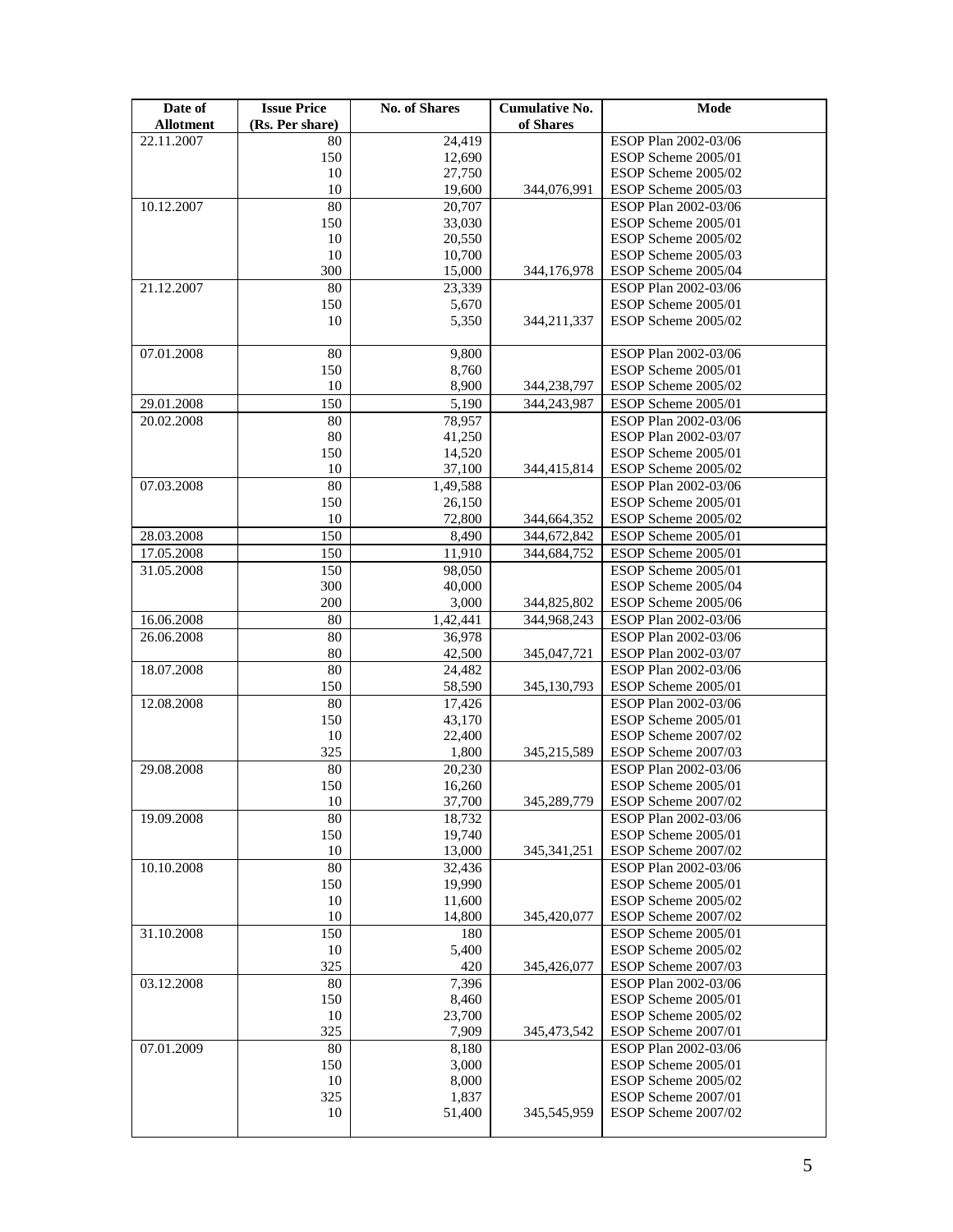| Date of<br><b>Allotment</b> | <b>Issue Price</b><br>(Rs. Per share) | <b>No. of Shares</b> | <b>Cumulative No.</b><br>of Shares | Mode                      |
|-----------------------------|---------------------------------------|----------------------|------------------------------------|---------------------------|
| 19.02.2009                  | 80                                    | 1,700                |                                    | ESOP Plan 2002-03/06      |
|                             | 150                                   | 3,800                |                                    | ESOP Scheme 2005/01       |
|                             | 10                                    | 29,900               | 345,581,359                        | ESOP Scheme 2005/02       |
| 06.03.2009                  | 80                                    | 850                  |                                    | ESOP Plan 2002-03/06      |
|                             | 10                                    | 86,650               | 345,668,859                        | ESOP Scheme 2005/02       |
| 27.04.2009                  | 150                                   | 15,750               |                                    | ESOP Scheme 2005/01       |
|                             | 325                                   | 20,771               | 345,705,380                        | ESOP Scheme 2007/01       |
| 19.05.2009                  | 150                                   | 19,680               |                                    | ESOP Scheme 2005/01       |
|                             | 300                                   | 75,000               |                                    | ESOP Scheme 2005/04       |
|                             | 200                                   | 3,000                |                                    | ESOP Scheme 2005/06       |
|                             | 325                                   | 23,515               |                                    | ESOP Scheme 2007/01       |
|                             | 325                                   | 2,220                | 345,828,795                        | ESOP Scheme 2007/03       |
| 02.06.2009                  | 150                                   | 1,80,740             |                                    | ESOP Scheme 2005/01       |
|                             | 340                                   | 7,500                |                                    | ESOP Scheme 2005/05       |
|                             | 325                                   | 1,59,333             |                                    | ESOP Scheme 2007/01       |
|                             | 325                                   | 3,060                |                                    | ESOP Scheme 2007/03       |
|                             | 400                                   | 6,750                |                                    | ESOP Scheme 2007/05       |
|                             | 335                                   | 4,252                |                                    | ESOP Scheme 2007/06       |
|                             | 410                                   | 5,070                | 346,195,500                        | ESOP Scheme 2007/12       |
| 12.06.2009                  | 325                                   | 1,01,845             |                                    | ESOP Scheme 2007/01       |
|                             | 335                                   | 927                  | 346,298,272                        | ESOP Scheme 2007/06       |
| 02.07.2009                  | 325                                   | 2,67,106             |                                    | ESOP Scheme 2007/01       |
|                             | 335                                   | 2,624                | 346,568,002                        | ESOP Scheme 2007/06       |
| 04.08.2009                  | 150                                   | 3,880                |                                    | ESOP Scheme 2005/01       |
|                             | 410                                   | 34939                | 346,606,821                        | ESOP Scheme 2007/12       |
| 11.09.2009                  | 150                                   | 70,920               |                                    | ESOP Scheme 2005/01       |
|                             | 340                                   | 20,000               |                                    | ESOP Scheme 2005/05       |
|                             | 325                                   | 6,500                |                                    | ESOP Scheme 2007/01       |
|                             | 325                                   | 280                  |                                    | ESOP Scheme 2007/03       |
|                             | 410                                   | 72,858               | 346,777,379                        | ESOP Scheme 2007/12       |
| 08.10.2009                  | 150                                   | 82,640               |                                    | ESOP Scheme 2005/01       |
|                             | 325                                   | 33,457               |                                    | ESOP Scheme 2007/01       |
|                             | 410                                   | 29,361               |                                    | ESOP Scheme 2007/12       |
|                             | 410                                   | 43,500               | 346,966,337                        | ESOP Scheme 2007/13       |
| 28.10.2009                  | 150                                   | 8,280                |                                    | ESOP Scheme 2005/01       |
|                             | 325                                   | 26,807               |                                    | ESOP Scheme 2007/01       |
|                             | 325                                   | 2,040                |                                    | ESOP Scheme 2007/03       |
|                             | 335                                   | 3,950                |                                    | ESOP Scheme 2007/06       |
|                             | 410                                   | 16,380               | 347,023,794                        | ESOP Scheme 2007/12       |
| 09.11.2009                  | 150                                   | 57,920               |                                    | ESOP Scheme 2005/01       |
|                             | 325                                   | 37,763               |                                    | ESOP Scheme 2007/01       |
|                             | 335                                   | 315                  |                                    | ESOP Scheme 2007/06       |
|                             | 410                                   | 65,112               | 347,184,904                        | ESOP Scheme 2007/12       |
| 24.11.2009                  | 150                                   | 14,040               |                                    | ESOP Scheme 2005/01       |
|                             | 325                                   | 20,894               |                                    | ESOP Scheme 2007/01       |
|                             | 325                                   | 1,200                |                                    | ESOP Scheme 2007/03       |
|                             | 335                                   | 770                  |                                    | ESOP Scheme 2007/06       |
|                             | 410                                   | 21,492               | 347,243,300                        | ESOP Scheme 2007/12       |
| 04.12.2009                  | 150                                   | 21,400               |                                    | ESOP Scheme 2005/01       |
|                             | 325                                   | 16,764               |                                    | ESOP Scheme 2007/01 (II)  |
|                             | 325                                   | 37,226               |                                    | ESOP Scheme 2007/01 (III) |
|                             | 335                                   | 634                  |                                    | ESOP Scheme 2007/06 (II)  |
|                             | 335                                   | 4,382                |                                    | ESOP Scheme 2007/06 (III) |
|                             | 410                                   | 54,911               | 347, 378, 617                      | ESOP Scheme 2007/12       |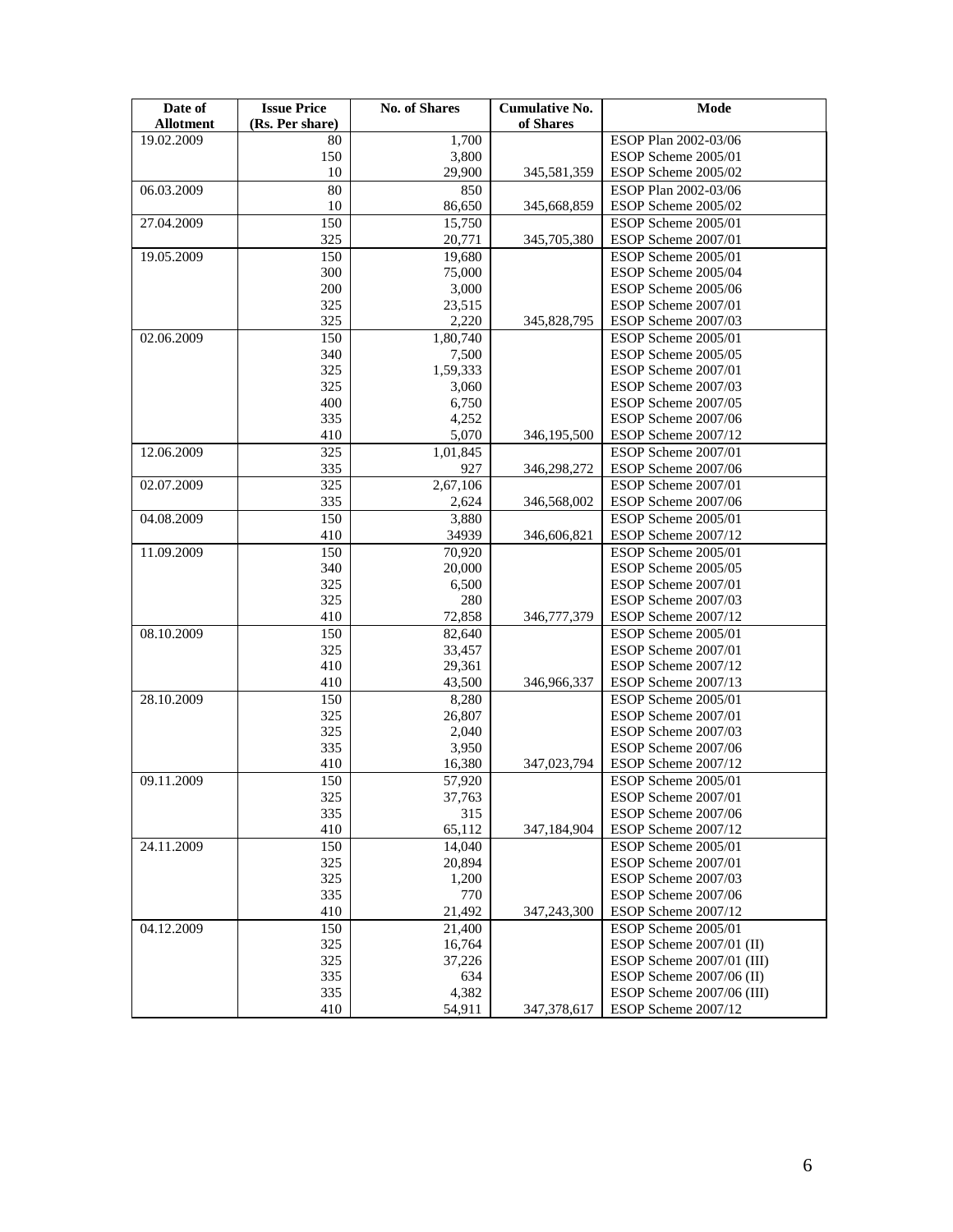| Date of          | <b>Issue Price</b> | <b>No. of Shares</b> | Cumulative           | Mode                                             |
|------------------|--------------------|----------------------|----------------------|--------------------------------------------------|
| <b>Allotment</b> | (Rs. Per share)    |                      | <b>No. of Shares</b> |                                                  |
| 17.12.2009       | 150                | 6,200                |                      | ESOP Scheme 2005/01                              |
|                  | 325                | 49,523               |                      | ESOP Scheme 2007/01 (II)                         |
|                  | 325                | 51,180               |                      | ESOP Scheme 2007/01 (III)                        |
|                  | 410                | 51,567               | 347,537,087          | ESOP Scheme 2007/12                              |
| 30.12.2009       | 150                | 10,080               |                      | ESOP Scheme 2005/01                              |
|                  | 325                | 5,809                |                      | ESOP Scheme 2007/01 (II)                         |
|                  | 325                | 23,010               |                      | ESOP Scheme 2007/01 (III)                        |
|                  | 410                | 1,19,939             | 347,695,925          | ESOP Scheme 2007/12                              |
| 08.01.2010       | 150<br>325         | 16,480<br>23,134     |                      | ESOP Scheme 2005/01<br>ESOP Scheme 2007/01 (II)  |
|                  | 325                | 20,002               |                      | ESOP Scheme 2007/01 (III)                        |
|                  | 410                | 27,404               | 347,782,945          | ESOP Scheme 2007/12                              |
| 22.01.2010       | 150                | 4,080                |                      | ESOP Scheme 2005/01                              |
|                  | 325                | 770                  |                      | ESOP Scheme 2007/01 (II)                         |
|                  | 325                | 10,958               | 347,798,753          | ESOP Scheme 2007/01 (III)                        |
| 05.02.2010       | 150                | 5,880                |                      | ESOP Scheme 2005/01                              |
|                  | 300                | 25,000               |                      | ESOP Scheme 2005/04 (III)                        |
|                  | 325                | 13,015               |                      | ESOP Scheme 2007/01 (II)                         |
|                  | 325                | 7,521                |                      | ESOP Scheme 2007/01 (III)                        |
|                  | 335                | 927                  |                      | ESOP Scheme 2007/06 (II)                         |
|                  | 335                | 210                  | 347,851,306          | ESOP Scheme 2007/06 (III)                        |
| 26.02.2010       | 150                | 29,280               |                      | ESOP Scheme 2005/01                              |
|                  | 325                | 27,138               |                      | ESOP Scheme 2007/01 (II)                         |
|                  | 325                | 5,166                |                      | ESOP Scheme 2007/01 (III)                        |
|                  | 335                | 270                  | 347,913,160          | ESOP Scheme 2007/06 (III)                        |
| 19.03.2010       | 150                | 800                  |                      | ESOP Scheme 2005/01                              |
|                  | 325                | 21,488               |                      | ESOP Scheme 2007/01 (II)                         |
|                  | 325                | 13,608               |                      | ESOP Scheme 2007/01 (III)                        |
|                  | 325                | 1,480                |                      | ESOP Scheme $2007/03$ (II)                       |
|                  | 225                | 33,750               | 347,984,286          | ESOP Scheme $2007/15$ (I)                        |
| 26.03.2010       | 150                | 13,400               |                      | ESOP Scheme 2005/01                              |
|                  | 300                | 25,000               |                      | ESOP Scheme 2005/04 (III)                        |
|                  | 325                | 15,094               |                      | ESOP Scheme $2007/01$ (II)                       |
|                  | 325<br>225         | 25,522               |                      | ESOP Scheme 2007/01 (III)                        |
| 30.03.2010       | 150                | 35,000<br>2,800      | 348,098,302          | ESOP Scheme $2007/15$ (I)<br>ESOP Scheme 2005/01 |
|                  | 325                | 5,126                |                      | ESOP Scheme 2007/01 (II)                         |
|                  | 325                | 5,249                |                      | ESOP Scheme 2007/01 (III)                        |
|                  | 225                | 30,000               | 348, 141, 477        | ESOP Scheme $2007/15$ (I)                        |
| 15.04.2010       | 150                | 400                  |                      | ESOP Scheme 2005/01                              |
|                  | 325                | 1,575                |                      | ESOP Scheme 2007/01 (II)                         |
|                  | 325                | 3,000                |                      | ESOP Scheme 2007/01 (III)                        |
|                  | 225                | 18,750               | 348,165,202          | ESOP Scheme $2007/15$ (I)                        |
| 27.04.2010       | 150                | 17,880               |                      | ESOP Scheme 2005/01                              |
|                  | 200                | 4,000                |                      | ESOP Scheme 2005/06 (III)                        |
|                  | 325                | 27,089               |                      | ESOP Scheme 2007/01 (II)                         |
|                  | 325                | 19,974               |                      | ESOP Scheme 2007/01 (III)                        |
|                  | 225                | 17,000               |                      | ESOP Scheme $2007/15$ (I)                        |
|                  | 225                | 6,150                | 348,257,295          | ESOP Scheme 2007/17 (I)                          |
| 14.05.2010       | 150                | 35,480               |                      | ESOP Scheme 2005/01                              |
|                  | 325                | 17,292               |                      | ESOP Scheme 2007/01 (II)                         |
|                  | 325                | 13,426               |                      | ESOP Scheme 2007/01 (III)                        |
|                  | 400                | 6,750                |                      | ESOP Scheme 2007/05 (II)                         |
|                  | 225                | 10,750               |                      | ESOP Scheme $2007/15$ (I)                        |
|                  | 225                | 16,875               | 348, 357, 868        | ESOP Scheme 2007/17 (I)                          |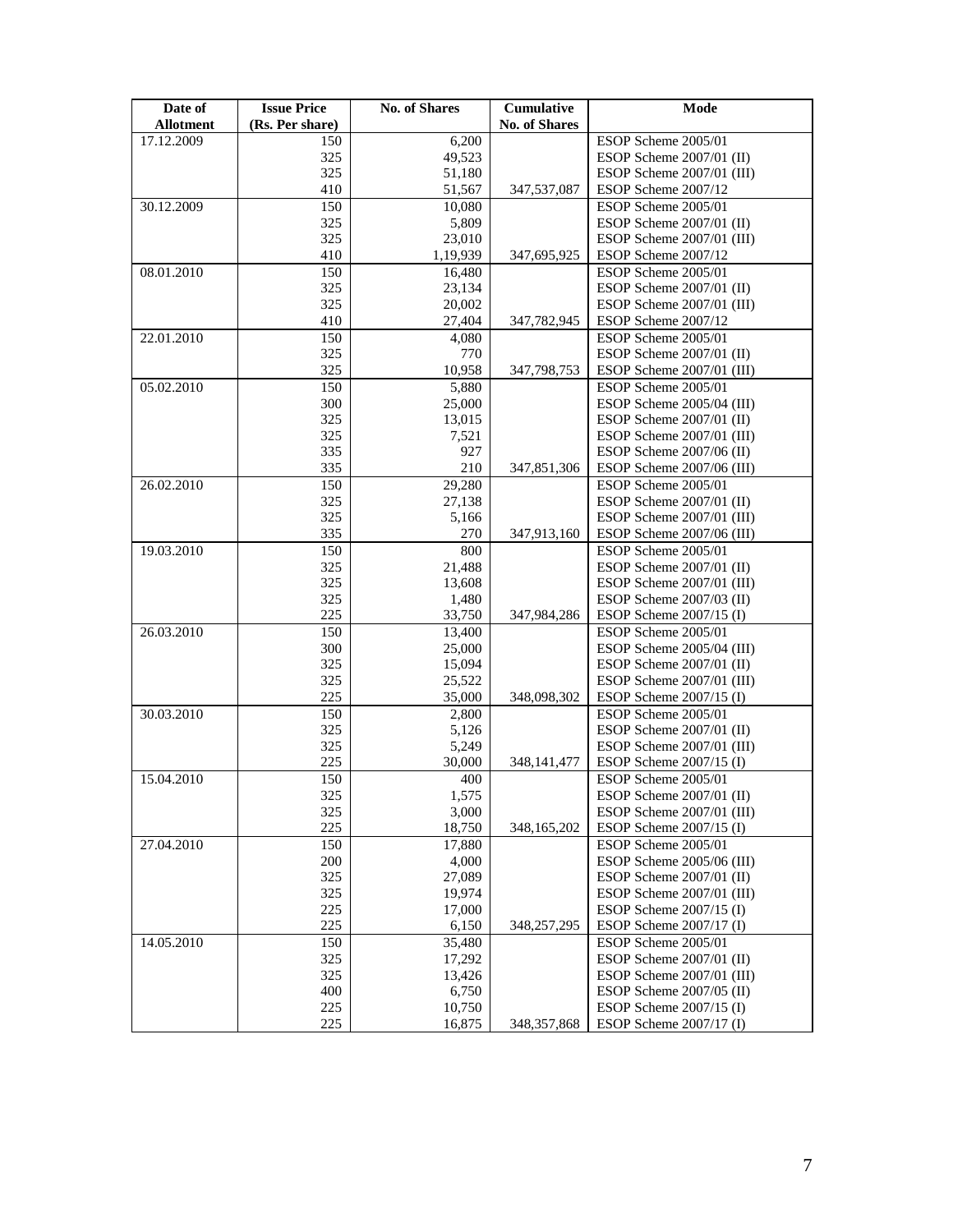| Date of          | <b>Issue Price</b> | <b>No. of Shares</b> | <b>Cumulative No.</b> | Mode                       |
|------------------|--------------------|----------------------|-----------------------|----------------------------|
| <b>Allotment</b> | (Rs. Per share)    |                      | of Shares             |                            |
| 31.05.2010       | 150                | 43,120               |                       | ESOP Scheme 2005/01        |
|                  | 300                | 25,000               |                       | ESOP Scheme 2005/04 (III)  |
|                  | 325                | 8,711                |                       | ESOP Scheme $2007/01$ (II) |
|                  | 325                | 23,038               |                       | ESOP Scheme 2007/01 (III)  |
|                  | 335                | 787                  |                       | ESOP Scheme 2007/06 (II)   |
|                  | 335                | 1,472                |                       | ESOP Scheme 2007/06 (IIII) |
|                  | 225                | 17,500               |                       | ESOP Scheme 2007/15 (I)    |
|                  | 225                | 6,500                | 348,483,996           | ESOP Scheme 2007/17 (I)    |
| 17.06.2010       | 150                | 7,680                |                       | ESOP Scheme 2005/01        |
|                  | 325                | 44,569               |                       | ESOP Scheme 2007/01 (II)   |
|                  | 325                | 41,234               |                       | ESOP Scheme 2007/01 (III)  |
|                  | 335                | 630                  |                       | ESOP Scheme 2007/06 (II)   |
|                  | 335                | 540                  |                       | ESOP Scheme 2007/06 (IIII) |
|                  | 225                | 10,000               |                       | ESOP Scheme $2007/15$ (I)  |
|                  | 225                | 5,750                | 348,594,399           | ESOP Scheme 2007/17 (I)    |
| 09.07.2010       | 325                | 1,65,574             |                       | ESOP Scheme 2007/01 (II)   |
|                  | 325                | 1,64,482             |                       | ESOP Scheme 2007/01 (III)  |
|                  | 335                | 2,082                |                       | ESOP Scheme $2007/06$ (II) |
|                  | 335                | 1,786                |                       | ESOP Scheme 2007/06 (IIII) |
|                  | 410                | 16,262               |                       | ESOP Scheme $2007/12$ (II) |
|                  | 225                | 35,750               |                       | ESOP Scheme 2007/15 (I)    |
|                  | 225                | 5,825                | 348,986,160           | ESOP Scheme 2007/17 (I)    |
| 29.07.2010       | 410                | 26,616               |                       | ESOP Scheme $2007/12$ (II) |
|                  | 225                | 3,750                | 349,016,526           | ESOP Scheme 2007/15 (I)    |
| 11.08.2010       |                    |                      |                       |                            |
| Pref. Allotment  |                    |                      |                       |                            |
| <b>SMBC</b>      | 833                | 1,64,00,000          | 365,416,526           | Pref. Allotment SMBC       |
| 18.08.2010       | 340                | 3,95,000             |                       | ESOP Scheme 2005/05        |
|                  | 410                | 12,725               |                       | ESOP Scheme 2007/12 (II)   |
|                  | 225                | 7,500                |                       | ESOP Scheme 2007/15 (I)    |
|                  | 225                | 1,000                | 365,832,751           | ESOP Scheme 2007/17 (I)    |
| 31.08.2010       | 340                | 1.20500              |                       | ESOP Scheme 2005/05        |
|                  | 325                | 20,000               |                       | ESOP Scheme 2007/04        |
|                  | 410                | 14,904               |                       | ESOP Scheme $2007/12$ (II) |
|                  | 410                | 14,000               |                       | ESOP Scheme 2007/13 (II)   |
|                  | 225                | 7,500                |                       | ESOP Scheme 2007/15 (I)    |
|                  | 225                | 1,875                | 366,011,530           | ESOP Scheme 2007/17 (I)    |
| 13.09.2010       | 340                | 4,09,100             |                       | ESOP Scheme 2005/05        |
|                  | 325                | 7,500                |                       | ESOP Scheme 2007/04        |
|                  | 410                | 37,262               |                       | ESOP Scheme $2007/12$ (II) |
|                  | 225                | 37,500               |                       | ESOP Scheme 2007/15 (I)    |
|                  | 225                | 8,100                |                       | ESOP Scheme 2007/17 (I)    |
|                  | 400                | 1,340                | 366,512,332           | ESOP Scheme 2007/18 (I)    |

# **INE237A01028 (Face Value of Rs 5/- per share from 14.09.2010)**

| Date of<br><b>Allotment</b> | <b>Issue Price</b><br>(Rs. Per share) | <b>No. of Shares</b>                  | <b>Cumulative No.</b><br>of Shares | Mode                                                                                                  |
|-----------------------------|---------------------------------------|---------------------------------------|------------------------------------|-------------------------------------------------------------------------------------------------------|
| 14.09.2010                  | Nil                                   | 366,512,332                           | 733,024,664                        | Split                                                                                                 |
| 22.09.2010                  | 170<br>325<br>205<br>112.50           | 2,84,000<br>60,000<br>17,540<br>9,000 | 733,406,704                        | ESOP Scheme 2005/05<br>ESOP Scheme 2007/07<br>ESOP Scheme $2007/12$ (II)<br>ESOP Scheme $2007/17$ (I) |
|                             | 200                                   | 1,500<br>10,000                       |                                    | ESOP Scheme $2007/18$ (I)<br>ESOP Scheme 2007/19                                                      |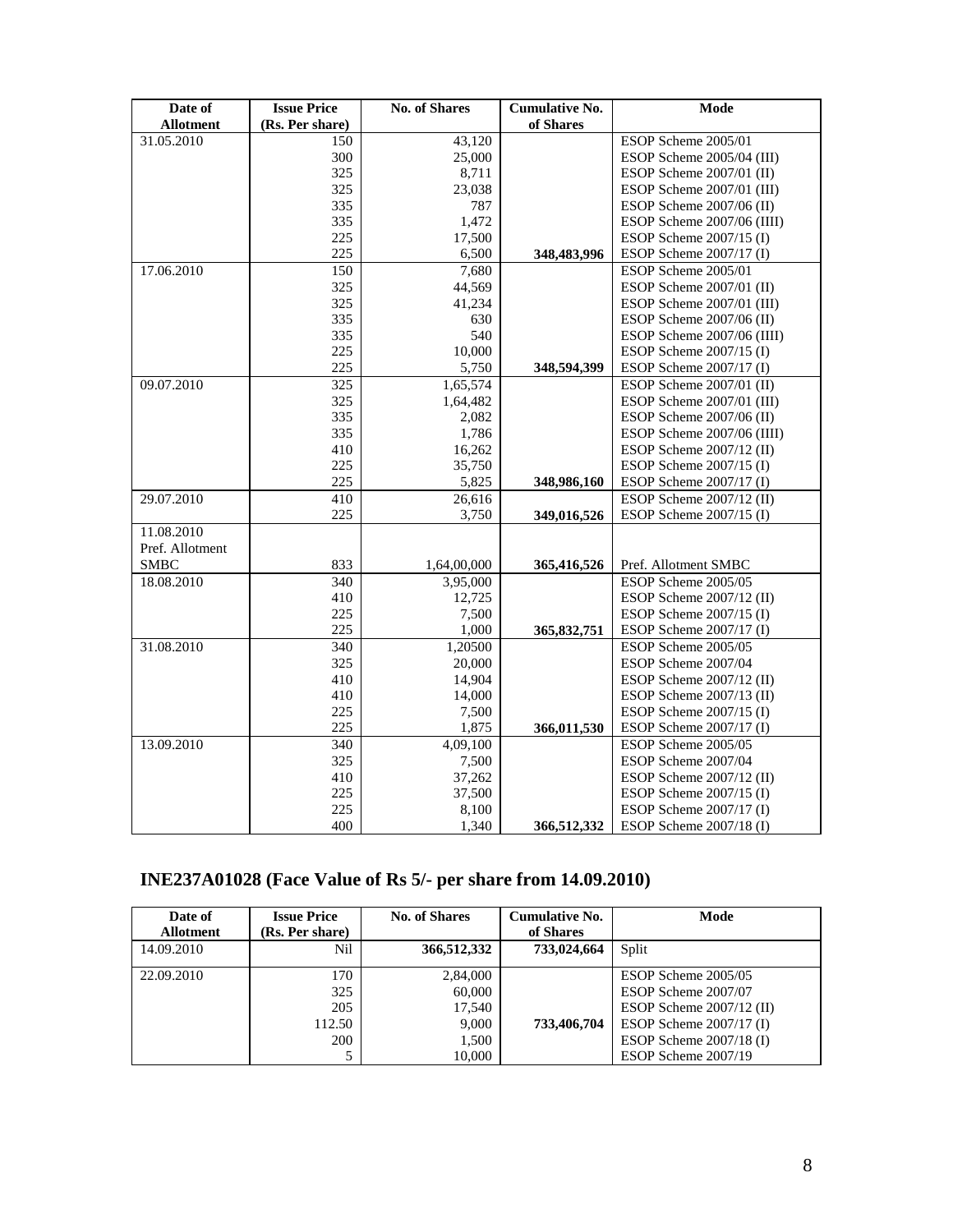| Date of          | <b>Issue Price</b> | <b>No. of Shares</b> | Cumulative           | Mode                                                 |
|------------------|--------------------|----------------------|----------------------|------------------------------------------------------|
| <b>Allotment</b> | (Rs. Per share)    |                      | <b>No. of Shares</b> |                                                      |
| 11.10.2010       | 170                | 1,32000              |                      | ESOP Scheme 2005/05                                  |
|                  | 205                | 11,232               |                      | ESOP Scheme 2007/12 (II)                             |
|                  | 112.50             | 750                  | 733,555,346          | ESOP Scheme 2007/17 (I)                              |
|                  | 5                  | 4,660                |                      | ESOP Scheme 2007/19                                  |
| 29.10.2010       | 170                | 2,26,000             |                      | ESOP Scheme 2005/05                                  |
|                  | 205                | 19,960               | 733,806,556          | ESOP Scheme 2007/12 (II)                             |
| 15.11.2010       | 112.50             | 5,250                |                      | ESOP Scheme $2007/17$ (I)                            |
|                  | 170                | 2,92,900             |                      | ESOP Scheme 2005/05<br>ESOP Scheme 2007/04           |
|                  | 162.50             | 20,000               |                      | ESOP Scheme 2007/12 (II)                             |
|                  | 205<br>112.50      | 34,526<br>15,000     | 734,174,622          | ESOP Scheme $2007/15$ (I)                            |
|                  | 112.50             | 2,500                |                      | ESOP Scheme 2007/17 (I)                              |
|                  | $5./-$             | 3,140                |                      | ESOP Scheme $2007/23$ (I)                            |
| 30.11.2010       | 170                | 3,43,000             |                      | ESOP Scheme 2005/05                                  |
|                  | 162.50             | 15,000               |                      | ESOP Scheme 2007/04                                  |
|                  | 205                | 55,948               |                      | ESOP Scheme 2007/12 (II)                             |
|                  | 205                | 12,000               |                      | ESOP Scheme 2007/13 (II)                             |
|                  | 112.50             | 10,700               | 734,613,452          | ESOP Scheme $2007/17$ (I)                            |
|                  | 200                | 924                  |                      | ESOP Scheme 2007/18 (I)                              |
|                  | $5/-$              | 1,258                |                      | ESOP Scheme 2007/23 (I)                              |
| 16.12.2010       | 170                | 3,60,600             |                      | ESOP Scheme 2005/05                                  |
|                  | 200                | 2,000                |                      | ESOP Scheme 2007/05                                  |
|                  | 340                | 1,84,050             |                      | ESOP Scheme 2007/08 (I)                              |
|                  | 205                | 99,148               |                      | ESOP Scheme 2007/12 (II)                             |
|                  | 112.50             | 5,000                | 735,269,814          | ESOP Scheme $2007/15$ (I)                            |
|                  | 112.50             | 5,250                |                      | ESOP Scheme 2007/17 (I)                              |
|                  | $5./-$             | 314                  |                      | ESOP Scheme $2007/23$ (I)                            |
| 31.12.2010       | $180/-$            | 50,000               |                      | ESOP Scheme 2005/04 (IV)                             |
|                  | 170                | 7,17,300             |                      | ESOP Scheme 2005/05                                  |
|                  | 200                | 4,000                |                      | ESOP Scheme 2007/05                                  |
|                  | 340                | 34,800               |                      | ESOP Scheme $2007/08$ (I)                            |
|                  | 205                | 1,19,608             |                      | ESOP Scheme 2007/12 (II)                             |
|                  | 205                | 18,000               |                      | ESOP Scheme 2007/13 (II)                             |
|                  | 112.50             | 52,500               | 736,301,330          | ESOP Scheme $2007/15$ (I)                            |
|                  | 112.50             | 12,100               |                      | ESOP Scheme 2007/17 (I)                              |
|                  | 292                | 20,000               |                      | ESOP Scheme $2007/20$ (I)                            |
|                  | $5. / -$           | 3,208                |                      | ESOP Scheme 2007/23 (I)                              |
| 19.01.2011       | 170                | 20,000               |                      | ESOP Scheme 2005/05                                  |
|                  | 340                | 26,560               |                      | ESOP Scheme 2007/08 (I)                              |
|                  | 205                | 1,544                |                      | ESOP Scheme 2007/12 (II)                             |
|                  | 112.50             | 7,500                | 736,369,684          | ESOP Scheme 2007/15 (I)                              |
|                  | 112.50             | 4,750                |                      | ESOP Scheme $2007/17$ (I)                            |
|                  | 5.                 | 8,000                |                      | ESOP Scheme 2007/21 (I)<br>ESOP Scheme 2005/04 (IV)  |
| 10.02.2011       | 180                | 50,000               |                      |                                                      |
|                  | 340<br>112.50      | 2,800<br>20,500      | 736,445,584          | ESOP Scheme 2007/08 (I)<br>ESOP Scheme $2007/15$ (I) |
|                  | 112.50             | 2,600                |                      | ESOP Scheme $2007/17$ (I)                            |
| 04.03.2011       | 180                | 50,000               |                      | ESOP Scheme 2005/04 (IV)                             |
|                  | 340                | 20,900               |                      | ESOP Scheme 2007/08 (I)                              |
|                  | 112.50             | 62,500               |                      | ESOP Scheme 2007/15 (I)                              |
|                  | 112.50             | 5,500                |                      | ESOP Scheme 2007/17 (I)                              |
|                  | 200                | 3,570                | 736,646,654          | ESOP Scheme 2007/18 (I)                              |
|                  | 5                  | 42,600               |                      | ESOP Scheme 2007/24                                  |
|                  | 350                | 16,000               |                      | ESOP Scheme $2007/25$ (I)                            |
| 31.03.2011       | 340                | 21,550               |                      | ESOP Scheme 2007/08 (I)                              |
|                  | 112.50             | 85,000               |                      | ESOP Scheme 2007/15 (I)                              |
|                  | 125                | 1,11,500             | 736,871,504          | ESOP Scheme 2007/15 (II)                             |
|                  | 112.50             | 6,800                |                      | ESOP Scheme 2007/17 (I)                              |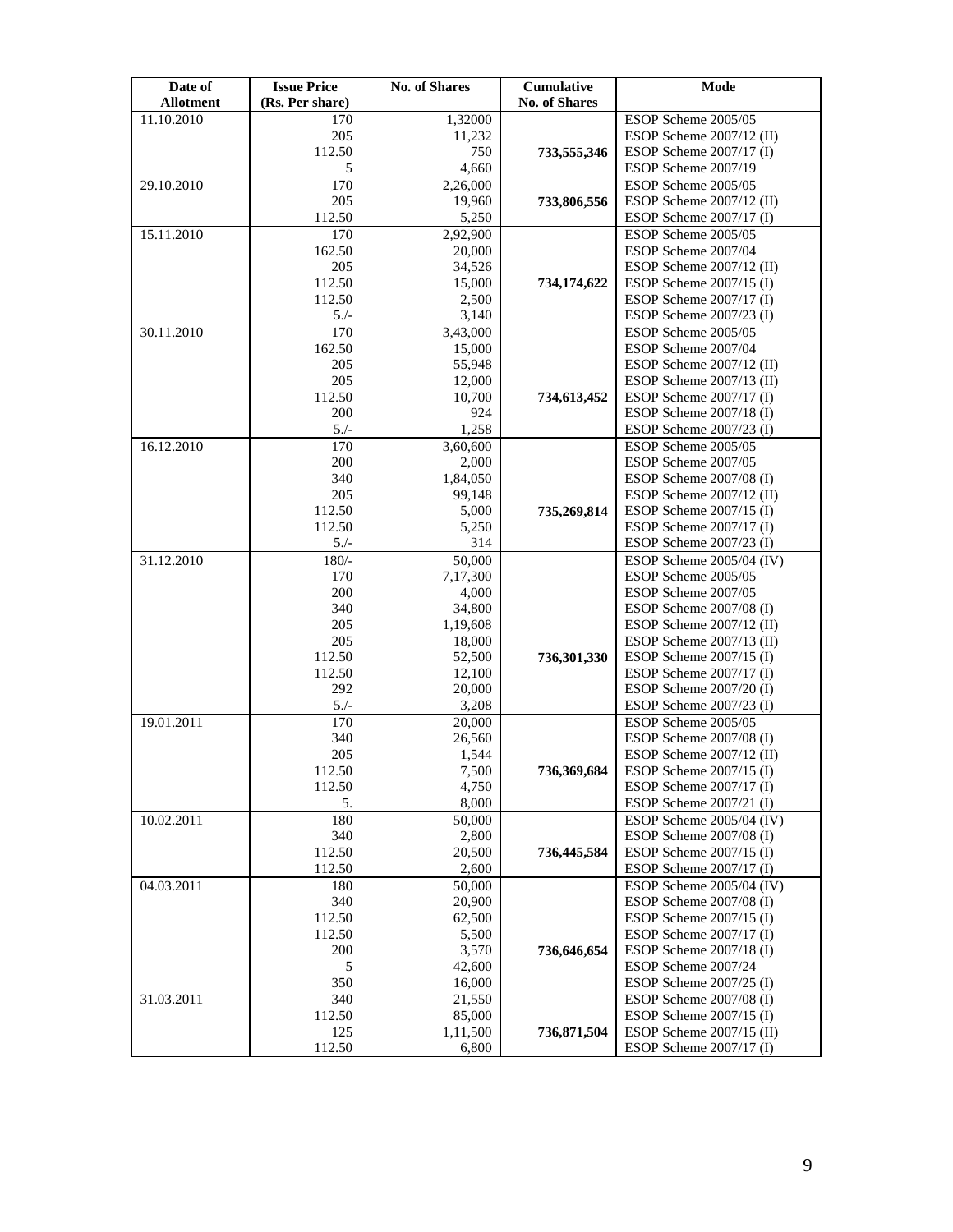| Date of<br><b>Allotment</b> | <b>Issue Price</b><br>(Rs. Per share) | <b>No. of Shares</b> | <b>Cumulative No.</b><br>of Shares | Mode                       |
|-----------------------------|---------------------------------------|----------------------|------------------------------------|----------------------------|
|                             |                                       |                      |                                    |                            |
| 20.04.2011                  | 340                                   | 34,490               |                                    | ESOP Scheme 2007/08 (I)    |
|                             | 125                                   | 55,500               |                                    | ESOP Scheme 2007/15 (II)   |
|                             | 112.50                                | 27,650               | 736,995,144                        | ESOP Scheme 2007/17 (I)    |
|                             | 125                                   | 6,000                |                                    | ESOP Scheme 2007/17 (II)   |
| 11.05.2011                  | 340                                   | 2,18,075             |                                    | ESOP Scheme 2007/08 (I)    |
|                             | 125                                   | 62,000               |                                    | ESOP Scheme 2007/15 (II)   |
|                             | 125                                   | 28,500               | 737,311,719                        | ESOP Scheme 2007/17 (II)   |
|                             | 5                                     | 8,000                |                                    | ESOP Scheme 2007/21 (II)   |
| 01.06.2011                  | 200                                   | 8,000                |                                    | ESOP Scheme 2007/05 (III)  |
|                             | 340                                   | 4,32,400             |                                    | ESOP Scheme $2007/08$ (I)  |
|                             |                                       |                      |                                    |                            |
|                             | 125                                   | 34,000               | 737,810,369                        | ESOP Scheme 2007/15 (II)   |
|                             | 125                                   | 24,250               |                                    | ESOP Scheme 2007/17 (II)   |
| 06.07.2011                  | $\overline{205}$                      | 23,332               |                                    | ESOP Scheme 2007/12 (III)  |
|                             | 125                                   | 40,000               |                                    | ESOP Scheme $2007/15$ (II) |
|                             | 125                                   | 16,250               | 737,889,951                        | ESOP Scheme 2007/17 (II)   |
| 26.07.2011                  | 205                                   | 32,191               |                                    | ESOP Scheme 2007/12 (III)  |
|                             | 205                                   | 28,000               |                                    | ESOP Scheme 2007/13 (III)  |
|                             | 125                                   | 500                  | 737,950,642                        | ESOP Scheme 2007/17 (II)   |
| 09.08.201                   | 340                                   | 1,46,600             |                                    | ESOP Scheme 2007/08 (II)   |
|                             | 205                                   | 98,938               |                                    | ESOP Scheme 2007/12 (III)  |
|                             | 125                                   | 96,000               | 738.301.430                        | ESOP Scheme $2007/15$ (II) |
|                             | 125                                   | 9,250                |                                    | ESOP Scheme 2007/17 (II)   |
| 29.08.2011                  | 340                                   | 94,400               |                                    | ESOP Scheme 2007/08 (II)   |
|                             | 205                                   | 47,256               |                                    | ESOP Scheme 2007/12 (III)  |
|                             | 125                                   | 9,500                |                                    | ESOP Scheme $2007/15$ (II) |
|                             | 125                                   | 7,750                | 738,477,836                        | ESOP Scheme 2007/17 (II)   |
|                             | 200                                   | 17,500               |                                    | ESOP Scheme 2007/28 (I)    |
| 19.09.2011                  | 340                                   | 84,000               |                                    | ESOP Scheme 2007/08 (II)   |
|                             | 205                                   | 25,636               |                                    | ESOP Scheme 2007/12 (III)  |
|                             | 125                                   | 42,500               | 738,647,472                        | ESOP Scheme $2007/15$ (II) |
|                             | 125                                   | 3,500                |                                    | ESOP Scheme 2007/17 (II)   |
|                             | 200                                   | 14,000               |                                    | ESOP Scheme 2007/28 (I)    |
| 04.10.2011                  | 340                                   | 92,500               |                                    | ESOP Scheme 2007/08 (II)   |
|                             |                                       |                      |                                    |                            |
|                             | 205                                   | 27,932               | 738,770,904                        | ESOP Scheme 2007/12 (III)  |
|                             | 125                                   | 3,000                |                                    | ESOP Scheme 2007/17 (II)   |
| 18.10.2011                  | 340                                   | 44,000               |                                    | ESOP Scheme 2007/08 (II)   |
|                             | 205                                   | 7,741                | 738,822,895                        | ESOP Scheme 2007/12 (III)  |
|                             | 125                                   | 250                  |                                    | ESOP Scheme $2007/17$ (II) |
| 17.11.2011                  | 340                                   | 36,225               |                                    | ESOP Scheme 2007/08 (II)   |
|                             | 205                                   | 20,936               |                                    | ESOP Scheme 2007/12 (III)  |
|                             | 125                                   | 7,500                |                                    | ESOP Scheme 2007/15 (II)   |
|                             | 125                                   | 1,000                | 738,888,680                        | ESOP Scheme 2007/17 (II)   |
|                             | 5                                     | 124                  |                                    | ESOP Scheme 2007/23 (II)   |
| 08.12.2011                  | 340                                   | 1,03,050             |                                    | ESOP Scheme 2007/08 (II)   |
|                             | 340                                   | 41,050               |                                    | ESOP Scheme 2007/08 (III)  |
|                             | 205                                   | 58,614               |                                    | ESOP Scheme 2007/12 (III)  |
|                             |                                       |                      |                                    |                            |
|                             | 205                                   | 30,000               |                                    | ESOP Scheme 2007/13 (III)  |
|                             | 125                                   | 5,000                |                                    | ESOP Scheme $2007/15$ (II) |
|                             | 372.50                                | 10,000               |                                    | ESOP Scheme 2007/16        |
|                             | 125                                   | 7,250                | 739,169,179                        | ESOP Scheme 2007/17 (II)   |
|                             | 200                                   | 2,680                |                                    | ESOP Scheme 2007/18 (II)   |
|                             | 5                                     | 1,484                |                                    | ESOP Scheme 2007/23 (II)   |
|                             | 250                                   | 21,371               |                                    | ESOP Scheme $2007/30$ (I)  |
| 30.12.2011                  | 340                                   | 40,550               |                                    | ESOP Scheme 2007/08 (II)   |
|                             | 340                                   | 1,06,400             |                                    | ESOP Scheme 2007/08 (III)  |
|                             | 205                                   | 1,96,705             |                                    | ESOP Scheme 2007/12 (III   |
|                             | 125                                   | 7,500                |                                    | ESOP Scheme $2007/15$ (II) |
|                             | 125                                   | 7,750                |                                    | ESOP Scheme 2007/17 (II)   |
|                             | 292                                   | 20,000               | 739,567,213                        | ESOP Scheme 2007/20 (II)   |
|                             | 5                                     | 5,058                |                                    | ESOP Scheme $2007/23$ (II) |
|                             | 250                                   | 14,071               |                                    | ESOP Scheme 2007/30 (I)    |
|                             |                                       |                      |                                    |                            |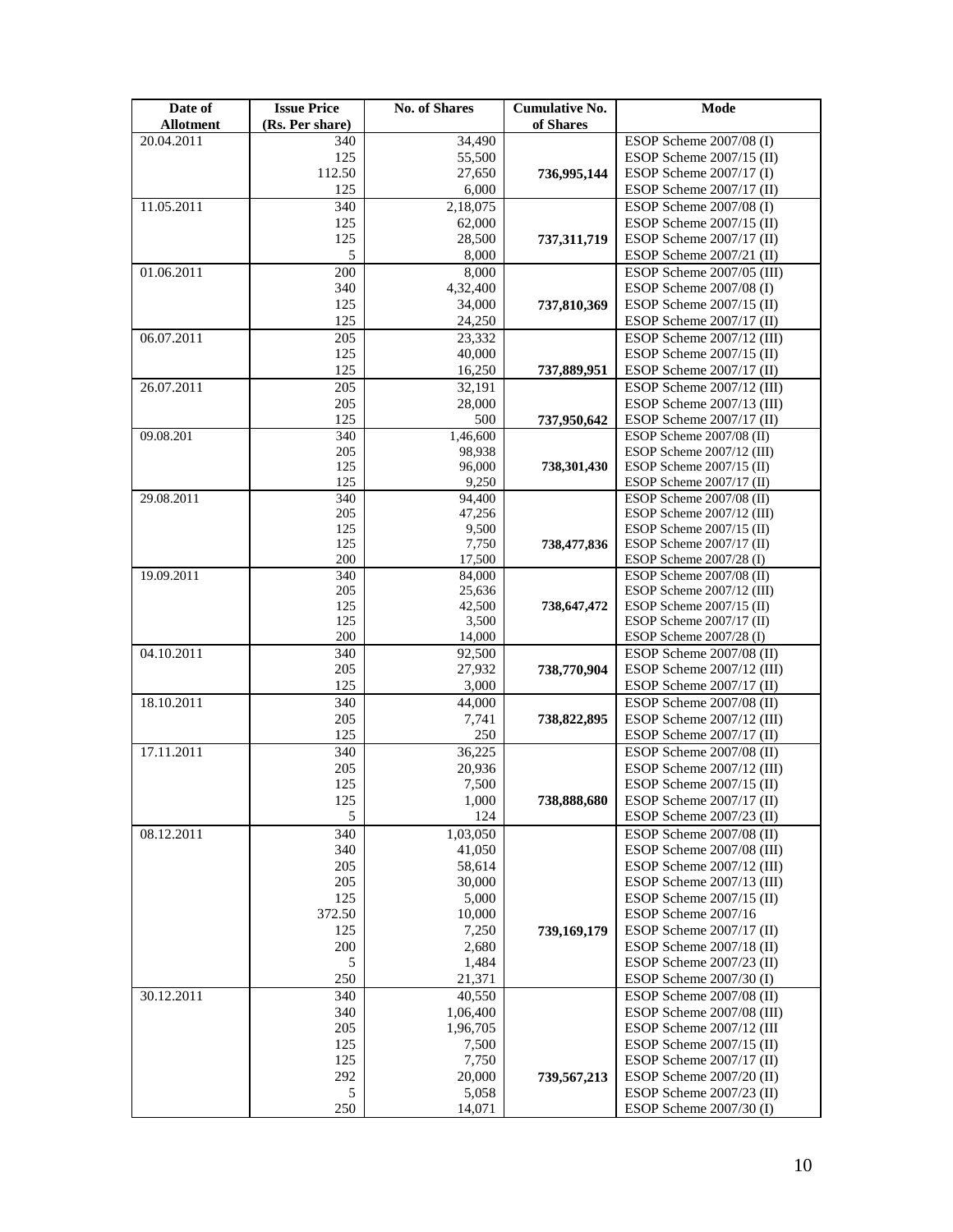| Date of<br><b>Allotment</b> | <b>Issue Price</b><br>(Rs. Per share) | <b>No. of Shares</b> | Cumulative<br><b>No. of Shares</b> | Mode                      |
|-----------------------------|---------------------------------------|----------------------|------------------------------------|---------------------------|
| 16.01.2012                  | 340                                   | 59,550               |                                    | ESOP Scheme 2007/08 (II)  |
|                             | 340                                   | 31,700               |                                    | ESOP Scheme 2007/08 (III) |
|                             | 205                                   | 492                  |                                    | ESOP Scheme 2007/12 (III) |
|                             | 125                                   | 47,000               | 739,714,152                        | ESOP Scheme 2007/15 (II)  |
|                             | 125                                   | 3,000                |                                    | ESOP Scheme 2007/17 (II)  |
|                             | 250                                   | 5,197                |                                    | ESOP Scheme 2007/30 (I)   |
| 08.02.2012                  | 340                                   | 20,800               |                                    | ESOP Scheme 2007/08 (II)  |
|                             | 340                                   | 18,750               |                                    | ESOP Scheme 2007/08 (III) |
|                             | 125                                   | 4,000                |                                    | ESOP Scheme 2007/15 (II)  |
|                             | 125                                   | 1,125                | 739,765,217                        | ESOP Scheme 2007/17 (II)  |
|                             | 250                                   | 6,390                |                                    | ESOP Scheme 2007/30 (I)   |
| 28.02.2012                  | 340                                   | 48,170               |                                    | ESOP Scheme 2007/08 (II)  |
|                             | 340                                   | 31,930               |                                    | ESOP Scheme 2007/08 (III) |
|                             | 125                                   | 7,000                |                                    | ESOP Scheme 2007/15 (II)  |
|                             | 372.50                                | 2,500                |                                    | ESOP Scheme 2007/16)      |
|                             | 125                                   | 3,150                |                                    | ESOP Scheme 2007/17 (II)  |
|                             | 200                                   | 5,994                | 739,900,666                        | ESOP Scheme 2007/18 (II)  |
|                             | 350                                   | 24,000               |                                    | ESOP Scheme 2007/25 (II)  |
|                             | 250                                   | 12,705               |                                    | ESOP Scheme $2007/30$ (I) |
| 22.03.2012                  | 340                                   | 1,37,225             |                                    | ESOP Scheme 2007/08 (II)  |
|                             | 340                                   | 89,120               |                                    | ESOP Scheme 2007/08 (III) |
|                             | 125                                   | 2,08,500             |                                    | ESOP Scheme 2007/15 (II)  |
|                             | 137.50                                | 1,49,750             |                                    | ESOP Scheme 2007/15 (III) |
|                             | 372.50                                | 7,500                | 740,561,831                        | ESOP Scheme 2007/16)      |
|                             | 125                                   | 11,650               |                                    | ESOP Scheme 2007/17 (II)  |
|                             | 250                                   | 57,420               |                                    | ESOP Scheme 2007/30 (I)   |
| 30.03.2012                  | 340                                   | 12,900               |                                    | ESOP Scheme 2007/08 (II)  |
|                             | 340                                   | 24,900               |                                    | ESOP Scheme 2007/08 (III) |
|                             | 137.50                                | 34,250               |                                    | ESOP Scheme 2007/15 (III) |
|                             | 125                                   | 14,275               | 740,689,510                        | ESOP Scheme 2007/17 (II)  |
|                             | 250                                   | 41,354               |                                    | ESOP Scheme 2007/30 (I)   |
| 23.04.2012                  | 340                                   | 15,000               |                                    | ESOP Scheme 2007/08 (II)  |
|                             | 340                                   | 12,750               |                                    | ESOP Scheme 2007/08 (III) |
|                             | 137.50                                | 1,000                |                                    | ESOP Scheme 2007/15 (III) |
|                             | 125                                   | 38,050               | 740,775,152                        | ESOP Scheme 2007/17 (II)  |
|                             | 137.50                                | 2,000                |                                    | ESOP Scheme 2007/17 (III) |
|                             | 250                                   | 16,842               |                                    | ESOP Scheme 2007/30 (I)   |
| 17.05.2012                  | 340                                   | 2,65,050             |                                    | ESOP Scheme 2007/08 (II)  |
|                             | 340                                   | 2,11,300             |                                    | ESOP Scheme 2007/08 (III) |
|                             | 137.50                                | 36,500               |                                    | ESOP Scheme 2007/15 (III) |
|                             | 372.50                                | 14,000               | 741,318,752                        | ESOP Scheme 2007/16       |
|                             | 137.50                                | 16,750               |                                    | ESOP Scheme 2007/17 (III) |
| 04.06.2012                  | 340                                   | 7,04,580             |                                    | ESOP Scheme 2007/08 (II)  |
|                             | 340                                   | 3,83,050             |                                    | ESOP Scheme 2007/08 (III) |
|                             | 137.50                                | 49,500               | 742,475,882                        | ESOP Scheme 2007/15 (III) |
|                             | 137.50                                | 20,000               |                                    | ESOP Scheme 2007/17 (III) |
| 05.07.2012                  | 205                                   | 41,661               |                                    | ESOP Scheme 2007/12 (IV)  |
|                             | 137.50                                | 12,000               |                                    | ESOP Scheme 2007/15 (III) |
|                             | 137.50                                | 7750                 | 742,569,759                        | ESOP Scheme 2007/17 (III  |
|                             | 421.00                                | 32,466               |                                    | ESOP Scheme 2007/32 (I)   |
| 26.07.2012                  | 205                                   | 80,994               |                                    | ESOP Scheme 2007/12 (IV)  |
|                             | 205                                   | 42,000               |                                    | ESOP Scheme 2007/13 (IV)  |
|                             | 137.50                                | 5,000                | 742,746,717                        | ESOP Scheme 2007/15 (III) |
|                             | 137.50                                | 10,000               |                                    | ESOP Scheme 2007/17 (III  |
|                             | 421.00                                | 38,964               |                                    | ESOP Scheme $2007/32$ (I) |
| 09.08.2012                  | 205                                   | 89,663               |                                    | ESOP Scheme 2007/12 (IV)  |
|                             | 205                                   | 20,000               |                                    | ESOP Scheme 2007/13 (IV)  |
|                             | 350                                   | 16,000               |                                    | ESOP Scheme 2007/14 (I)   |
|                             | 137.50                                | 37,500               | 742,969,795                        | ESOP Scheme 2007/15 (III) |
|                             | 137.50                                | 11,700               |                                    | ESOP Scheme 2007/17 (III  |
|                             | 250                                   | 125                  |                                    | ESOP Scheme 2007/30 (II)  |
|                             | 421.00                                | 48,090               |                                    | ESOP Scheme 2007/32 (I)   |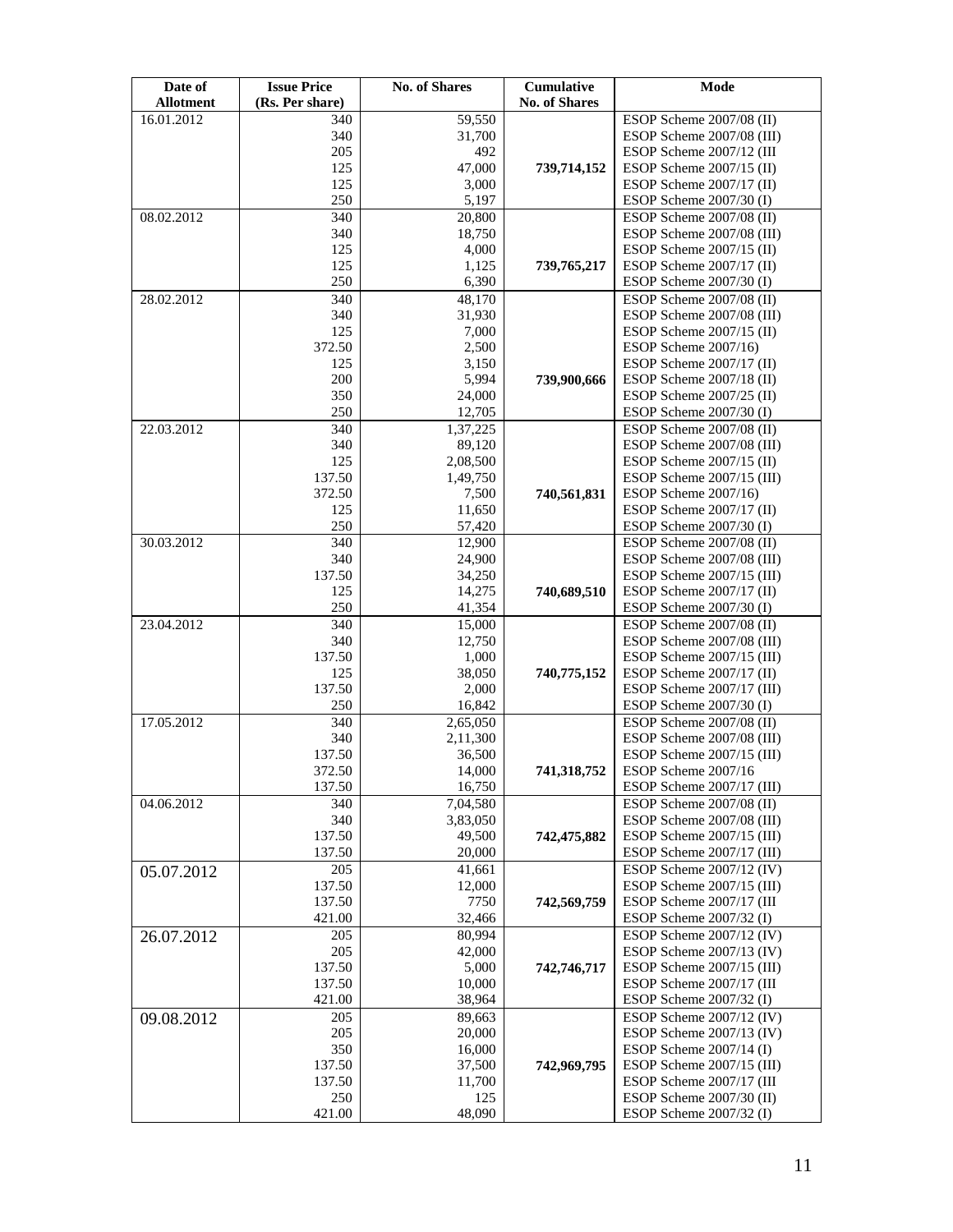| Date of          | <b>Issue Price</b> | <b>No. of Shares</b> | <b>Cumulative</b>    | Mode                      |
|------------------|--------------------|----------------------|----------------------|---------------------------|
| <b>Allotment</b> | (Rs. Per share)    |                      | <b>No. of Shares</b> |                           |
| 03.09.2012       | 205                | 55,906               |                      | ESOP Scheme 2007/12 (IV)  |
|                  | 350                | 70,500               |                      | ESOP Scheme $2007/14$ (I) |
|                  | 350                | 8,000                |                      | ESOP Scheme 2007/14 (II)  |
|                  | 137.50             | 15,000               |                      | ESOP Scheme 2007/15 (III) |
|                  | 137.50             | 1,250                | 743,210,169          | ESOP Scheme 2007/17 (III) |
|                  | 200                | 14,000               |                      | ESOP Scheme 2007/28 (II)  |
|                  | 421.00             | 75,718               |                      | ESOP Scheme 2007/32 (I)   |
| 24.09.2012       | 205                | 28,803               |                      | ESOP Scheme 2007/12 (IV)  |
|                  | 350                | 8,000                |                      | ESOP Scheme $2007/14$ (I) |
|                  | 350                | 30,000               |                      | ESOP Scheme 2007/14 (II)  |
|                  | 137.50             | 7,000                |                      | ESOP Scheme 2007/15 (III) |
|                  | 137.50             | 3,800                |                      | ESOP Scheme 2007/17 (III  |
|                  | 250                | 375                  |                      | ESOP Scheme 2007/30       |
|                  | 421.00             | 19347                | 743,307,494          | ESOP Scheme 2007/32 (I)   |
| 18.10.2012       | 205                | 21,277               |                      | ESOP Scheme 2007/12 (IV)  |
|                  | 350                | 34,000               |                      | ESOP Scheme 2007/14 (II)  |
|                  | 137.50             | 30,000               |                      | ESOP Scheme 2007/15 (III) |
|                  | 137.50             | 3,250                |                      | ESOP Scheme 2007/17 (III) |
|                  | 200                | 2,840                |                      | ESOP Scheme 2007/18 (III) |
|                  | 312.50             | 736                  | 743,481,840          | ESOP Scheme 2007/26       |
|                  | 200                | 17,500               |                      | ESOP Scheme 2007/28 (II)  |
|                  | 421.00             | 43,493               |                      | ESOP Scheme 2007/32 (I)   |
|                  | 305                | 21,250               |                      | ESOP Scheme 2007/33 (I)   |
| 05.11.2012       | 205                |                      |                      | ESOP Scheme 2007/12 (IV)  |
|                  |                    | 76,525               |                      |                           |
|                  | 205                | 25,000               |                      | ESOP Scheme 2007/13 (IV)  |
|                  | 350                | 13,000               |                      | ESOP Scheme $2007/14$ (I) |
|                  | 350                | 29,500               |                      | ESOP Scheme 2007/14 (II)  |
|                  | 137.50             | 10,000               |                      | ESOP Scheme 2007/15 (III) |
|                  | 137.50             | 12,250               | 743,717,207          | ESOP Scheme 2007/17 (III) |
|                  | 5                  | 1608                 |                      | ESOP Scheme 2007/23 (III) |
|                  | 421.00             | 67,484               |                      | ESOP Scheme 2007/32 (I)   |
|                  |                    |                      |                      |                           |
| 19.11.2012       | 205                | 4,583                |                      | ESOP Scheme 2007/12 (IV)  |
|                  | 350                | 8,000                |                      | ESOP Scheme $2007/14$ (I) |
|                  | 350                | 8000                 |                      | ESOP Scheme 2007/14 (II)  |
|                  | 137.50             | 2,500                |                      | ESOP Scheme 2007/17 (III) |
|                  | 147.50             | 2,500                |                      | ESOP Scheme 2007/17 (IV)  |
|                  | 5                  | 1,330                | 743,760,234          | ESOP Scheme 2007/23 (III) |
|                  | 312.50             | 2,000                |                      | ESOP Scheme 2007/26       |
|                  | 250                | 375                  |                      | ESOP Scheme 2007/30       |
|                  | 421.00             | 13,739               |                      | ESOP Scheme 2007/32       |
|                  |                    |                      |                      |                           |
| 06.12.2012       | 205                | 58,742               |                      | ESOP Scheme 2007/12 (IV)  |
|                  | 350                | 7,500                |                      | ESOP Scheme 2007/14 (I)   |
|                  | 137.50             | 5,500                |                      | ESOP Scheme 2007/17 (III) |
|                  | 200                | 2,410                |                      | ESOP Scheme 2007/18 (III) |
|                  | 5                  | 2,076                |                      | ESOP Scheme 2007/23 (III) |
|                  | 312.50             | 40,886               | 743,941,236          | ESOP Scheme 2007/26 (I)   |
|                  | 250                | 20,292               |                      | ESOP Scheme 2007/30 (II)  |
|                  | 421.00             | 43.596               |                      | ESOP Scheme 2007/32 (I)   |
|                  |                    |                      |                      |                           |
| 18.12.2012       |                    |                      |                      |                           |
|                  | 205                | 43,162               |                      | ESOP Scheme 2007/12 (IV)  |
|                  | 350                | 10,000               |                      | ESOP Scheme $2007/14$ (I) |
|                  | 350                | 16,000               |                      | ESOP Scheme 2007/14 (II)  |
|                  | 137.50             | 3,500                |                      | ESOP Scheme 2007/17 (III) |
|                  | 5                  | 314                  | 744,193,105          | ESOP Scheme 2007/23 (III) |
|                  | 312.50             | 57,010               |                      | ESOP Scheme $2007/26$ (I) |
|                  | 250                | 10,665               |                      | ESOP Scheme 2007/30 (II)  |
|                  | 421.00             | 82,468               |                      | ESOP Scheme $2007/32$ (I) |
|                  | 305                | 28,750               |                      | ESOP Scheme 2007/32 (I)   |
|                  |                    |                      |                      |                           |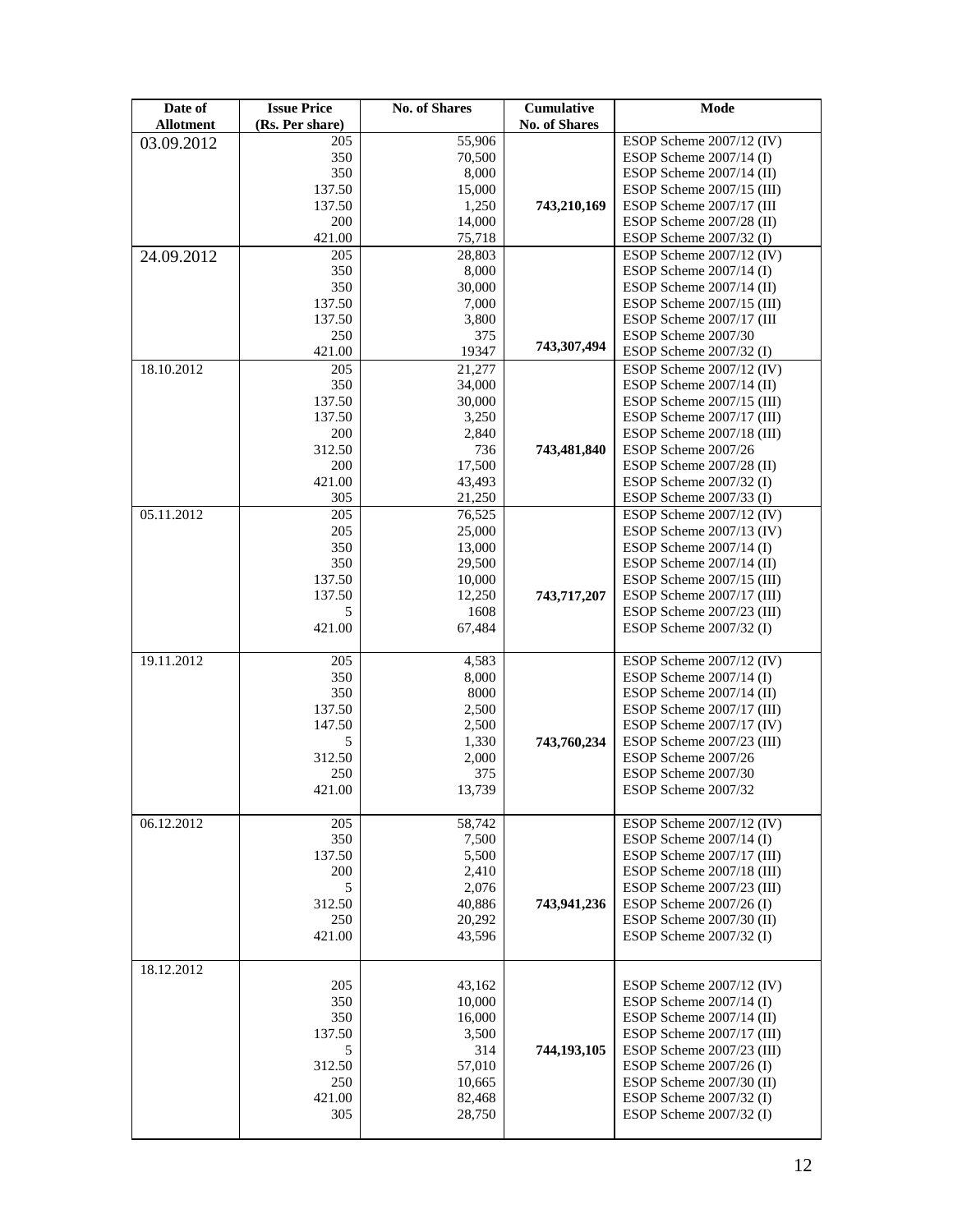| Date of          | <b>Issue Price</b> | <b>No. of Shares</b> | Cumulative    | Mode                                                  |
|------------------|--------------------|----------------------|---------------|-------------------------------------------------------|
| <b>Allotment</b> | (Rs. Per share)    |                      | No. of Shares |                                                       |
| 10.01.2013       | 205                | 2,56,190             |               | ESOP Scheme 2007/12 (IV)                              |
|                  | 350                | 9,700                |               | ESOP Scheme $2007/14$ (I)                             |
|                  | 137.50             | 6,600                |               | ESOP Scheme 2007/17 (III)                             |
|                  | 5                  | 80                   |               | ESOP Scheme 2007/23 (III)                             |
|                  | 312.50             | 57,378               | 744,764,992   | ESOP Scheme $2007/26$ (I)                             |
|                  | 250                | 19,944               |               | ESOP Scheme 2007/30                                   |
|                  | 421.00             | 2,21,995             |               | ESOP Scheme 2007/32 (I)                               |
|                  |                    |                      |               |                                                       |
| 31.01.2013       | 350                | 1,12,000             |               | ESOP Scheme 2007/14 (I)                               |
|                  | 350                | 42,500               |               | ESOP Scheme 2007/14 (II)                              |
|                  | 137.50             | 43,500               |               | ESOP Scheme 2007/15 (III)                             |
|                  | 137.50             | 4,325                |               | ESOP Scheme 2007/17 (III)                             |
|                  | 200                | 3,424                | 745,040,195   | ESOP Scheme 2007/18 (III)                             |
|                  | 350                | 10,000               |               | ESOP Scheme 2007/25 (III)                             |
|                  | 312.50             | 48,063               |               | ESOP Scheme 2007/26 (I)                               |
|                  | 250                | 11,391               |               | ESOP Scheme 2007/30 (II)                              |
| 15.02.2013       | 350                | 39,300               |               | ESOP Scheme $2007/14$ (I)                             |
|                  | 350                | 28,000               |               | ESOP Scheme 2007/14 (II)                              |
|                  | 137.50             | 34,000               |               | ESOP Scheme 2007/15 (III)                             |
|                  | 137.50             | 7,750                |               | ESOP Scheme 2007/17 (III)                             |
|                  | 312.50             | 43,959               |               | ESOP Scheme 2007/26 (I)                               |
|                  | 312.50             | 712                  |               | ESOP Scheme 2007/26 (II)                              |
|                  | 337.50             | 2,00,000             | 745,407,328   | ESOP Scheme 2007/27 (I)                               |
|                  | 250                | 13,044               |               | ESOP Scheme 2007/30 (II)                              |
|                  | 421                | 122                  |               | ESOP Scheme 2007/32 (II)                              |
|                  | 421                | 122                  |               | ESOP Scheme 2007/32 (III)                             |
|                  | 421                | 124                  |               | ESOP Scheme 2007/32 (IV)                              |
| 06.03.2013       | 350                | 45,000               |               | ESOP Scheme $2007/14$ (I)                             |
|                  | 350                | 1,43000              |               | ESOP Scheme 2007/14 (II)                              |
|                  | 137.50             | 84,260               |               | ESOP Scheme 2007/15 (III)                             |
|                  | 137.50             | 6,250                |               | ESOP Scheme 2007/17 (III)                             |
|                  | 350                | 30,000               |               | ESOP Scheme 2007/25 (III)                             |
|                  | 312.50             | 71,706               |               | ESOP Scheme 2007/26 (I)                               |
|                  | 250                | 24,069               |               | ESOP Scheme 2007/30 (II)                              |
|                  | 250<br>250         | 375<br>250           | 745,815,291   | ESOP Scheme 2007/30 (III)<br>ESOP Scheme 2007/30 (IV) |
|                  | 421                | 1,017                |               | ESOP Scheme 2007/32 (II)                              |
|                  | 421                | 1,017                |               | ESOP Scheme 2007/32 (III)                             |
|                  | 421                | 1019                 |               | ESOP Scheme 2007/32 (IV)                              |
| 21.03.2013       | 137.50             | 1,48,240             |               | ESOP Scheme 2007/15 (III)                             |
|                  | 147.50             | 2,00,000             |               | ESOP Scheme 2007/15 (IV)                              |
|                  | 137.50             | 13,825               |               | ESOP Scheme 2007/17 (III)                             |
|                  | 312.50             | 1,03,709             |               | ESOP Scheme 2007/26 (I)                               |
|                  | 337.50             | 59,000               | 746,374,517   | ESOP Scheme 2007/27 (I)                               |
|                  | 250                | 34,327               |               | ESOP Scheme 2007/30 (II)                              |
|                  | 250                | 125                  |               | ESOP Scheme 2007/30 (IV)                              |
| 30.03.2013       | 147.50             | 38,500               |               | ESOP Scheme 2007/15 (IV)                              |
|                  | 137.50             | 10,050               |               | ESOP Scheme 2007/17 (III)                             |
|                  | 312.50             | 86,940               |               | ESOP Scheme 2007/26 (I)                               |
|                  | 337.50             | 70,000               | 746,609,026   | ESOP Scheme 2007/27 (I)                               |
|                  | 250                | 29,019               |               | ESOP Scheme $2007/30$ (II)                            |
|                  |                    |                      |               |                                                       |
| 16.05.2013       | 648                | 2,00,00,000          | 766,609,026   | Pref. Allotment -Heliconia Pte.<br>Ltd.               |
| 21.05.2013       | 147.50             | 31,000               |               | ESOP Scheme 2007/15 (IV)                              |
|                  | 137.50             | 31,950               |               | ESOP Scheme 2007/17 (III)                             |
|                  | 147.50             | 19,750               |               | ESOP Scheme 2007/17 (IV)                              |
|                  | 312.50             | 5,045                |               | ESOP Scheme 2007/26 (I)                               |
|                  | 337.50             | 2,00,000             |               | ESOP Scheme 2007/27 (I)                               |
|                  | 250                | 3,436                | 766,900,457   | ESOP Scheme 2007/30 (II)                              |
|                  | 250                | 125                  |               | ESOP Scheme 2007/30 (III)                             |
|                  | 250                | 125                  |               | ESOP Scheme 2007/30 (IV)                              |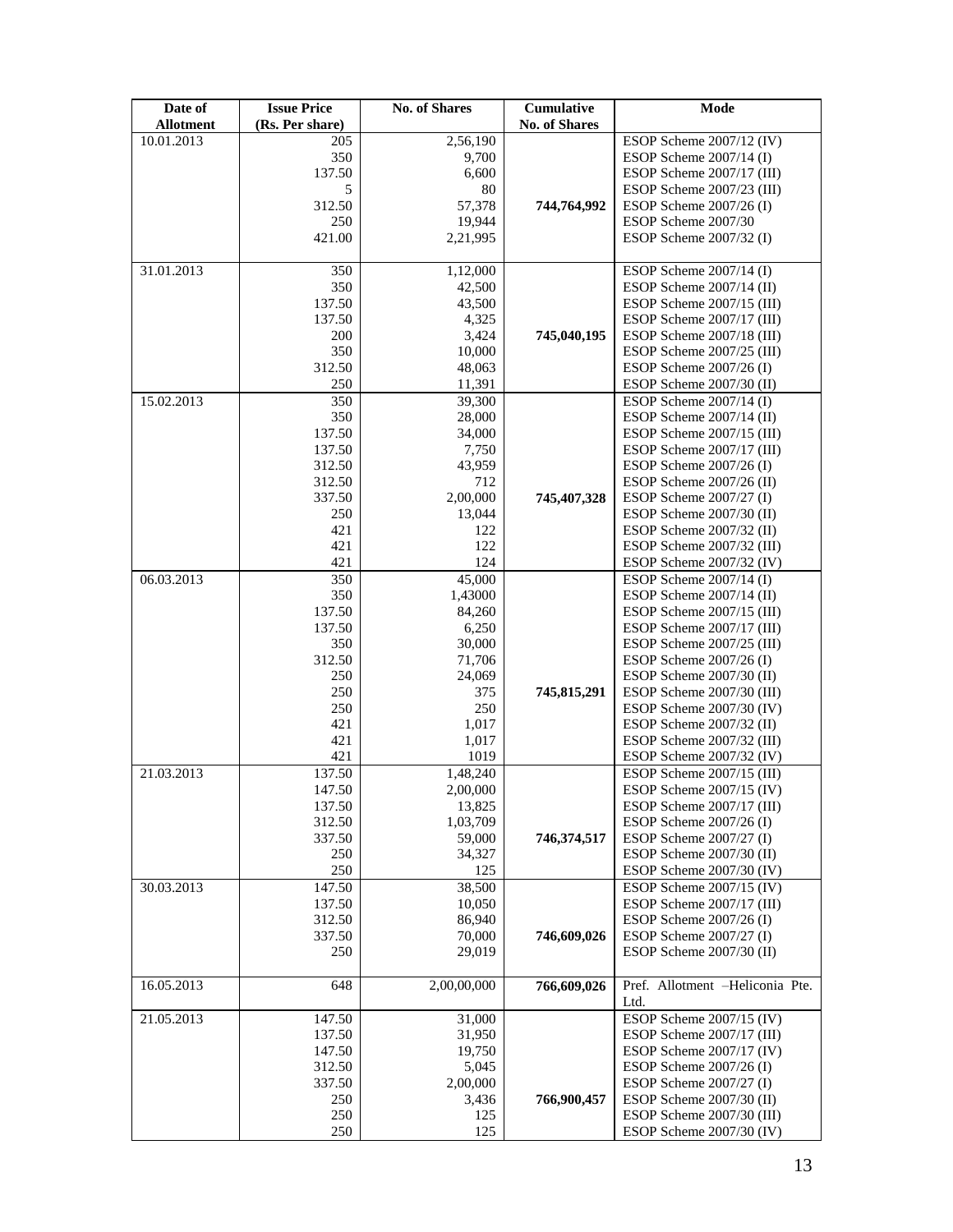| Date of<br><b>Allotment</b> | <b>Issue Price</b><br>(Rs. Per share) | <b>No. of Shares</b> | <b>Cumulative</b><br>No. of Shares | Mode                                                    |
|-----------------------------|---------------------------------------|----------------------|------------------------------------|---------------------------------------------------------|
| 19.06.2013                  | 147.50                                | 48,000               |                                    | ESOP Scheme 2007/15 (IV)                                |
|                             | 147.50                                | 31,750               |                                    | ESOP Scheme 2007/17 (IV)                                |
|                             | 337.50                                | 2,71,000             | 767,251,207                        | ESOP Scheme 2007/27 (I)                                 |
|                             |                                       |                      |                                    |                                                         |
| 02.07.2013                  | 147.50                                | 29,750               |                                    | ESOP Scheme 2007/15 (IV)                                |
|                             | 147.50                                | 17,650               | 767,377,665                        | ESOP Scheme 2007/17 (IV)                                |
|                             | 421.00                                | 79,058               |                                    | ESOP Scheme 2007/32 (II)                                |
| 24.07.2013                  | 147.50                                | 10,000               |                                    | ESOP Scheme 2007/15 (IV)                                |
|                             | 147.50                                | 6,425                |                                    | ESOP Scheme 2007/17 (IV)                                |
|                             | 421.00                                | 64,844               | 767,480,184                        | ESOP Scheme 2007/32 (II)                                |
|                             | 305.00                                | 21,250               |                                    | ESOP Scheme 2007/33 (II)                                |
| 12.08.2013                  | 147.50                                | 20,750               |                                    | ESOP Scheme 2007/15 (IV)                                |
|                             | 147.50                                | 14,675               |                                    | ESOP Scheme 2007/17 (IV)                                |
|                             | 312.50                                | 94,316               |                                    | ESOP Scheme 2007/26 (II)                                |
|                             | 337.50                                | 1,75,300             | 767,862,767                        | ESOP Scheme 2007/27 (II)                                |
|                             | 200.00                                | 14,000               |                                    | ESOP Scheme 2007/28 (III)                               |
|                             | 421.00                                | 63,542               |                                    | ESOP Scheme 2007/32 (II)                                |
|                             |                                       |                      |                                    |                                                         |
| 27.08.2013                  | 147.50                                | 7,500                |                                    | ESOP Scheme 2007/15 (IV)                                |
|                             | 147.50                                | 5,400                |                                    | ESOP Scheme 2007/17 (IV)                                |
|                             | 312.50                                | 37,289               | 768,065,154                        | ESOP Scheme 2007/26 (II)                                |
|                             | 337.50                                | 1,30,600             |                                    | ESOP Scheme 2007/27 (II)                                |
|                             | 421.00                                | 21,598               |                                    | ESOP Scheme 2007/32 (II)                                |
|                             |                                       |                      |                                    |                                                         |
| 17.09.2013                  | 147.50                                | 1,450                |                                    | ESOP Scheme 2007/17 (IV)                                |
|                             | 200.00                                | 2,230                |                                    | ESOP Scheme 2007/18 (IV)                                |
|                             | 312.50                                | 27,488               | 768,243,055                        | ESOP Scheme 2007/26 (II)                                |
|                             | 337.50                                | 1,31,500             |                                    | ESOP Scheme 2007/27 (II)                                |
|                             | 421.00                                | 15,233               |                                    | ESOP Scheme 2007/32 (II)                                |
| 07.10.2013                  | 147.50                                | 2,750                |                                    | ESOP Scheme 2007/17 (IV)                                |
|                             | 312.50                                | 43,500               |                                    | ESOP Scheme 2007/26 (II)                                |
|                             | 337.50                                | 3,37,600             | 768,670,022                        | ESOP Scheme 2007/27 (II)                                |
|                             | 421.00                                | 35,335               |                                    | ESOP Scheme 2007/32 (II)                                |
|                             | 545.00                                | 7,782                |                                    | ESOP Scheme 2007/34 (I)                                 |
|                             |                                       |                      |                                    |                                                         |
| 01.11.2013                  | 147.50                                | 16,000               |                                    | ESOP Scheme 2007/15 (IV)                                |
|                             | 147.50                                | 1,450                |                                    | ESOP Scheme 2007/17 (IV)                                |
|                             | 312.50                                | 28,817               |                                    | ESOP Scheme 2007/26 (II)                                |
|                             | 200.00                                | 17,500               | 768,797,738                        | ESOP Scheme 2007/28 (III)                               |
|                             | 421.00                                | 47,141               |                                    | ESOP Scheme 2007/32 (II)                                |
|                             | 545.00                                | 16,808               |                                    | ESOP Scheme 2007/34 (I)                                 |
| 28.11.2013                  | 147.50                                | 1,000                |                                    | ESOP Scheme 2007/15 (IV)                                |
|                             | 147.50                                | 1,000                |                                    | ESOP Scheme 2007/17 (IV)                                |
|                             | 200.00                                | 2,840                |                                    | ESOP Scheme $2007/18$ (IV)                              |
|                             | 5.00                                  | 4,910                |                                    | ESOP Scheme 2007/23 (IV)                                |
|                             | 312.50                                | 38,531               |                                    |                                                         |
|                             | 250.00                                | 9,811                | 768,924,599                        | ESOP Scheme $2007/26$ (II)<br>ESOP Scheme 2007/30 (III) |
|                             |                                       |                      |                                    |                                                         |
|                             | 250.00<br>421.00                      | 250<br>49,082        |                                    | ESOP Scheme 2007/30 (IV)<br>ESOP Scheme 2007/32 (II)    |
|                             | 545.00                                | 19,437               |                                    | ESOP Scheme 2007/34 (I)                                 |
|                             |                                       |                      |                                    |                                                         |
| 16.12.2013                  | 147.50                                | 1,250                |                                    | ESOP Scheme 2007/17 (IV)                                |
|                             | 5.00                                  | 128                  |                                    | ESOP Scheme 2007/23 (IV)                                |
|                             | 312.50                                | 76,390               |                                    | ESOP Scheme $2007/26$ (II)                              |
|                             | 250.00                                | 16,031               |                                    | ESOP Scheme 2007/30 (III)                               |
|                             | 421.00                                | 75,830               | 769,117,006                        | ESOP Scheme 2007/32 (II)                                |
|                             | 305.00                                | 10,000               |                                    | ESOP Scheme 2007/33 (II)                                |
|                             | 545.00                                | 9828                 |                                    | ESOP Scheme 2007/34 (I)                                 |
|                             | 545.00                                | 2950                 |                                    | ESOP Scheme $2007/38$ (I)                               |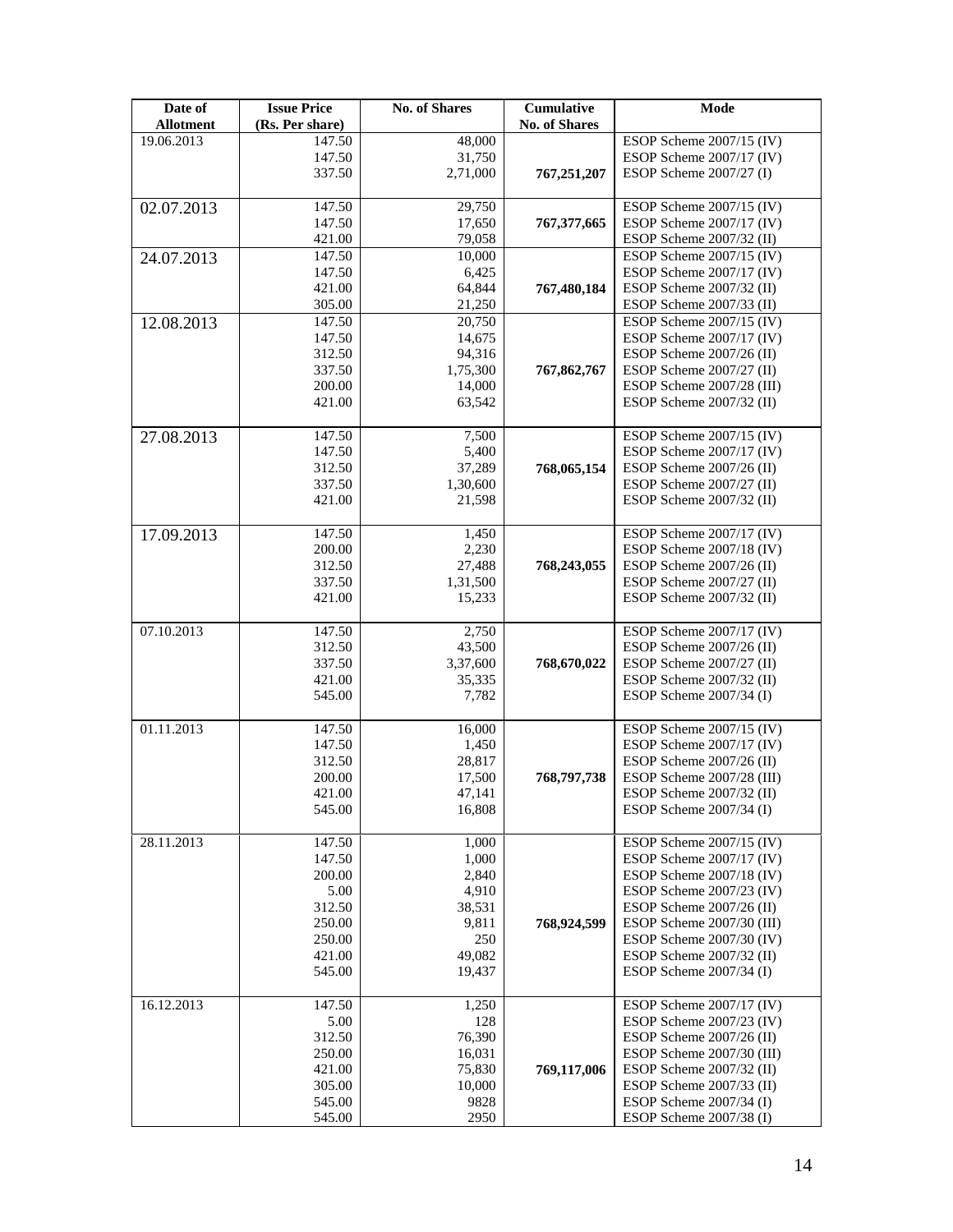| Date of          | <b>Issue Price</b> | <b>No. of Shares</b> | <b>Cumulative</b>    | <b>Mode</b>               |
|------------------|--------------------|----------------------|----------------------|---------------------------|
| <b>Allotment</b> | (Rs. Per share)    |                      | <b>No. of Shares</b> |                           |
| 07.01.2014       | 147.50             | 11,000               |                      | ESOP Scheme 2007/15 (IV)  |
|                  | 147.50             | 2,800                |                      | ESOP Scheme 2007/17 (IV)  |
|                  | 200.00             | 928                  |                      | ESOP Scheme 2007/18 (IV)  |
|                  | 5.00               | 398                  |                      | ESOP Scheme 2007/23 (IV)  |
|                  | 312.50             | 1,32,867             |                      | ESOP Scheme 2007/26 (II)  |
|                  | 312.50             | 83,873               |                      | ESOP Scheme 2007/26 (III) |
|                  | 250.00             | 22,720               |                      | ESOP Scheme 2007/30 (III) |
|                  | 421.00             | 1,82,778             |                      | ESOP Scheme 2007/32 (II)  |
|                  | 305.00             | 18,750               |                      | ESOP Scheme 2007/33 (II)  |
|                  | 545.00             | 15,138               | 769,596,412          | ESOP Scheme 2007/34 (I)   |
|                  | 350.00             | 6,804                |                      | ESOP Scheme 2007/36 (I)   |
|                  | 545.00             | 1,350                |                      | ESOP Scheme $2007/37$ (I) |
| 30.01.2014       | 147.50             | 90,000               |                      | ESOP Scheme 2007/15 (IV)  |
|                  | 147.50             | 8,550                |                      | ESOP Scheme 2007/17 (IV)  |
|                  | 200.00             | 2,680                |                      | ESOP Scheme 2007/18 (IV)  |
|                  | 312.50             | 50,825               |                      | ESOP Scheme 2007/26 (III) |
|                  | 250.00             | 17,085               | 769,797,261          | ESOP Scheme 2007/30 (III) |
|                  | 421.00             | 1,500                |                      | ESOP Scheme 2007/32       |
|                  | 545.00             | 30,209               |                      | ESOP Scheme 2007/34 (I)   |
| 25.02.2014       | 147.50             | 38,000               |                      | ESOP Scheme 2007/15 (IV)  |
|                  | 147.50             | 13,500               |                      | ESOP Scheme 2007/17 (IV)  |
|                  | 312.50             | 44,409               |                      | ESOP Scheme 2007/26 (III) |
|                  | 250.00             | 21,180               | 769,952,736          | ESOP Scheme 2007/30 (III) |
|                  | 421.00             | 616                  |                      | ESOP Scheme 2007/32       |
|                  | 545.00             | 37,770               |                      | ESOP Scheme 2007/34 (I)   |
| 10.03.2014       | 147.50             | 86,000               |                      | ESOP Scheme 2007/15 (IV)  |
|                  | 147.50             | 700                  |                      | ESOP Scheme 2007/17 (IV)  |
|                  | 312.50             | 16,179               | 770,089,974          | ESOP Scheme 2007/26 (III) |
|                  | 250.00             | 14783                |                      | ESOP Scheme 2007/30 (III) |
|                  | 545.00             | 19576                |                      | ESOP Scheme $2007/34$ (I) |
| 24.03.2014       | 147.50             | 57,500               |                      | ESOP Scheme 2007/15 (IV)  |
|                  | 147.50             | 3,550                |                      | ESOP Scheme 2007/17 (IV)  |
|                  | 312.50             | 6,190                |                      | ESOP Scheme 2007/26 (III) |
|                  | 250.00             | 21,655               | 770,219,283          | ESOP Scheme 2007/30 (III) |
|                  | 545.00             | 29,746               |                      | ESOP Scheme 2007/34 (I)   |
|                  | 350.00             | 10,668               |                      | ESOP Scheme 2007/35 (I)   |
| 31.03.2014       | 147.50             | 4,251                |                      | ESOP Scheme 2007/17 (IV)  |
|                  | 312.50             | 9,783                |                      | ESOP Scheme 2007/26 (III) |
|                  | 250.00             | 29,576               | 770,311,001          | ESOP Scheme 2007/30 (III) |
|                  | 545.00             | 48,108               |                      | ESOP Scheme 2007/34 (I)   |
| 21.04.2014       | 147.50             | 32,349               |                      | ESOP Scheme 2007/17 (IV)  |
|                  | 312.50             | 3,902                |                      | ESOP Scheme 2007/26 (III) |
|                  | 250.00             | 1,995                | 770,350,389          | ESOP Scheme 2007/30 (III) |
|                  | 545.00             | 1,142                |                      | ESOP Scheme $2007/34$ (I) |
| 12.06.2014       | 312.50             | 44,296               |                      | ESOP Scheme 2007/26 (III) |
|                  | 421.00             | 300                  |                      | ESOP Scheme 2007/32       |
|                  | 545.00             | 61,965               | 770,467,156          | ESOP Scheme 2007/34 (II)  |
|                  | 350                | 10,206               |                      | ESOP Scheme 2007/36 (II)  |
| 03.07.2014       | 312.50             | 19,810               |                      | ESOP Scheme 2007/26 (III) |
|                  | 421.00             | 87,875               | 770,625,669          | ESOP Scheme 2007/32 (III) |
|                  | 545.00             | 50,828               |                      | ESOP Scheme 2007/34 (II)  |
| 24.07.2014       | 312.50             | 16,106               |                      | ESOP Scheme 2007/26 (III) |
|                  | 421.00             | 1,06,244             |                      | ESOP Scheme 2007/32 (III) |
|                  | 305.00             | 21,250               | 770,806,015          | ESOP Scheme 2007/33 (III) |
|                  | 545.00             | 25,744               |                      | ESOP Scheme 2007/34 (II)  |
|                  | 350.00             | 11,002               |                      | ESOP Scheme 2007/35 (II)  |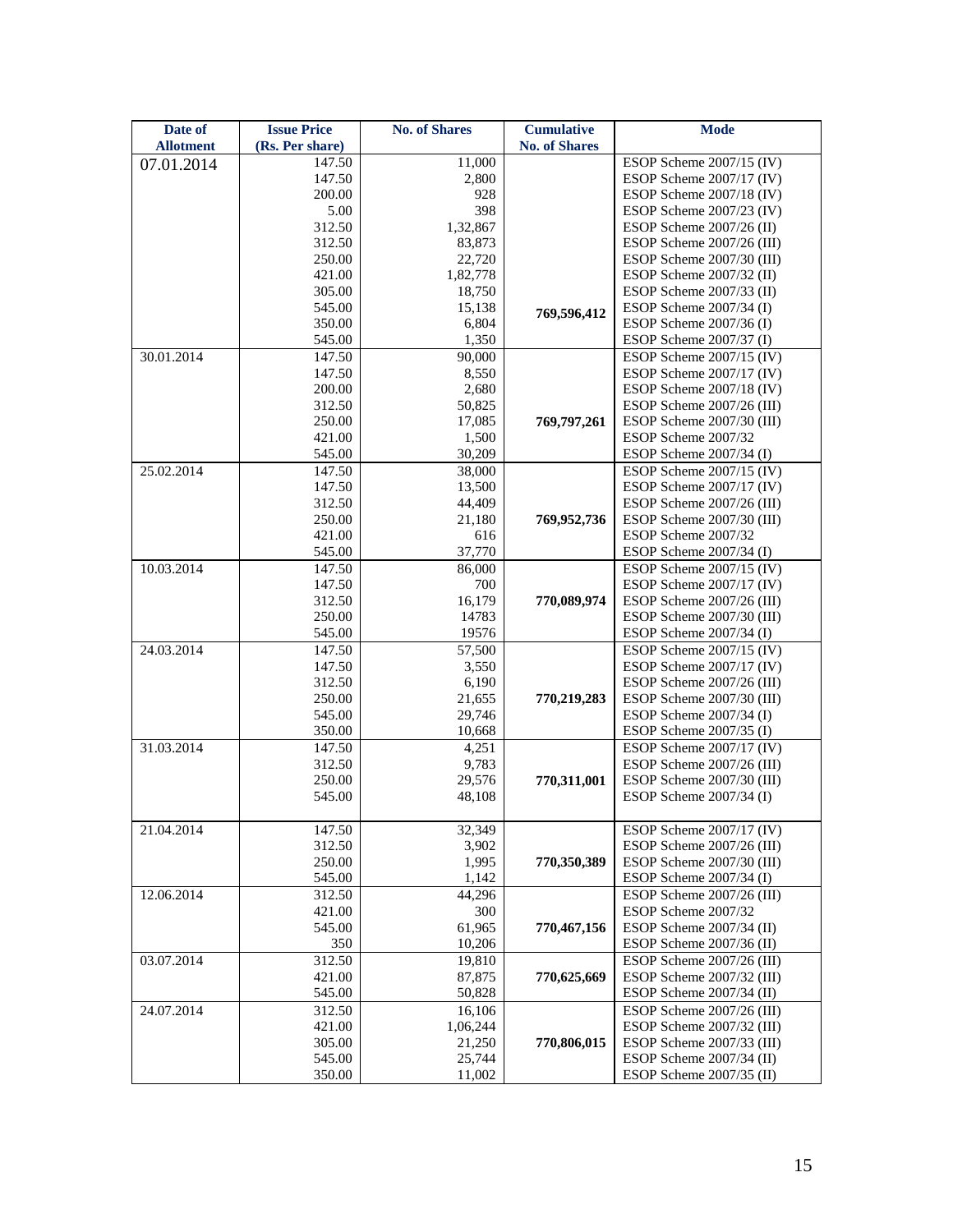| Date of          | <b>Issue Price</b> | <b>No. of Shares</b> | Cumulative           | Mode                                                   |
|------------------|--------------------|----------------------|----------------------|--------------------------------------------------------|
| <b>Allotment</b> | (Rs. Per share)    |                      | <b>No. of Shares</b> |                                                        |
| 01.09.2014       | 312.50             | 8,918                |                      | ESOP Scheme 2007/26 (III)                              |
|                  | 200.00             | 14,000               |                      | ESOP Scheme 2007/28 (IV)                               |
|                  | 250.00             | 125                  | 770,900,772          | ESOP Scheme 2007/30 (IV)                               |
|                  | 421.00             | 47,297               |                      | ESOP Scheme 2007/32 (III)                              |
|                  | 545.00             | 24,417               |                      | ESOP Scheme 2007/34 (II)                               |
| 30.09.2014       | 312.50             | 65,418               |                      | ESOP Scheme 2007/26 (III)                              |
|                  | 200.00             | 17,500               |                      | ESOP Scheme 2007/28 (IV)                               |
|                  | 421.00             | 1,70,798             |                      | ESOP Scheme 2007/32 (III)                              |
|                  | 305                | 28,750               |                      | ESOP Scheme 2007/33 (III)                              |
|                  | 545.00             | 99,379               |                      | ESOP Scheme 2007/34 (II)                               |
|                  | 350                | 5,000                |                      | ESOP Scheme 2007/35 (II)                               |
|                  | 545                | 2,950                | 771,334,557          | ESOP Scheme 2007/38 (II)                               |
|                  | 724                | 33,570               |                      | ESOP Scheme 2007/40 (I)                                |
|                  | 550                | 2,500                |                      | ESOP Scheme 2007/41 (I)                                |
|                  | 550                | 7,920                |                      | ESOP Scheme 2007/42 (I)                                |
|                  |                    |                      |                      |                                                        |
|                  |                    |                      |                      |                                                        |
| 30.10.2014       | 312.50             | 3,420                |                      | ESOP Scheme 2007/26 (III)                              |
|                  | 421.00             | 18,948               |                      | ESOP Scheme 2007/32 (III)                              |
|                  | 545.00             | 7,410                | 771,377,230          | ESOP Scheme 2007/34 (II)                               |
|                  | 724.00             | 12,895               |                      | ESOP Scheme 2007/40 (I)                                |
| 02.12.2014       | 312.50             | 36,316               |                      | ESOP Scheme 2007/26 (III)                              |
|                  | 250.00             | 22,696               |                      | ESOP Scheme 2007/30 (IV)                               |
|                  | 421.00             | 50,207               |                      | ESOP Scheme 2007/32 (III)                              |
|                  | 545.00             | 63,321               | 771,579,128          | ESOP Scheme 2007/34 (II)                               |
|                  | 545.00<br>724.00   | 2,025<br>27,333      |                      | ESOP Scheme 2007/37 (II)                               |
| 26.12.2014       | 312.50             | 40,871               |                      | ESOP Scheme $2007/40$ (I)<br>ESOP Scheme 2007/26 (III) |
|                  | 250.00             | 24,470               |                      | ESOP Scheme 2007/30 (IV)                               |
|                  | 421.00             | 76,043               | 771,729,618          | ESOP Scheme 2007/32 (III)                              |
|                  | 545.00             | 975                  |                      | ESOP Scheme 2007/34 (II)                               |
|                  | 724.00             | 8,131                |                      | ESOP Scheme $2007/40$ (I)                              |
| 28.01.2015       | 312.50             | 28,210               |                      | ESOP Scheme 2007/26 (III)                              |
|                  | 250.00             | 24,820               |                      | ESOP Scheme 2007/30 (IV)                               |
|                  | 421.00             | 29,781               | 771,950,397          | ESOP Scheme 2007/32 (III)                              |
|                  | 421.00             | 1,24,188             |                      | ESOP Scheme 2007/32 (IV)                               |
|                  | 724.00             | 13,780               |                      | ESOP Scheme 2007/40 (I)                                |
| 16.02.2015       | 250.00             | 19,588               |                      | ESOP Scheme 2007/30 (IV)                               |
|                  | 421.00             | 94,367               | 772,077,388          | ESOP Scheme 2007/32 (IV)                               |
|                  | 724.00             | 13,036               |                      | ESOP Scheme 2007/40 (I)                                |
| 17.03.2015       | 250.00             | 33,860               |                      | ESOP Scheme 2007/30 (IV)                               |
|                  | 421.00             | 34,493               |                      | ESOP Scheme 2007/32 (IV)                               |
|                  | 724.00             | 41,676               | 772,196,917          | ESOP Scheme 2007/40 (I)                                |
|                  | 550.00             | 9,500                |                      | ESOP Scheme $2007/41$ (I)                              |
| 24.03.2015       | 250.00             | 8,068                |                      | ESOP Scheme 2007/30 (IV)                               |
|                  | 421.00             | 29,829               | 772,245,238          | ESOP Scheme 2007/32 (IV)                               |
|                  | 724.00             | 10,424               |                      | ESOP Scheme $2007/40$ (I)                              |
|                  |                    |                      |                      |                                                        |
| 31.03.2015       | 250.00             | 12,031               |                      | ESOP Scheme 2007/30 (IV)                               |
|                  | 421.00             | 54,524               |                      | ESOP Scheme 2007/32 (IV)                               |
|                  | 305.00             | 21,250               | 772,352,664          | ESOP Scheme 2007/33 (IV)                               |
|                  | 724.00             | 19,621               |                      | ESOP Scheme $2007/40$ (I)                              |
|                  |                    |                      |                      |                                                        |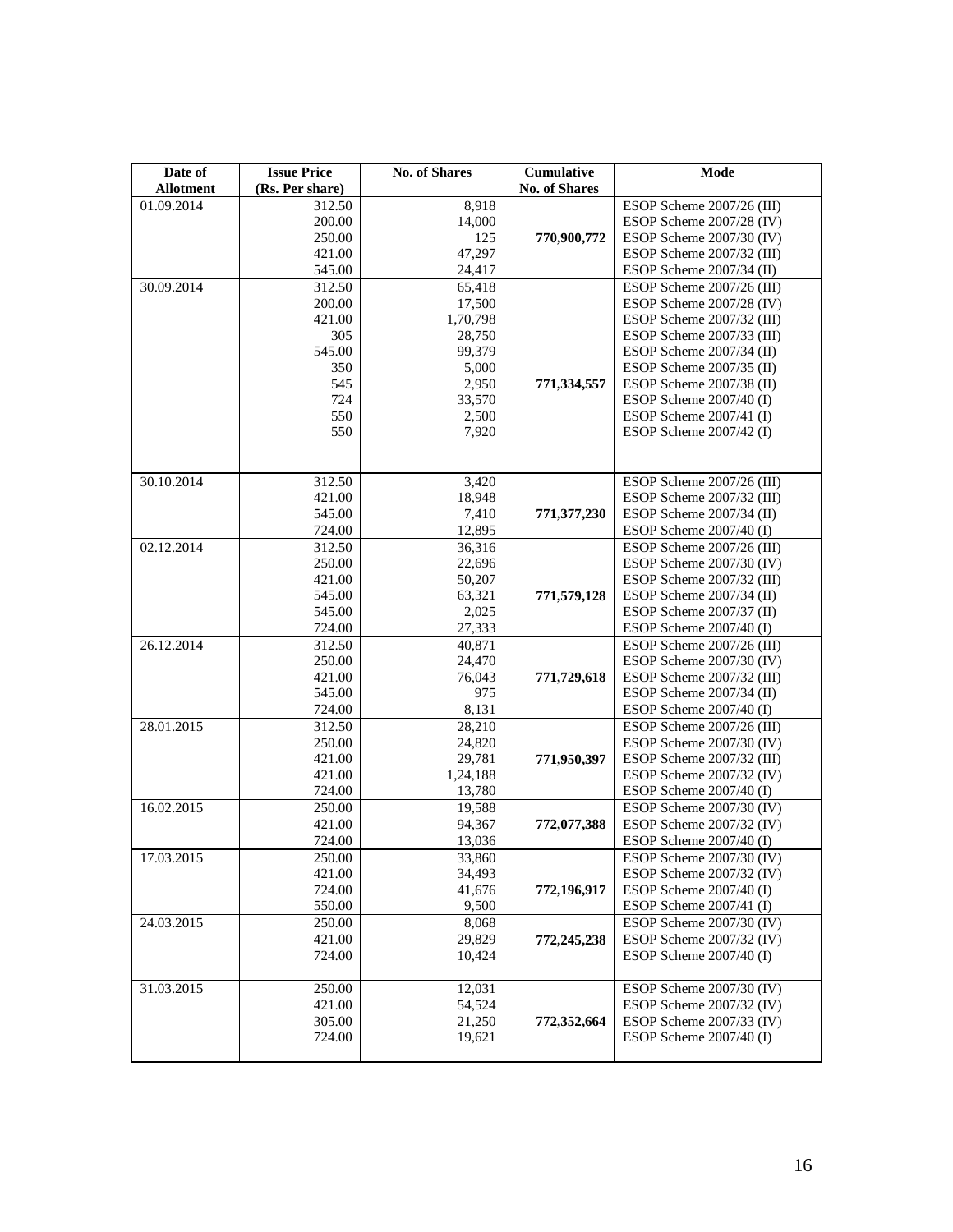| Date of                        | <b>Issue Price</b>                 | <b>No. of Shares</b>            | <b>Cumulative</b>    | Mode                                                                 |
|--------------------------------|------------------------------------|---------------------------------|----------------------|----------------------------------------------------------------------|
| <b>Allotment</b><br>21.04.2015 | (Rs. Per share)                    |                                 | <b>No. of Shares</b> |                                                                      |
|                                | 13,92,05,159                       | 13,92,05159<br>Less 9300 shares |                      | <b>MERGER</b>                                                        |
|                                | equity shares of                   | cancelled on account            |                      | Ratio of 725 equity shares of Rs.<br>5/- each in the transferee Bank |
|                                | 5 each issued to                   | of cross holding                |                      | i.e.<br>Kotak<br>Mahindra<br>Bank                                    |
|                                | erstwhile                          |                                 |                      | Limited for every 1000 equity                                        |
|                                | shareholders of                    |                                 |                      | shares of Rs. 10/- each held in                                      |
|                                | <b>ING Vysya Bank</b>              |                                 |                      | transferor Bank i.e. ING Vysya                                       |
|                                | Limited pursuant                   |                                 |                      | Bank Limited.                                                        |
|                                | to the Scheme of                   |                                 |                      |                                                                      |
|                                | Amalgamation                       |                                 |                      |                                                                      |
|                                | Record date: 17 <sup>th</sup>      |                                 |                      |                                                                      |
|                                | Apr 2015                           |                                 | 911,548,523          |                                                                      |
|                                | Allotment dated<br>21st April 2015 |                                 |                      |                                                                      |
| 7.05.2015                      | 250.00                             | 1,038                           |                      | ESOP Scheme 2007/30 (IV)                                             |
|                                | 421.00                             | 32,011                          |                      | ESOP Scheme 2007/32 (IV)                                             |
|                                | 724.00                             | 140                             |                      | ESOP Scheme 2007/40 (I)                                              |
|                                | 403.00                             | 9,091                           |                      | KMBL(IVBL) 2007                                                      |
|                                | 832.00                             | 46,998                          |                      | KMBL(IVBL) 2007                                                      |
|                                | 444.00                             | 44,941                          |                      | KMBL(IVBL) 2010                                                      |
|                                | 481.00                             | 14,864                          |                      | KMBL(IVBL) 2010                                                      |
|                                | 504.00                             | 2,00,812                        |                      | KMBL(IVBL) 2010                                                      |
|                                | 514.00                             | 72,500                          | 912,159,247          | KMBL(IVBL) 2010                                                      |
|                                | 832.00                             | 78,983                          |                      | KMBL(IVBL) 2010                                                      |
|                                | 799.00                             | 1,080                           |                      | KMBL(IVBL) 2013                                                      |
|                                | 832.00                             | 1,08,266                        |                      | KMBL(IVBL) 2013                                                      |
| 28.05.2015                     | 421.00                             | 67,214                          |                      | ESOP Scheme 2007/32 (IV)                                             |
|                                | 305.00                             | 24,750                          |                      | ESOP Scheme 2007/33 (IV)                                             |
|                                | 185.00                             | 3,037                           |                      | KMBL(IVBL) 2007                                                      |
|                                | 362.00                             | 5,409                           |                      | KMBL(IVBL) 2007                                                      |
|                                | 403.00                             | 10,500                          |                      | KMBL(IVBL) 2007                                                      |
|                                | 444.00                             | 8,689                           |                      | KMBL(IVBL) 2010                                                      |
|                                | 481.00                             | 9,440                           |                      | KMBL(IVBL) 2010                                                      |
|                                | 504.00<br>832.00                   | 1,15,988<br>98,292              | 912,841,920          | KMBL(IVBL) 2010<br>KMBL(IVBL) 2010                                   |
|                                | 759.00                             | 3,04,389                        |                      | KMBL(IVBL) 2013                                                      |
|                                | 797.00                             | 2,430                           |                      | KMBL(IVBL) 2013                                                      |
|                                | 832.00                             | 32,535                          |                      | KMBL(IVBL) 2013                                                      |
| 10.07.2015                     | Bonus $(1:1)$                      |                                 |                      | Capitalisation of Reserves                                           |
|                                | <b>Record Date</b>                 |                                 |                      |                                                                      |
|                                | 9.7.2015                           |                                 |                      |                                                                      |
|                                | Allotment Date                     | 912,841,920                     | 1,825,683,840        |                                                                      |
|                                | 10.7.2015                          |                                 |                      |                                                                      |
| 16.07.2015                     | 210.50                             | 1,42,260                        |                      | ESOP Scheme 2007/32 (IV)                                             |
|                                | 272.50                             | 66,394                          |                      | ESOP Scheme 2007/34 (III)                                            |
|                                | 146.00                             | 4,350                           |                      | KMBL(IVBL) 2007                                                      |
|                                | 92.50                              | 4,654                           |                      | KMBL(IVBL) 2007                                                      |
|                                | 201.50                             | 10,152                          |                      | KMBL(IVBL) 2007                                                      |
|                                | 181.00                             | 3,916                           |                      | KMBL(IVBL) 2007                                                      |
|                                | 222.00                             | 47,618                          |                      | KMBL(IVBL) 2010                                                      |
|                                | 232.50                             | 50,026                          |                      | KMBL(IVBL) 2010                                                      |
|                                | 240.50<br>252.00                   | 17,188<br>2,17,550              | 1,827,085,982        | KMBL(IVBL) 2010<br>KMBL(IVBL) 2010                                   |
|                                | 257.00                             | 79,974                          |                      | KMBL(IVBL) 2010                                                      |
|                                | 416.00                             | 1,95,828                        |                      | KMBL(IVBL) 2010                                                      |
|                                | 379.50                             | 4,80,494                        |                      | KMBL(IVBL) 2013                                                      |
|                                | 399.50                             | 2,916                           |                      | KMBL(IVBL) 2013                                                      |
|                                | 416.00                             | 78,822                          |                      | KMBL(IVBL) 2013                                                      |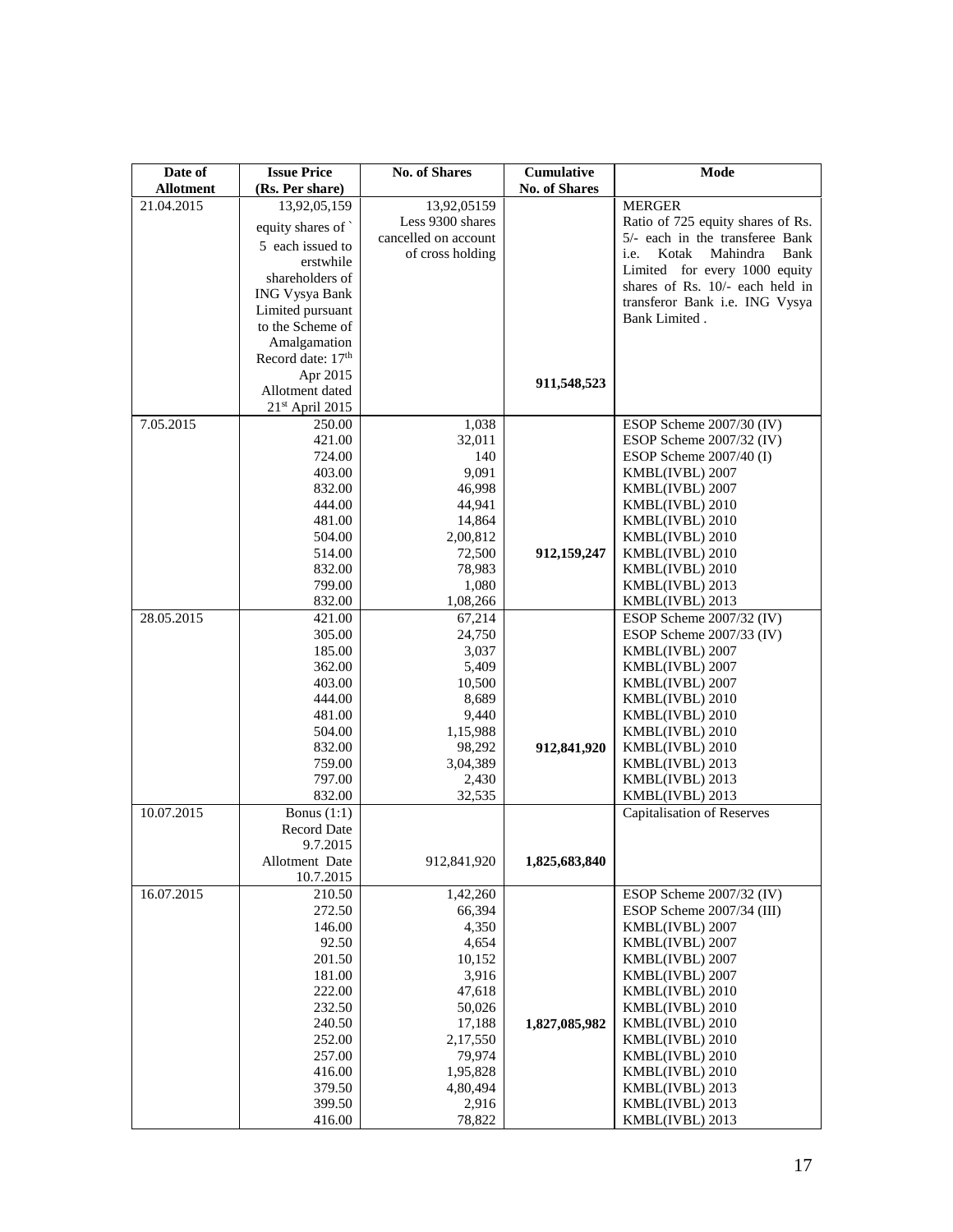| Date of          | <b>Issue Price</b> | <b>No. of Shares</b> | <b>Cumulative</b>    | <b>Mode</b>                |
|------------------|--------------------|----------------------|----------------------|----------------------------|
| <b>Allotment</b> | (Rs. Per share)    |                      | <b>No. of Shares</b> |                            |
| 24.08.2015       | 210.50             | 300                  |                      | ESOP Scheme 2007/32 (IV)   |
|                  | 272.50             | 61,058               |                      | ESOP Scheme 2007/34 (III)  |
|                  | 181.00             | 38,933               |                      | KMBL(IVBL) 2007            |
|                  | 201.50             | 36,974               |                      | KMBL(IVBL) 2007            |
|                  | 416.00             | 33,276               |                      | KMBL(IVBL) 2007            |
|                  | 222.00             | 1,15,814             | 1828, 112, 992       | KMBL(IVBL) 2010            |
|                  | 240.50             | 81,036               |                      | KMBL(IVBL) 2010            |
|                  | 252.00             | 1,67,043             |                      | KMBL(IVBL) 2010            |
|                  | 278.50             | 7,756                |                      | KMBL(IVBL) 2010            |
|                  | 416.00             | 1,26,300             |                      | KMBL(IVBL) 2010            |
|                  | 379.50             | 3,40,390             |                      | KMBL(IVBL) 2013            |
|                  | 416.00             | 18,130               |                      | KMBL(IVBL) 2013            |
| 07.09.2015       | 210.50             | 23,604               |                      | ESOP Scheme 2007/32 (IV)   |
|                  | 152.50             | 8,000                |                      | ESOP Scheme 2007/33 (IV)   |
|                  | 272.50             | 1,40,184             |                      | ESOP Scheme 2007/34 (III)  |
|                  | 175.00             | 26,670               |                      | ESOP Scheme 2007/35 (III)  |
|                  | 175.00             | 34,020               |                      | ESOP Scheme 2007/36 (III)  |
|                  | 362.00             | 1,02,171             |                      | ESOP Scheme 200740 (II)    |
|                  | 275.00             | 10,000               |                      | ESOP Scheme $2007/41$ (II) |
|                  | 275.00             | 15,840               |                      | ESOP Scheme 2007/42 (II)   |
|                  | 92.50              | 8,700                |                      | KMBL(IVBL) 2007            |
|                  | 201.50             | 47,804               | 1829,666,759         | KMBL(IVBL) 2007            |
|                  | 416.00             | 6,000                |                      | KMBL(IVBL) 2007            |
|                  | 222.00             | 1,10,048             |                      | KMBL(IVBL) 2010            |
|                  | 240.50             | 1,46,150             |                      | KMBL(IVBL) 2010            |
|                  | 252.00             | 2,87,226             |                      | KMBL(IVBL) 2010            |
|                  | 416.00             | 2,10,718             |                      | KMBL(IVBL) 2010            |
|                  | 379.50             | 3,60,624             |                      | KMBL(IVBL) 2013            |
|                  | 416.00             | 16,008               |                      | KMBL(IVBL) 2013            |
|                  |                    |                      |                      |                            |
| 30.09.2015       | 210.50             | 6,520                |                      | ESOP Scheme 2007/32 (IV)   |
|                  | 272.50             | 84,284               |                      | ESOP Scheme 2007/34 (III)  |
|                  | 362.00             | 52,926               |                      | ESOP Scheme 200740 (II)    |
|                  | 9900               | 24,834               |                      | KMBL(IVBL) 2007            |
|                  | 116.50             | 19,236               |                      | KMBL(IVBL) 2007            |
|                  | 151.50             | 14,822               |                      | KMBL(IVBL) 2007            |
|                  | 181.00             | 17,500               |                      | KMBL(IVBL) 2007            |
|                  | 201.50             | 58,000               | 1830,512,584         | KMBL(IVBL) 2007            |
|                  | 217.50             | 18,452               |                      | KMBL(IVBL) 2007            |
|                  | 262.00             | 14,484               |                      | KMBL(IVBL) 2007            |
|                  | 222.00             | 44,800               |                      | KMBL(IVBL) 2010            |
|                  | 240.50             | 15,700               |                      | KMBL(IVBL) 2010            |
|                  | 252.50             | 53,839               |                      | KMBL(IVBL) 2010            |
|                  | 257.00             | 2,49,102             |                      | KMBL(IVBL) 2010            |
|                  | 416.00<br>379.50   | 19,576               |                      | KMBL(IVBL) 2010            |
|                  |                    | 1,31,036             |                      | KMBL(IVBL) 2013            |
|                  | 416.00             | 20,714               |                      | KMBL(IVBL) 2013            |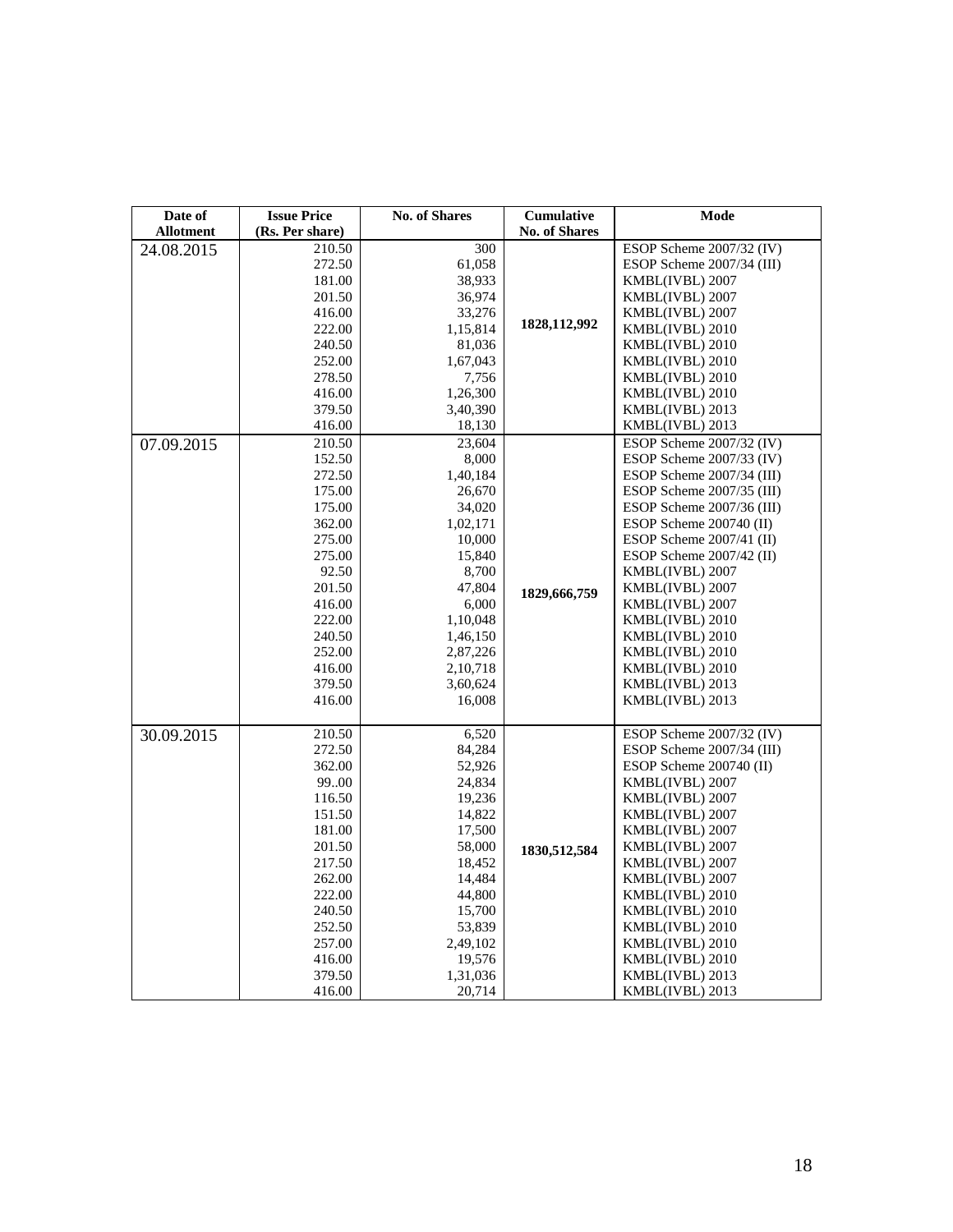| Date of          | <b>Issue Price</b> | <b>No. of Shares</b> | <b>Cumulative</b>    | Mode                      |
|------------------|--------------------|----------------------|----------------------|---------------------------|
| <b>Allotment</b> | (Rs. Per share)    |                      | <b>No. of Shares</b> |                           |
| 16.10.2015       | 272.50             | 16,783               |                      | ESOP Scheme 2007/34 (III) |
|                  | 272.50             | 5,000                |                      | ESOP Scheme 2007/38 (III) |
|                  | 362.00             | 23,059               |                      | ESOP Scheme 200740        |
|                  | 406.00             | 70,820               |                      | ESOPScheme200744          |
|                  | 181.00             | 21,433               |                      | KMBL(IVBL) 2007           |
|                  | 201.50             | 11,740               | 1831,096,991         | KMBL(IVBL) 2007           |
|                  | 416.00             | 32,626               |                      | KMBL(IVBL) 2007           |
|                  | 222.00             | 91,136               |                      | KMBL(IVBL) 2010           |
|                  | 240.50             | 55,100               |                      | KMBL(IVBL) 2010           |
|                  | 252.00             | 46,008               |                      | KMBL(IVBL) 2010           |
|                  | 257.00             | 1,44,498             |                      | KMBL(IVBL) 2010           |
|                  | 379.50             | 56,312               |                      | KMBL(IVBL) 2013           |
|                  | 416.00             | 9,892                |                      | KMBL(IVBL) 2013           |
|                  |                    |                      |                      |                           |
| 04.11.2015       | 272.50             | 18,466               |                      | ESOP Scheme 2007/34 (III) |
|                  | 272.50             | 900                  |                      | ESOP Scheme 2007/38 (III) |
|                  | 362.00             | 4,588                |                      | ESOP Scheme 200740 (II)   |
|                  | 406.00             | 4,322                |                      | ESOP Scheme 200744 (I)    |
|                  | 201.50             | 1,740                |                      | KMBL(IVBL) 2007           |
|                  | 222.00             | 9,716                |                      | KMBL(IVBL) 2010           |
|                  | 240.50             | 1,500                | 1831,304,724         | KMBL(IVBL) 2010           |
|                  | 252.00             | 35,086               |                      | KMBL(IVBL) 2010           |
|                  | 257.00             | 10,000               |                      | KMBL(IVBL) 2010           |
|                  | 278.50             | 1,250                |                      | KMBL(IVBL) 2010           |
|                  | 379.50             | 47,477               |                      | KMBL(IVBL) 2013           |
|                  | 416.00             | 15,700               |                      | KMBL(IVBL) 2013           |
|                  | 436.50             | 52,636               |                      | KMBL(IVBL) 2013           |
|                  | 444.00             | 4,352                |                      | KMBL(IVBL) 2013           |
| 26.11.2015       | 210.50             | 21,558               |                      | ESOP Scheme 2007/33 (III) |
|                  | 272.50             | 19,346               |                      | ESOP Scheme 2007/34 (III) |
|                  | 362.00             | 47,779               |                      | ESOP Scheme 200740 (II)   |
|                  | 406.00             | 33,960               | 1831,716,940         | ESOP Scheme 200744 (I)    |
|                  | 416.00             | 7,000                |                      | KMBL(IVBL) 2007           |
|                  | 222.00             | 7,877                |                      | KMBL(IVBL) 2010           |
|                  | 240.50             | 41,552               |                      | KMBL(IVBL) 2010           |
|                  | 252.00             | 1,52,052             |                      | KMBL(IVBL) 2010           |
|                  | 416.00             | 10,000               |                      | KMBL(IVBL) 2010           |
|                  | 379.50             | 30,512               |                      | KMBL(IVBL) 2013           |
|                  | 416.00             | 40,580               |                      | KMBL(IVBL) 2013           |
|                  | 210.50             | 1,298                |                      | ESOP Scheme 2007/32 (III) |
| 14.12.2015       | 272.50             | 43,237               |                      | ESOP Scheme 2007/34 (III) |
|                  | 362.00             | 41,643               |                      | ESOP Scheme 200740 (II)   |
|                  | 406.00             | 16,714               |                      | ESOP Scheme 200744 (I)    |
|                  | 416.00             | 96,548               |                      | KMBL(IVBL) 2007           |
|                  | 222.00             | 4,329                |                      | KMBL(IVBL) 2010           |
|                  | 240.50             | 500                  |                      | KMBL(IVBL) 2010           |
|                  | 252.00             | 390                  | 1832,259,304         | KMBL(IVBL) 2010           |
|                  | 416.00             | 10,000               |                      | KMBL(IVBL) 2010           |
|                  | 379.50             | 2,20,257             |                      | KMBL(IVBL) 2013           |
|                  | 416.00             | 26,104               |                      | KMBL(IVBL) 2013           |
|                  | 444.50             | 81,344               |                      | KMBL(IVBL) 2013           |
|                  |                    |                      |                      |                           |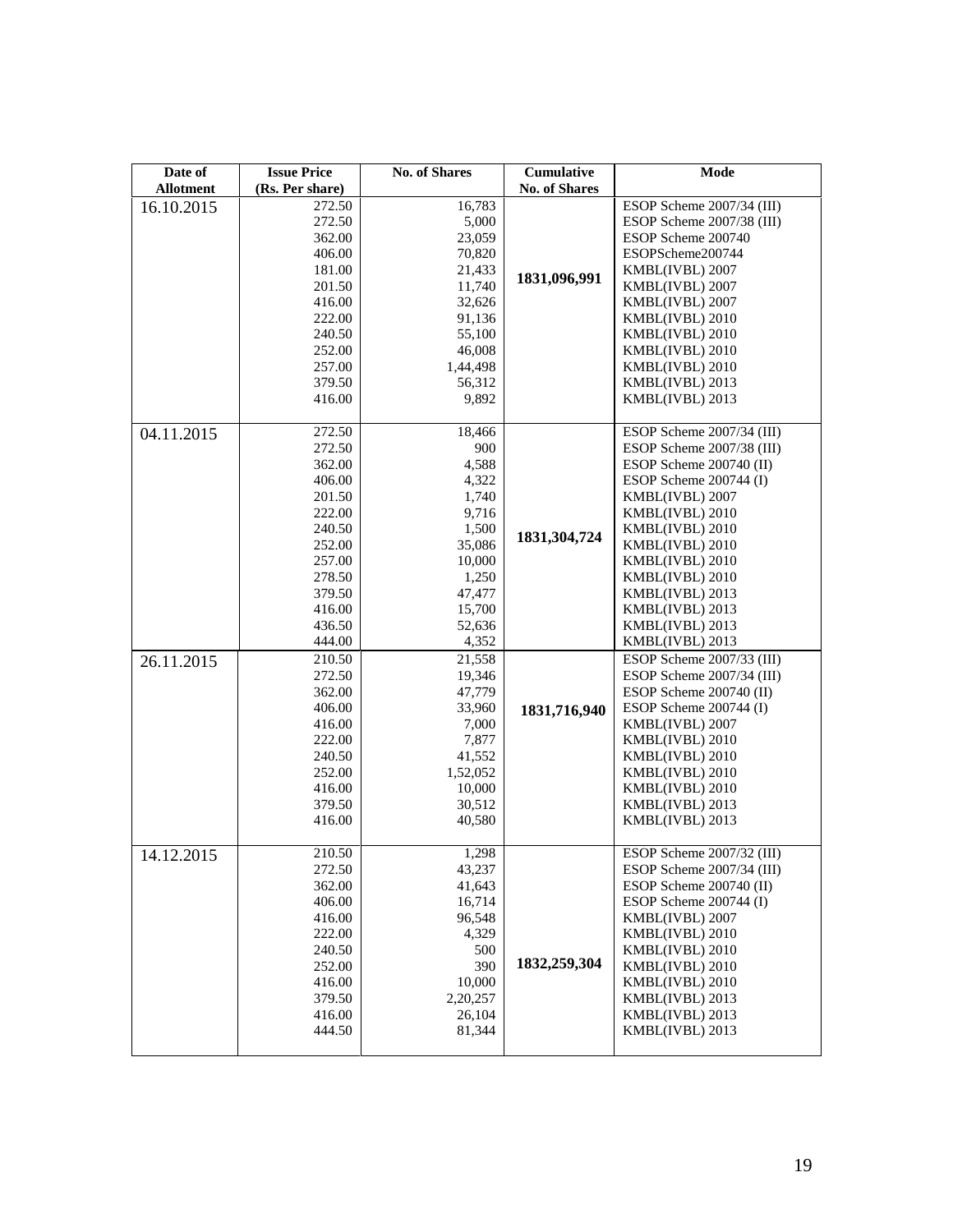| Date of          | <b>Issue Price</b> | <b>No. of Shares</b> | Cumulative           | Mode                      |
|------------------|--------------------|----------------------|----------------------|---------------------------|
| <b>Allotment</b> | (Rs. Per share)    |                      | <b>No. of Shares</b> |                           |
| 31.12.2015       | 210.50             | 5,570                |                      | ESOP Scheme 2007/32 (IV)  |
|                  | 272.50             | 85,256               |                      | ESOP Scheme 2007/34 (III) |
|                  | 272.50             | 3,376                |                      | ESOP Scheme 2007/37 (III) |
|                  | 362.00             | 13,476               |                      | ESOP Scheme 200740 (II)   |
|                  | 406.00             | 6,982                | 1832,499,206         | ESOP Scheme 200744 (I)    |
|                  | 252.00             | 5,438                |                      | KMBL(IVBL) 2010           |
|                  | 416.00             | 38,046               |                      | KMBL(IVBL) 2010           |
|                  | 379.50             | 31,174               |                      | KMBL(IVBL) 2013           |
|                  | 416.00             | 11,948               |                      | KMBL(IVBL) 2013           |
|                  | 436.50             | 38,636               |                      | KMBL(IVBL) 2013           |
| 15.01.2016       | 272.50             | 1,132                |                      | ESOP Scheme 2007/34 (III) |
|                  | 272.50             | 64,420               |                      | ESOP Scheme 2007/34 (IV)  |
|                  | 362.00             | 11,917               |                      | ESOP Scheme 2007/40 (II)  |
|                  | 275.00             | 26,000               |                      | ESOP Scheme 200741 (II)   |
|                  | 406.00             | 28,218               |                      | ESOP Scheme 200744 (I)    |
|                  | 300.00             | 7,646                |                      | ESOP Scheme $200745$ (I)  |
|                  | 201.50             | 5,800                |                      | KMBL(IVBL) 2007           |
|                  | 416.00             | 1,11,652             | 1832,951,055         | KMBL(IVBL) 2007           |
|                  | 240.50             | 4,350                |                      | KMBL(IVBL) 2010           |
|                  | 252.00             | 20,220               |                      | KMBL(IVBL) 2010           |
|                  | 278.50             | 1,000                |                      | KMBL(IVBL) 2010           |
|                  | 416.00             | 42,920               |                      | KMBL(IVBL) 2010           |
|                  | 379.50             | 68,744               |                      | KMBL(IVBL) 2013           |
|                  | 416.00             | 1,924                |                      | KMBL(IVBL) 2013           |
|                  | 436.50             | 14,000               |                      | KMBL(IVBL) 2013           |
|                  | 444.50             | 41,906               |                      | KMBL(IVBL) 2013           |
| 04.02.2016       | 210.50             | 32,784               |                      | ESOP Scheme 2007/32 (IV)  |
|                  | 272.50             | 59,518               |                      | ESOP Scheme 2007/34 (IV)  |
|                  | 362.00             | 63,510               |                      | ESOP Scheme 2007/40 (II)  |
|                  | 406.00             | 51,363               |                      | ESOP Scheme 200744 (I)    |
|                  | 416.00             | 26,628               | 1833,255,065         | KMBL(IVBL) 2007           |
|                  | 379.50             | 14,752               |                      | KMBL(IVBL) 2013           |
|                  | 416.00             | 1,225                |                      | KMBL(IVBL) 2013           |
|                  | 436.50             | 54,230               |                      | KMBL(IVBL) 2013           |
| 25.02.2016       | 272.50             | 57,324               |                      | ESOP Scheme 2007/34 IVI)  |
|                  | 175.00             | 6,670                |                      | ESOP Scheme 2007/35 (IV)  |
|                  | 362.00             | 1,36,111             |                      | ESOP Scheme 2007/40 (II)  |
|                  | 406.00             | 90,001               |                      | ESOP Scheme $200744$ (I)  |
|                  | 300.00             | 25,000               |                      | ESOP Scheme $200745$ (I)  |
|                  | 201.50             | 10,000               | 1833,670,808         | KMBL(IVBL) 2007           |
|                  | 222.00             | 9,492                |                      | KMBL(IVBL) 2010           |
|                  | 240.50             | 30,300               |                      | KMBL(IVBL) 2010           |
|                  | 252.00             | 13,448               |                      | KMBL(IVBL) 2010           |
|                  | 278.50             | 346                  |                      | KMBL(IVBL) 2010           |
|                  | 379.50             | 25,756               |                      | KMBL(IVBL) 2013           |
|                  | 416.00             | 11,295               |                      | KMBL(IVBL) 2013           |
|                  |                    |                      |                      |                           |
| 15.03.2016       | 272.50             | 30,558               |                      | ESOP Scheme 2007/34 (IV)  |
|                  | 362.00             | 34,776               |                      | ESOP Scheme 2007/40 (II)  |
|                  | 406.00             | 1,19,062             |                      | ESOP Scheme 200744 (I)    |
|                  | 252.00             | 2,374                | 1833, 872, 280       | KMBL(IVBL) 2010           |
|                  | 379.50             | 3,752                |                      | KMBL(IVBL) 2013           |
|                  | 416.00             | 10,950               |                      | KMBL(IVBL) 2013           |
|                  |                    |                      |                      |                           |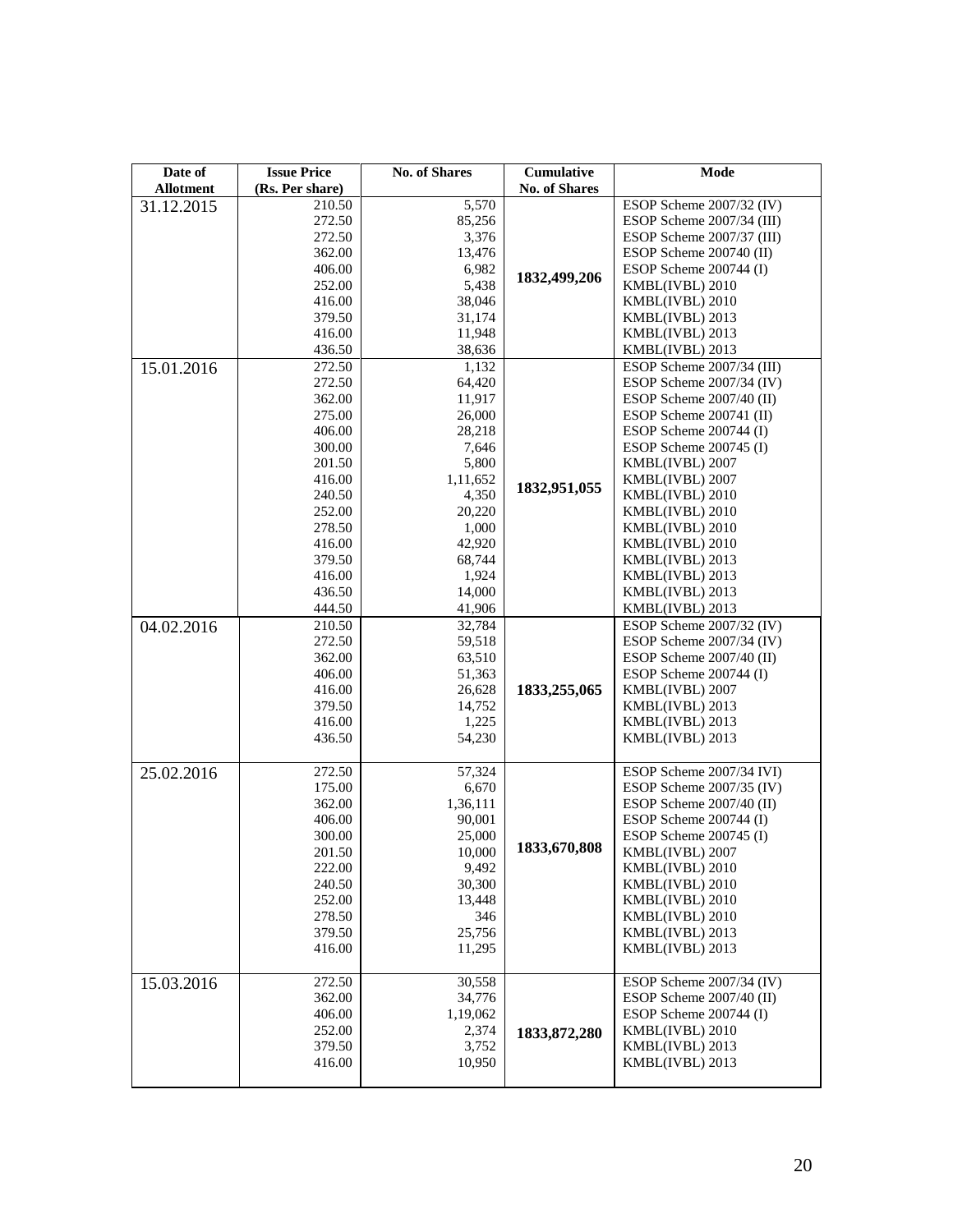| Date of          | <b>Issue Price</b> | <b>No. of Shares</b> | Cumulative           | <b>Mode</b>               |
|------------------|--------------------|----------------------|----------------------|---------------------------|
| <b>Allotment</b> | (Rs. Per share)    |                      | <b>No. of Shares</b> |                           |
| 30.03.2016       | 272.50             | 2,693                |                      | ESOP Scheme 2007/34 (IV)  |
|                  | 272.50             | 3,374                |                      | ESOP Scheme 2007/37 (IV)  |
|                  | 320.00             | 2,54,601             |                      | ESOP Scheme 200739 (I)    |
|                  | 406.00             | 92,856               |                      | ESOP Scheme 200744 (I)    |
|                  | 240.50             | 13,686               |                      | KMBL(IVBL) 2010           |
|                  | 252.00             | 36,608               |                      | KMBL(IVBL) 2010           |
|                  | 416.00             | 8,526                | 1834, 382, 158       | KMBL(IVBL) 2010           |
|                  | 379.50             | 84,108               |                      | KMBL(IVBL) 2013           |
|                  | 416.00             | 13,426               |                      | KMBL(IVBL) 2013           |
|                  |                    |                      |                      |                           |
| 22.04.2016       | 272.50             | 13,381               |                      | ESOP Scheme 2007/34 (IV)  |
|                  | 320.00             | 76,850               |                      | ESOP Scheme 200739 (I)    |
|                  | 406.00             | 44,786               |                      | ESOP Scheme 200744 (I)    |
|                  | 416.00             | 58,000               | 1834,601,123         | KMBL(IVBL) 2007           |
|                  | 222.00             | 222                  |                      | KMBL(IVBL) 2010           |
|                  | 252.00             | 1,912                |                      | KMBL(IVBL) 2010           |
|                  | 379.50             | 14,144               |                      | KMBL(IVBL) 2013           |
|                  | 416.00             | 9,670                |                      | KMBL(IVBL) 2013           |
| 18.05.2016       | 272.50             | 4,472                |                      | ESOP Scheme 2007/34 (IV)  |
|                  | 320.00             | 46,125               |                      | ESOP Scheme $200739$ (I)  |
|                  | 222.00             | 5,916                |                      | KMBL(IVBL) 2010           |
|                  | 240.50             | 2,610                | 1834,771,600         | KMBL(IVBL) 2010           |
|                  | 252.00             | 18,774               |                      | KMBL(IVBL) 2010           |
|                  | 416.00             | 36,252               |                      | KMBL(IVBL) 2010           |
|                  | 379.50             | 51,358               |                      | KMBL(IVBL) 2013           |
|                  | 416.00             | 4,970                |                      | KMBL(IVBL) 2013           |
| 08.06.2016       | 272.50             | 94,010               |                      | ESOP Scheme 2007/34 (IV)  |
|                  | 320.00             | 1,10,174             |                      | ESOP Scheme 200739 (I)    |
|                  | 275.00             | 16,320               |                      | ESOP Scheme 2007/42 (III) |
|                  | 400.00             | 54,000               |                      | ESOP Scheme 2007/46       |
|                  | 201.50             | 400                  | 1835, 131, 446       | KMBL(IVBL) 2007           |
|                  | 222.00             | 9,916                |                      | KMBL(IVBL) 2010           |
|                  | 252.00             | 22,358               |                      | KMBL(IVBL) 2010           |
|                  | 379.50             | 41,200               |                      | KMBL(IVBL) 2013           |
|                  | 416.00             | 11,468               |                      | KMBL(IVBL) 2013           |
| 30.06.2016       | 272.50             | 1,48,564             |                      | ESOP Scheme 2007/34 (IV)  |
|                  | 320.00             | 2,00,750             |                      | ESOP Scheme 200739 (I)    |
|                  | 175.00             | 20,000               |                      | ESOP Scheme 2007/35 (IV)  |
|                  | 92.50              | 5,800                |                      | KMBL(IVBL) 2007           |
|                  | 240.50             | 16,100               | 1835,574,980         | KMBL(IVBL) 2010           |
|                  | 252.00             | 23,974               |                      | KMBL(IVBL) 2010           |
|                  | 416.00             | 17,678               |                      | KMBL(IVBL) 2010           |
|                  | 379.50             | 4,352                |                      | KMBL(IVBL) 2013           |
|                  | 416.00             | 6,066                |                      | KMBL(IVBL) 2013           |
|                  | 444.00             | 250                  |                      | KMBL(IVBL) 2013           |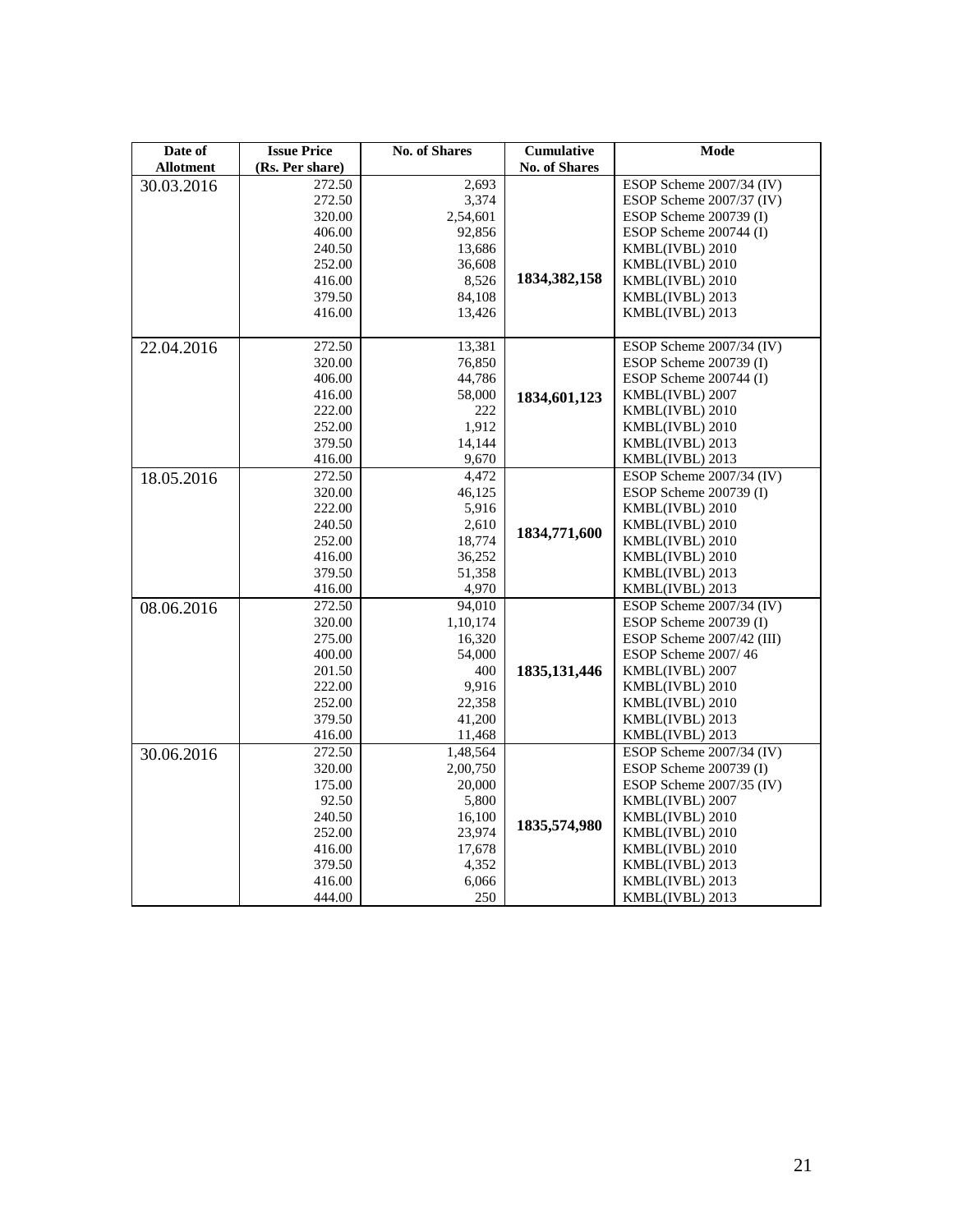| Date of<br><b>Allotment</b> | <b>Issue Price</b><br>(Rs. Per share) | <b>No. of Shares</b> | Cumulative<br><b>No. of Shares</b> | Mode                                               |
|-----------------------------|---------------------------------------|----------------------|------------------------------------|----------------------------------------------------|
|                             | 272.50                                | 43,046               |                                    | ESOP Scheme 2007/34 (IV)                           |
| 12.07.2016                  | 320.00                                | 32,200               |                                    | ESOP Scheme 200739 (I)                             |
|                             | 362.00                                | 79,649               |                                    | ESOP Scheme 2007/40 (III)                          |
|                             | 240.50                                | 17,400               |                                    | KMBL(IVBL) 2010                                    |
|                             |                                       |                      |                                    |                                                    |
|                             | 252.00                                | 4,980                |                                    | KMBL(IVBL) 2010                                    |
|                             | 278.50                                | 1,250                |                                    | KMBL(IVBL) 2010                                    |
|                             | 416.00                                | 2,654                |                                    | KMBL(IVBL) 2010                                    |
|                             | 379.50                                | 7,254                |                                    | KMBL(IVBL) 2013                                    |
|                             | 416.00                                | 100                  |                                    | KMBL(IVBL) 2013                                    |
|                             |                                       |                      | 1835, 763, 513                     |                                                    |
|                             |                                       |                      |                                    |                                                    |
|                             |                                       |                      |                                    |                                                    |
|                             |                                       |                      |                                    |                                                    |
| 03.08.2016                  | 320.00                                | 54,900               |                                    | ESOP Scheme 200739 (I)                             |
|                             | 362.00                                | 32,367               |                                    | ESOP Scheme 2007/40 (III)                          |
|                             | 275.00                                | 16,000               |                                    | ESOP Scheme 2007/41 (III)                          |
|                             | 406.00                                | 54,742               |                                    | ESOP Scheme 2007/44 (II)                           |
|                             | 201.50                                | 1,000                | 1835,997,778                       | KMBL(IVBL) 2007                                    |
|                             | 240.50                                | 4,626                |                                    | KMBL(IVBL) 2010                                    |
|                             | 252.00                                | 19,630               |                                    | KMBL(IVBL) 2010                                    |
|                             | 416.00                                | 20,000               |                                    | KMBL(IVBL) 2010                                    |
|                             | 379.50                                | 31,000               |                                    | KMBL(IVBL) 2013                                    |
|                             |                                       |                      |                                    |                                                    |
| 29.08.2016                  | 320.00                                | 1,07,500             |                                    | ESOP Scheme 200739 (I)                             |
|                             | 320.00                                | 1,24,550             |                                    | ESOP Scheme 200739 (II)                            |
|                             | 362.00                                | 31,513               |                                    | ESOP Scheme 2007/40 (III)                          |
|                             | 406.00                                | 28,796               |                                    | ESOP Scheme $2007/44$ (II)                         |
|                             | 222.00                                | 9,038                |                                    | KMBL(IVBL) 2010                                    |
|                             | 240.50                                | 6,960                |                                    | KMBL(IVBL) 2010                                    |
|                             | 252.00                                | 16,782               |                                    | KMBL(IVBL) 2010                                    |
|                             | 379.50                                | 27,358               | 1836,366,957                       | KMBL(IVBL) 2013                                    |
|                             | 416.00                                | 16,682               |                                    | KMBL(IVBL) 2013                                    |
| 21.09.2016                  | 320.00                                | 4,86,900             |                                    | ESOP Scheme 200739 (I)                             |
|                             | 320.00                                | 2,44,550             |                                    | ESOP Scheme 200739 (II)                            |
|                             | 362.00                                | 31,969               |                                    | ESOP Scheme 2007/40 (III)                          |
|                             | 406.00                                | 26,922               |                                    | ESOP Scheme 2007/44 (II)                           |
|                             | 201.50                                | 20,632               |                                    | KMBL(IVBL) 2007                                    |
|                             | 222.00                                | 79,752               |                                    | KMBL(IVBL) 2010                                    |
|                             | 252.00                                | 10,710               |                                    | KMBL(IVBL) 2010                                    |
|                             | 278.50                                | 1,450                | 1837,288,329                       | KMBL(IVBL) 2010                                    |
|                             | 379.50                                | 12,429               |                                    | KMBL(IVBL) 2013                                    |
|                             | 416.00                                | 6,058                |                                    | KMBL(IVBL) 2013                                    |
| 02.11.2016                  | 272.50<br>320.00                      | 5,900<br>2,33,950    |                                    | ESOP Scheme 200738 (IV)<br>ESOP Scheme 200739 (II) |
|                             | 362.00                                | 65,457               |                                    | ESOP Scheme 2007/40 (III)                          |
|                             | 275.00                                | 11,500               |                                    | ESOP Scheme 2007/41 (III)                          |
|                             | 406.00                                | 73,862               |                                    | ESOP Scheme 2007/44 (II)                           |
|                             | 665.00                                | 1,25,536             |                                    | ESOP Scheme $2007/47$ (I)                          |
|                             | 201.50                                | 2,730                |                                    | KMBL(IVBL) 2007                                    |
|                             | 222.00                                | 32,700               |                                    | KMBL(IVBL) 2010                                    |
|                             | 240.50                                | 54,378               |                                    | KMBL(IVBL) 2010                                    |
|                             | 252.00                                | 4,456                |                                    | KMBL(IVBL) 2010                                    |
|                             | 278.50                                | 3,046                |                                    | KMBL(IVBL) 2010                                    |
|                             | 416.00                                | 14,210               |                                    | KMBL(IVBL) 2010                                    |
|                             | 379.50                                | 9,865                | 1837,931,481                       | KMBL(IVBL) 2013                                    |
|                             | 416.00                                | 5,562                |                                    | KMBL(IVBL) 2013                                    |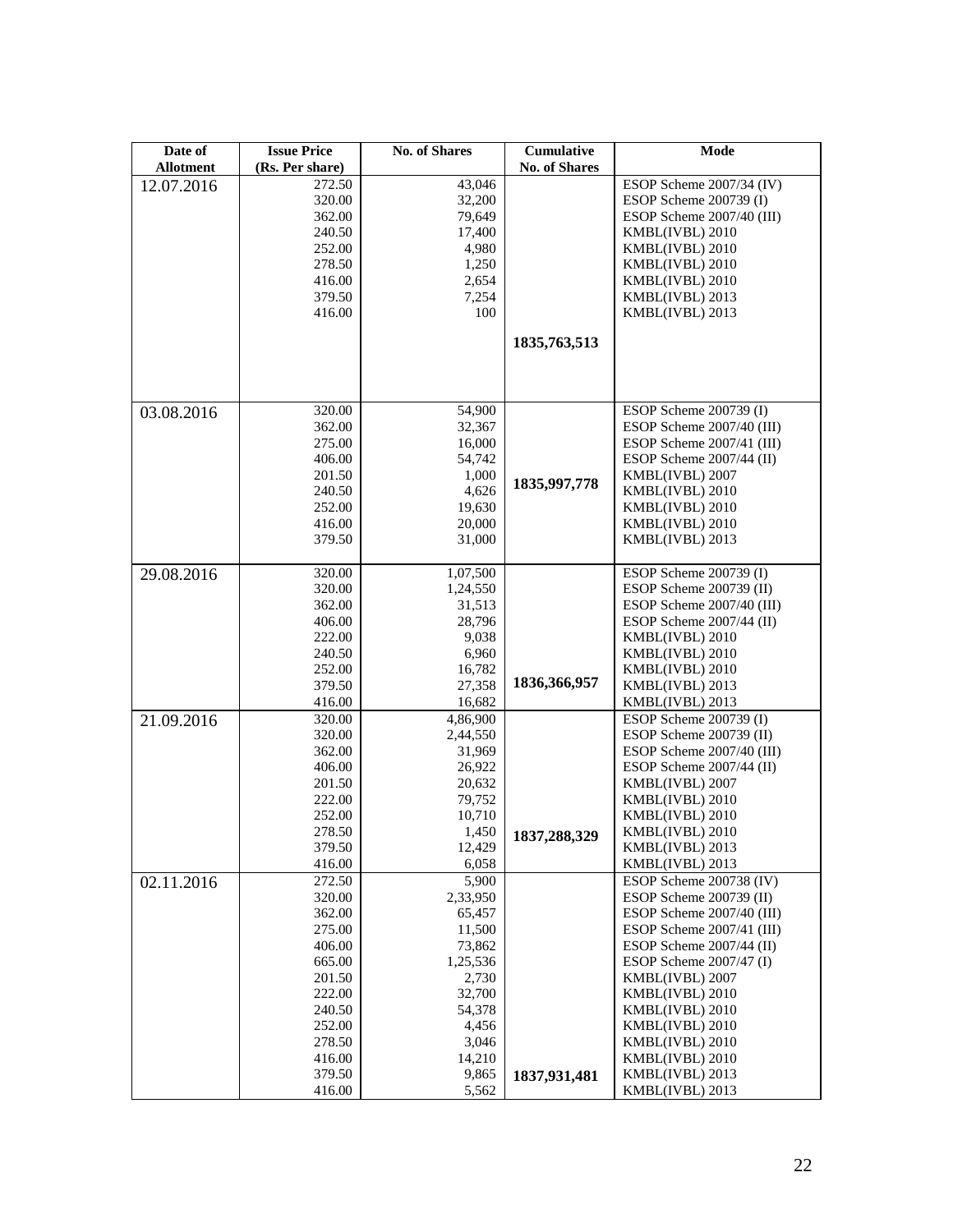| Date of          | <b>Issue Price</b> | <b>No. of Shares</b> | <b>Cumulative</b>    | Mode                                                   |
|------------------|--------------------|----------------------|----------------------|--------------------------------------------------------|
| <b>Allotment</b> | (Rs. Per share)    |                      | <b>No. of Shares</b> |                                                        |
| 18.11.2016       | 62.184             | 330                  |                      | Rights & Bonus shares kept in                          |
|                  |                    | 330                  | 1837,932,141         | Abeyance Issued to                                     |
|                  |                    |                      |                      | Mr. N. V. Nagraja Shetty                               |
| 24.11.2016       | 320.00             | 3,12,856             |                      | ESOP Scheme 200739 (II)                                |
|                  | 362.00             | 64,989               |                      | ESOP Scheme 2007/40 (III)                              |
|                  | 275.00             | 2,500                |                      | ESOP Scheme 2007/41 (III)                              |
|                  | 406.00             | 85,125               |                      | ESOP Scheme 2007/44 (II)                               |
|                  | 665.00<br>201.50   | 68,454<br>350        |                      | ESOP Scheme $2007/47$ (I)<br>KMBL(IVBL) 2007           |
|                  | 416.00             | 46,400               |                      | KMBL(IVBL) 2007                                        |
|                  | 222.00             | 30                   |                      | KMBL(IVBL) 2010                                        |
|                  | 252.00             | 47,000               |                      | KMBL(IVBL) 2010                                        |
|                  | 416.00             | 3,700                |                      | KMBL(IVBL) 2010                                        |
|                  | 379.50             | 6,926                |                      | KMBL(IVBL) 2013                                        |
|                  | 416.00             | 2,432                | 1838,572,903         | KMBL(IVBL) 2013                                        |
| 19.12.2016       | 320.00             | 4,24,094             |                      | ESOP Scheme 200739 (II)                                |
|                  | 362.00             | 73,935               |                      | ESOP Scheme 2007/40 (III)                              |
|                  | 406.00             | 48,336               |                      | ESOP Scheme $2007/44$ (II)                             |
|                  | 300.00             | 32,646               |                      | ESOP Scheme $2007/45$ (II)                             |
|                  | 665.00             | 58,774               |                      | ESOP Scheme $2007/47$ (I)                              |
|                  | 222.00<br>240.50   | 1,580<br>15,226      |                      | KMBL(IVBL) 2010<br>KMBL(IVBL) 2010                     |
|                  | 252.00             | 956                  |                      | KMBL(IVBL) 2010                                        |
|                  | 416.00             | 18,052               |                      | KMBL(IVBL) 2010                                        |
|                  | 379.50             | 14,087               |                      | KMBL(IVBL) 2013                                        |
|                  | 416.00             | 1,228                |                      | KMBL(IVBL) 2013                                        |
|                  |                    |                      | 1839,261,817         |                                                        |
|                  |                    |                      |                      |                                                        |
| 13.01.2017       | 362.00             | 51,867               |                      | ESOP Scheme 200740 (III)                               |
|                  | 362.00             | 72,487               |                      | ESOP Scheme $2007/40$ (IV)                             |
|                  | 406.00             | 1,00,825             |                      | ESOP Scheme 2007/44 (II)                               |
|                  | 665.00<br>500.00   | 43,780<br>10,000     |                      | ESOP Scheme $2007/47$ (I)<br>ESOP Scheme $2007/48$ (I) |
|                  | 201.50             | 350                  |                      | KMBL(IVBL) 2007                                        |
|                  | 252.00             | 17,650               |                      | KMBL(IVBL) 2010                                        |
|                  | 379.50             | 1,180                |                      | KMBL(IVBL) 2013                                        |
|                  | 444.00             | 9,902                | 1839,569,858         | KMBL(IVBL) 2013                                        |
| 15.02.2017       | 362.00             | 37,933               |                      | ESOP Scheme 200740 (IV)                                |
|                  | 362.00             | 7,400                |                      | ESOP Scheme 2007/43                                    |
|                  | 406.00             | 1,28,610             |                      | ESOP Scheme $2007/44$ (II)                             |
|                  | 665.00             | 77,733               |                      | ESOP Scheme $2007/47$ (I)                              |
|                  | 222.00             | 29,580               |                      | KMBL(IVBL) 2010                                        |
|                  | 240.50             | 13,050               |                      | KMBL(IVBL) 2010                                        |
|                  | 252.00             | 1,926                |                      | KMBL(IVBL) 2010                                        |
|                  | 379.50             | 350                  | 1839,866,440         | KMBL(IVBL) 2013                                        |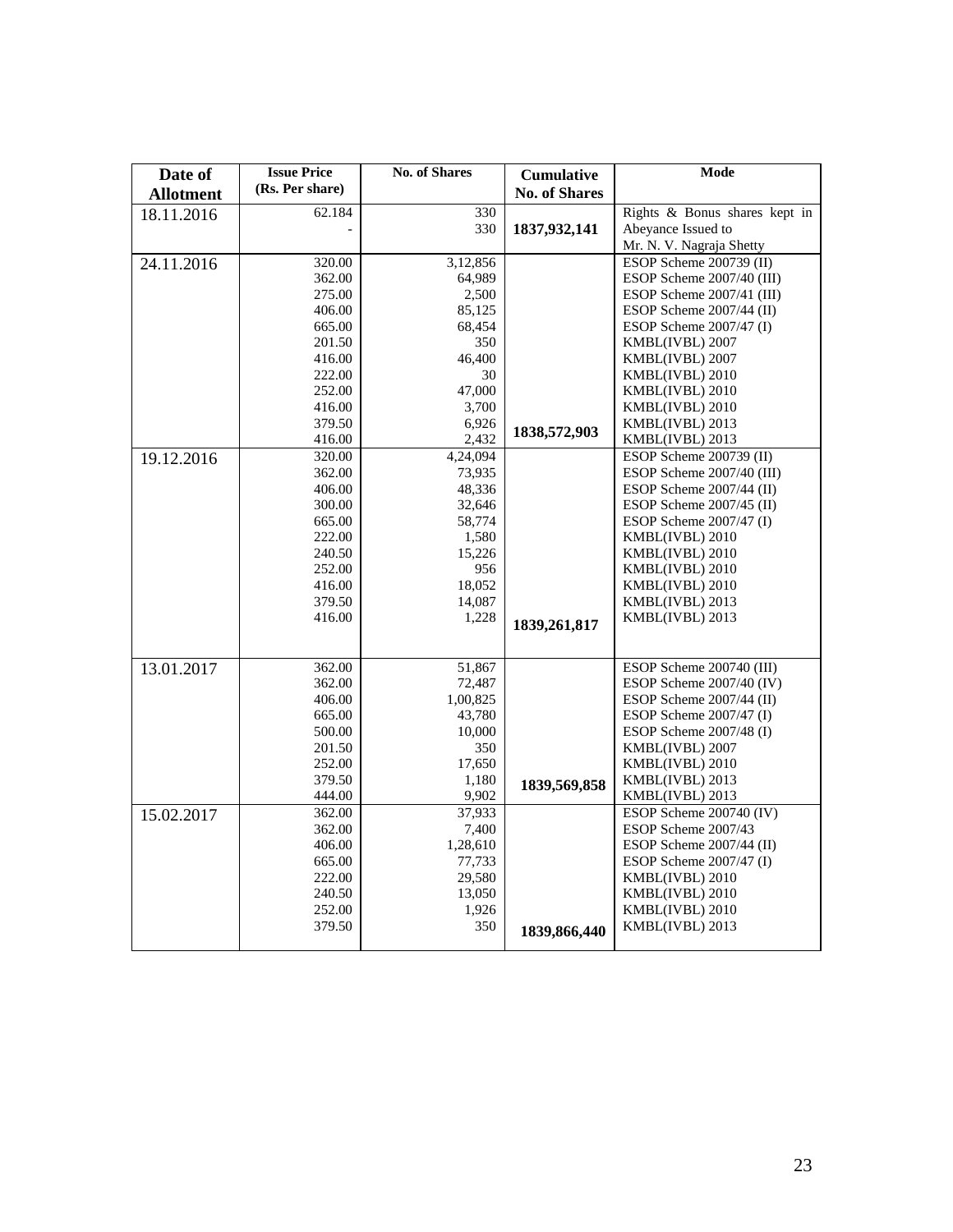| Date of          | <b>Issue Price</b> | <b>No. of Shares</b> | <b>Cumulative</b>    | Mode                       |
|------------------|--------------------|----------------------|----------------------|----------------------------|
| <b>Allotment</b> | (Rs. Per share)    |                      | <b>No. of Shares</b> |                            |
| 09.03.2017       | 362.00             | 28,386               |                      | ESOP Scheme 200740 (IV)    |
|                  | 362.00             | 3,450                |                      | ESOP Scheme 2007/43        |
|                  | 665.00             | 1,51,203             |                      | ESOP Scheme 2007/47 (I)    |
|                  | 500.00             | 12,620               |                      | ESOP Scheme 2007/48 (I)    |
|                  | 690.00             | 3,500                |                      | ESOP Scheme 2015/01 (I)    |
|                  | 416.00             | 1,16,000             |                      | KMBL(IVBL) 2007            |
|                  | 252.00             | 59,600               |                      | KMBL(IVBL) 2010            |
|                  | 379.50             | 1,50,166             |                      | KMBL(IVBL) 2013            |
|                  | 416.00             | 13,754               | 1840, 405, 119       | KMBL(IVBL) 2013            |
| 22.03.2017       | 362.00             | 22,658               |                      | ESOP Scheme 200740 (IV)    |
|                  | 362.00             | 89,150               |                      | ESOP Scheme 2007/43        |
|                  | 665.00             | 1,52,449             |                      | ESOP Scheme 2007/47 (I)    |
|                  | 252.00             | 314                  |                      | KMBL(IVBL) 2010            |
|                  | 379.50             | 17,476               |                      | KMBL(IVBL) 2013            |
|                  | 416.00             | 6,434                |                      | KMBL(IVBL) 2013            |
|                  |                    |                      | 1840,693,600         |                            |
| 31.03.2017       | 362.00             | 12,114               |                      | ESOP Scheme 200740 (IV)    |
|                  | 665.00             | 1,70,631             |                      | ESOP Scheme 2007/47 (I)    |
|                  | 252.00             | 7,604                |                      | KMBL(IVBL) 2010            |
|                  | 379.50             | 13,928               | 1840, 897, 877       | KMBL(IVBL) 2013            |
|                  |                    |                      |                      |                            |
| 26.04.2017       | 362.00             | 22,352               |                      | ESOP Scheme 200740 (IV)    |
|                  | 665.00             | 47,638               |                      | ESOP Scheme 2007/47 (I)    |
|                  | 416.00             | 8,700                |                      | KMBL(IVBL) 2010            |
|                  | 379.50             | 9,932                |                      | KMBL(IVBL) 2013            |
|                  | 399.50             | 36,254               |                      | KMBL(IVBL) 2013            |
|                  | 416.00             | 5,500                | 1841,028,253         | KMBL(IVBL) 2013            |
| 18.05.2017       | 936.00             | 6,20,00,000          | 1903,028,253         | QIP Allotment              |
| 14.06.2017       | 362.00             | 79,322               |                      | ESOP Scheme 200740 (IV)    |
|                  | 275.00             | 30,000               |                      | ESOP Scheme 2007/41 (IV)   |
|                  | 665.00             | 8,974                |                      | ESOP Scheme 2007/47        |
|                  | 222.00             | 650                  |                      | KMBL(IVBL) 2010            |
|                  | 252.00             | 7,250                |                      | KMBL(IVBL) 2010            |
|                  | 416.00             | 6,090                |                      | KMBL(IVBL) 2010            |
|                  | 379.50             | 51,196               |                      | KMBL(IVBL) 2013            |
|                  | 416.00             | 7,103                | 1903,218,838         | KMBL(IVBL) 2013            |
| 27.06.2017       | 362.00             | 1,06,598             |                      | ESOP Scheme 2007/40 (IV)   |
|                  | 406.00             | 1,120                |                      | ESOP Scheme 2007/44 (III)  |
|                  | 665.00             | 1,344                |                      | ESOP Scheme $2007/47$ (II) |
|                  | 710.00             | 1,242                |                      | ESOP Scheme 2015/02 (I)    |
|                  | 252.00             | 8,077                |                      | KMBL(IVBL) 2010            |
|                  | 379.50             | 6,867                |                      | KMBL(IVBL) 2013            |
|                  |                    |                      | 1903,344,086         |                            |
| 30.06.2017       | 362.00             | 43,016               |                      | ESOP Scheme 2007/40 (IV)   |
|                  | 406.00             | 89,520               |                      | ESOP Scheme 2007/44 (III)  |
|                  | 300.00             | 21,764               |                      | ESOP Scheme 2007/45 (III)  |
|                  | 201.50             | 200                  |                      | KMBL(IVBL) 2007            |
|                  | 252.00             | 1,000                |                      | KMBL(IVBL) 2010            |
|                  | 379.50             | 1,325                |                      | KMBL(IVBL) 2013            |
|                  |                    |                      | 1903,500,911         |                            |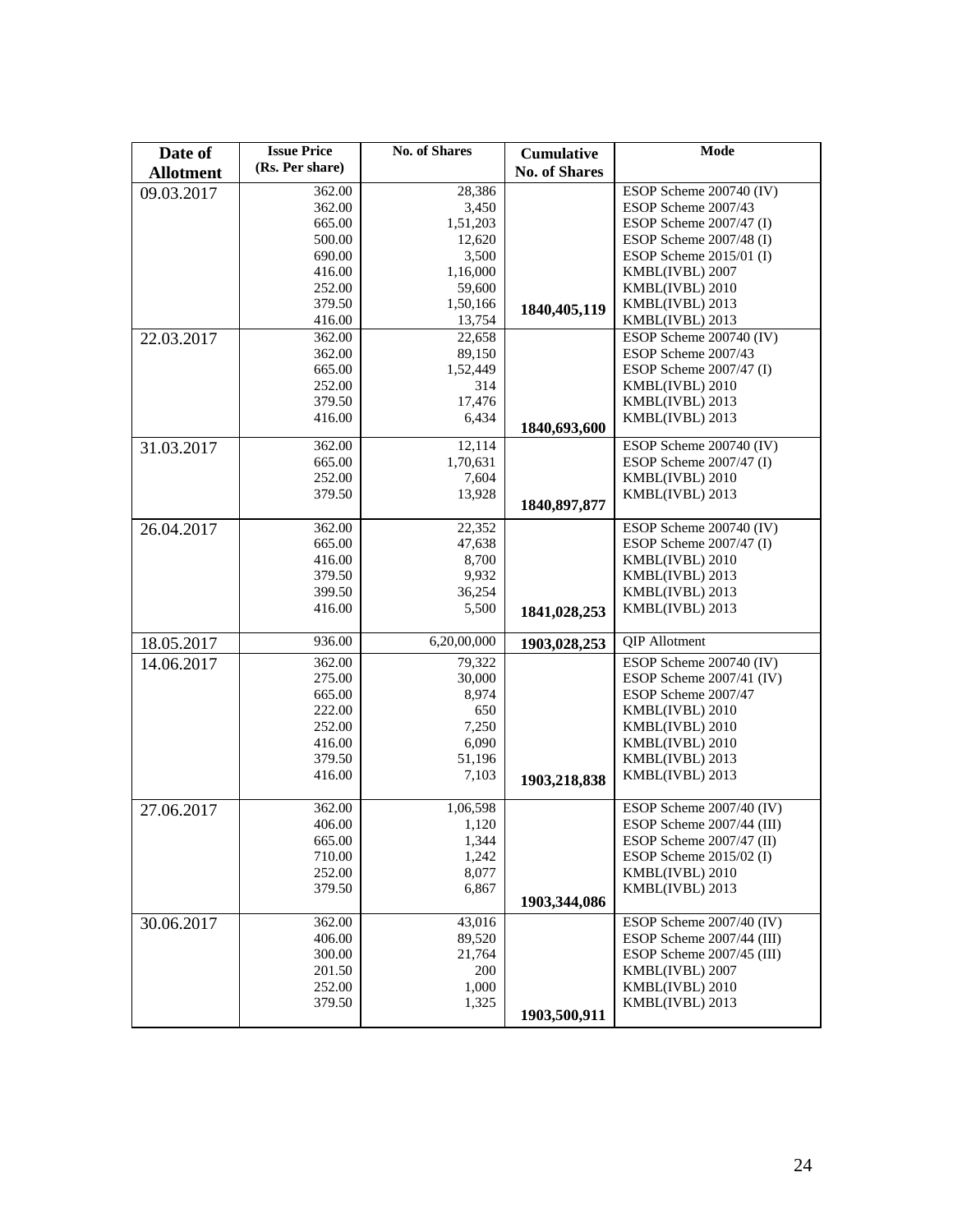| Date of          | <b>Issue Price</b> | <b>No. of Shares</b> | <b>Cumulative</b>    | Mode                               |
|------------------|--------------------|----------------------|----------------------|------------------------------------|
| <b>Allotment</b> | (Rs. Per           |                      | <b>No. of Shares</b> |                                    |
|                  | share)<br>406.00   | 64,014               |                      | ESOP Scheme 2007/44 (III)          |
| 13.07.2017       | 201.50             | 300                  |                      | KMBL(IVBL) 2007                    |
|                  | 252.00             | 400                  |                      | KMBL(IVBL) 2010                    |
|                  | 240.50             | 3,480                |                      | KMBL(IVBL) 2010                    |
|                  | 379.50             | 55                   | 1903,569,160         | KMBL(IVBL) 2013                    |
|                  |                    |                      |                      |                                    |
| 23.08.2017       | 406.00             | 34,143               |                      | ESOP Scheme 2007/44 (III)          |
|                  | 406.00             | 1,120                |                      | ESOP Scheme 2007/44 (IV)           |
|                  | 665.00             | 1,73,313             |                      | ESOP Scheme $2007/47$ (II)         |
|                  | 665.00             | 896                  |                      | ESOP Scheme 2007/47 (III)          |
|                  | 665.00             | 896<br>710           |                      | ESOP Scheme 2007/47 (IV)           |
|                  | 201.50<br>222.00   | 744                  |                      | KMBL(IVBL) 2007<br>KMBL(IVBL) 2010 |
|                  | 240.50             | 1,100                |                      | KMBL(IVBL) 2010                    |
|                  | 252.00             | 5,401                |                      | KMBL(IVBL) 2010                    |
|                  | 379.50             | 2,854                | 1903,790,537         | KMBL(IVBL) 2013                    |
|                  | 416.00             | 200                  |                      | KMBL(IVBL) 2013                    |
| 14.09.2017       | 406.00             | 10,809               |                      | ESOP Scheme 2007/44 (III)          |
|                  | 665.00             | 69,212               |                      | ESOP Scheme $2007/47$ (II)         |
|                  | 500.00             | 5,120                |                      | ESOP Scheme 2007/48 (II)           |
|                  | 201.50             | 1,210                |                      | KMBL(IVBL) 2007                    |
|                  | 252.00             | 250                  | 1903,881,745         | KMBL(IVBL) 2010                    |
|                  | 379.50             | 4,607                |                      | KMBL(IVBL) 2013                    |
| 29.09.2017       | 406.00             | 11,736               |                      | ESOP Scheme 2007/44 (III)          |
|                  | 665.00             | 61,267               |                      | ESOP Scheme 2007/47 (II)           |
|                  | 500.00             | 7,500                |                      | ESOP Scheme 2007/48 (II)           |
|                  | 201.50             | 1,400                |                      | KMBL(IVBL) 2007                    |
|                  | 252.00             | 22,450               |                      | KMBL(IVBL) 2010                    |
|                  | 379.50<br>416.00   | 13,002<br>5,202      | 1904,004,302         | KMBL(IVBL) 2013<br>KMBL(IVBL) 2013 |
| 02.11.2017       | 406.00             | 12,674               |                      | ESOP Scheme 2007/44 (III)          |
|                  | 665.00             | 60,976               |                      | ESOP Scheme 2007/47 (II)           |
|                  | 500.00             | 7,500                |                      | ESOP Scheme 2007/48 (II)           |
|                  | 710.00             | 1,30,899             |                      | ESOP Scheme $2015/02$ (I)          |
|                  | 201.50             | 1,400                |                      | KMBL(IVBL) 2007                    |
|                  | 252.00             | 5,278                |                      | KMBL(IVBL) 2010                    |
|                  | 379.50             | 3,344                | 1904,234,027         | KMBL(IVBL) 2013                    |
|                  | 416.00             | 7,654                |                      | KMBL(IVBL) 2013                    |
| 23.11.2017       | 406.00             | 22,844               |                      | ESOP Scheme 2007/44 (III)          |
|                  | 665.00             | 64,260               |                      | ESOP Scheme 2007/47 (II)           |
|                  | 710.00             | 51,951               |                      | ESOP Scheme 2015/02 (I)            |
|                  | 222.00             | 4,350                |                      | KMBL(IVBL) 2010                    |
|                  | 240.50             | 4,350                |                      | KMBL(IVBL) 2010                    |
|                  | 252.00<br>379.50   | 13,052               | 1904,415,542         | KMBL(IVBL) 2010                    |
|                  | 416.00             | 12,582<br>8,126      |                      | KMBL(IVBL) 2013<br>KMBL(IVBL) 2013 |
|                  | 406.00             | 80,282               |                      | ESOP Scheme 2007/44 (III)          |
|                  | 665.00             | 107,613              |                      | ESOP Scheme 2007/47 (II)           |
|                  | 500.00             | 2,500                |                      | ESOP Scheme 2007/48 (II)           |
|                  | 710.00             | 84,542               |                      | ESOP Scheme $2015/02$ (I)          |
| 29.12.2017       | 710.00             | 828                  |                      | ESOP Scheme 2015/02 (III)          |
|                  | 710.00             | 828                  |                      | ESOP Scheme 2015/02 (IV)           |
|                  | 222.00             | 1,186                |                      | KMBL(IVBL) 2010                    |
|                  | 240.50             | 2,814                | 1904,703,780         | KMBL(IVBL) 2010                    |
|                  | 252.00             | 7,030                |                      | KMBL(IVBL) 2010                    |
|                  | 379.50             | 615                  |                      | KMBL(IVBL) 2013                    |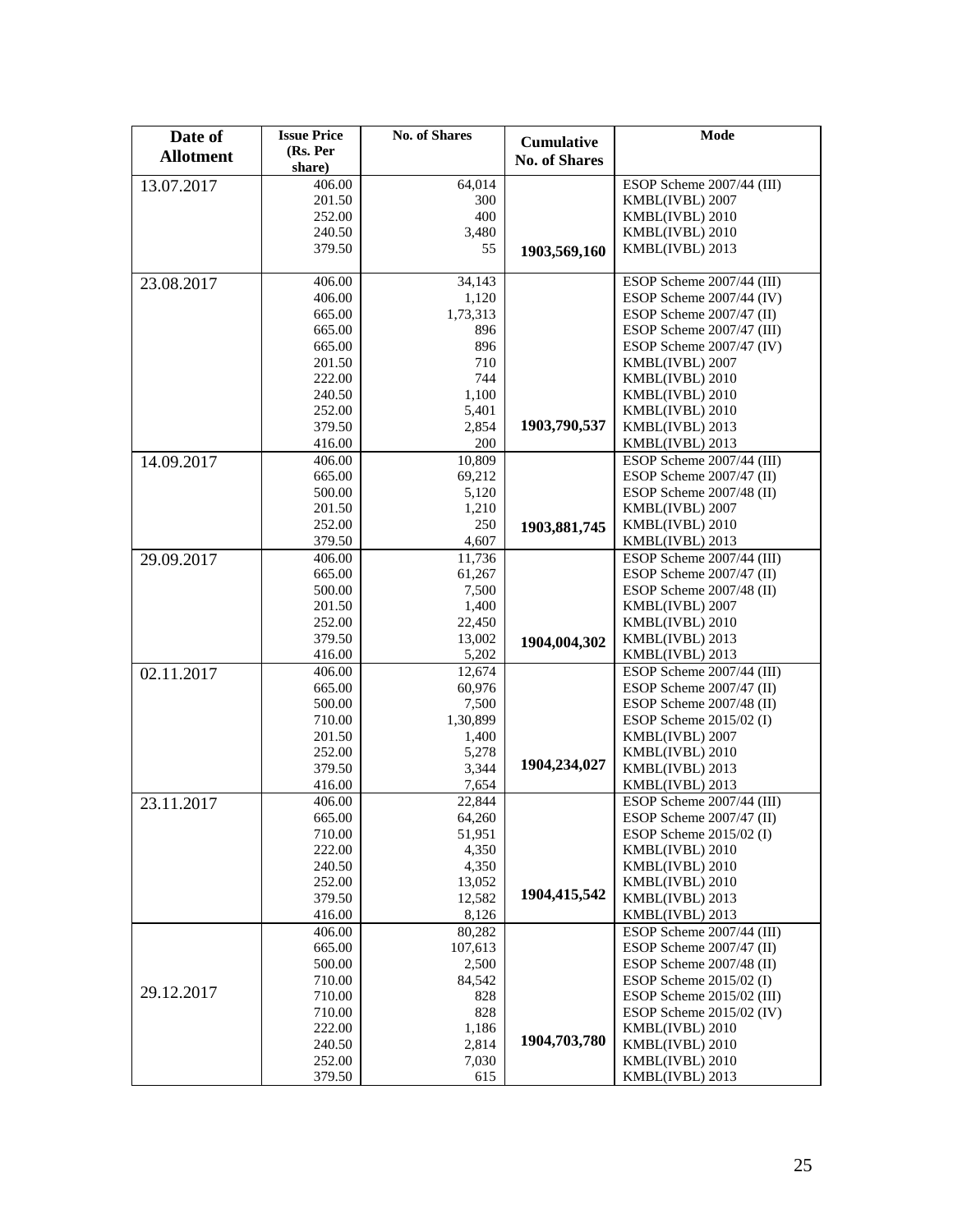| Date of          | <b>Issue Price</b> |                      | <b>Cumulative</b>    | Mode                                         |
|------------------|--------------------|----------------------|----------------------|----------------------------------------------|
| <b>Allotment</b> | (Rs. Per           | <b>No. of Shares</b> | <b>No. of Shares</b> |                                              |
|                  | share)             |                      |                      |                                              |
|                  | 406.00             | 30,852               |                      | ESOP Scheme 2007/44 (III)                    |
|                  | 406.00             | 68,657               |                      | ESOP Scheme 2007/44 (IV)                     |
|                  | 665.00             | 108,974              |                      | ESOP Scheme $2007/47$ (II)                   |
| 15.01.2018       | 710.00             | 34,197               |                      | ESOP Scheme $2015/02$ (I)                    |
|                  | 222.00             | 6,526                | 1904,974,012         | KMBL(IVBL) 2010                              |
|                  | 252.00             | 16,724               |                      | KMBL(IVBL) 2010                              |
|                  | 379.50             | 4,030                |                      | KMBL(IVBL) 2013                              |
|                  | 416.00             | 272                  |                      | KMBL(IVBL) 2013                              |
|                  | 406.00             | 25,473               |                      | ESOP Scheme 2007/44 (IV)                     |
|                  | 665.00             | 210,521              |                      | ESOP Scheme 2007/47 (II)                     |
| 07-02.2018       | 710.00<br>252.00   | 54,993<br>2,800      | 1905,276,061         | ESOP Scheme $2015/02$ (I)<br>KMBL(IVBL) 2010 |
|                  | 379.50             | 7,750                |                      | KMBL(IVBL) 2013                              |
|                  | 416.00             | 512                  |                      | KMBL(IVBL) 2013                              |
|                  | 406.00             | 39,080               |                      | ESOP Scheme 2007/44 (IV)                     |
|                  | 690.00             | 2,000                |                      | ESOP Scheme $2015/01$ (II)                   |
|                  | 710.00             | 90,476               |                      | ESOP Scheme $2015/02$ (I)                    |
|                  | 550.00             | 21,429               |                      | ESOP Scheme $2015/04$ (I)                    |
| 28.02.2018       | 222.00             | 64                   | 1905,468,072         | KMBL(IVBL) 2010                              |
|                  | 252.00             | 27286                |                      | KMBL(IVBL) 2010                              |
|                  | 379.50             | 970                  |                      | KMBL(IVBL) 2013                              |
|                  | 416.00             | 10,706               |                      | KMBL(IVBL) 2013                              |
|                  | 406.00             | 8,098                |                      | ESOP Scheme 2007/44 (IV)                     |
|                  | 690.00             | 1,500                |                      | ESOP Scheme 2015/01 (II)                     |
|                  | 710.00             | 157,090              |                      | ESOP Scheme 2015/02 (I)                      |
| 22.03.2018       | 252.00             | 7,520                | 1905,648,506         | KMBL(IVBL) 2010                              |
|                  | 379.50             | 5,926                |                      | KMBL(IVBL) 2013                              |
|                  | 416.00             | 300                  |                      | KMBL(IVBL) 2013                              |
|                  | 406.00             | 12,616               |                      | ESOP Scheme 2007/44 (IV)                     |
|                  | 710.00             | 101,870              |                      | ESOP Scheme $2015/02$ (I)                    |
|                  | 710.00             | 1,242                |                      | ESOP Scheme 2015/02 (II)                     |
| 17.04.2018       | 222.00             | 1,000                | 1905,774,896         | KMBL(IVBL) 2010                              |
|                  | 252.00             | 3,300                |                      | KMBL(IVBL) 2010                              |
|                  | 379.50             | 2,916                |                      | KMBL(IVBL) 2013                              |
|                  | 416.00             | 3,446                |                      | KMBL(IVBL) 2013                              |
|                  | 406.00             | 14,126               |                      | ESOP Scheme 2007/44 (IV)                     |
|                  | 222.00             | 2,134                |                      | KMBL(IVBL) 2010                              |
| 16.05.2018       | 252.00             | 60,950               | 1905,857,958         | KMBL(IVBL) 2010                              |
|                  | 416.00             | 1,500                |                      | KMBL(IVBL) 2013                              |
|                  | 444.00             | 4.352                |                      | KMBL(IVBL) 2013                              |
|                  | 406.00             | 94,802               |                      | ESOP Scheme 2007/44 (IV)                     |
|                  | 665.00             | 1,004                |                      | ESOP Scheme 2007/47 (III)                    |
|                  | 710.00             | 1,767                |                      | ESOP Scheme $2015/02$ (II)                   |
| 06.06.2018       | 222.00             | 33,780               | 1906,045,129         | KMBL(IVBL) 2010                              |
|                  | 252.00             | 15,076               |                      | KMBL(IVBL) 2010                              |
|                  | 416.00<br>379.50   | 13,050<br>21,856     |                      | KMBL(IVBL) 2010                              |
|                  | 416.00             | 5,836                |                      | KMBL(IVBL) 2013<br>KMBL(IVBL) 2013           |
|                  |                    |                      |                      | ESOP Scheme 2007/44 (IV)                     |
|                  | 406.00<br>300.00   | 44,460<br>21,764     |                      | ESOP Scheme 2007/45 (IV)                     |
|                  | 665.00             | 1,004                |                      | ESOP Scheme 2007/47 (IV)                     |
|                  | 710.00             | 1,178                |                      | ESOP Scheme 2015/02 (III)                    |
| 28.06.2018       | 955.00             | 1,638                | 1906,131,883         | ESOP Scheme $2015/07$ (I)                    |
|                  | 955.00             | 1,638                |                      | ESOP Scheme 2015/07 (II)                     |
|                  | 379.50             | 7,737                |                      | KMBL(IVBL) 2013                              |
|                  | 416.00             | 7,335                |                      | KMBL(IVBL) 2013                              |
|                  |                    |                      |                      |                                              |
|                  | 406.00             | 43,228               |                      | ESOP Scheme 2007/44 (IV)                     |
|                  | 665.00             | 1,25,943             |                      | ESOP Scheme 2007/47 (III)                    |
| 25.07.2018       | 665.00             | 144                  | 1906, 322, 474       | ESOP Scheme 2007/47 (IV)                     |
|                  | 710.00             | 96                   |                      | ESOP Scheme 2015/02 (II)                     |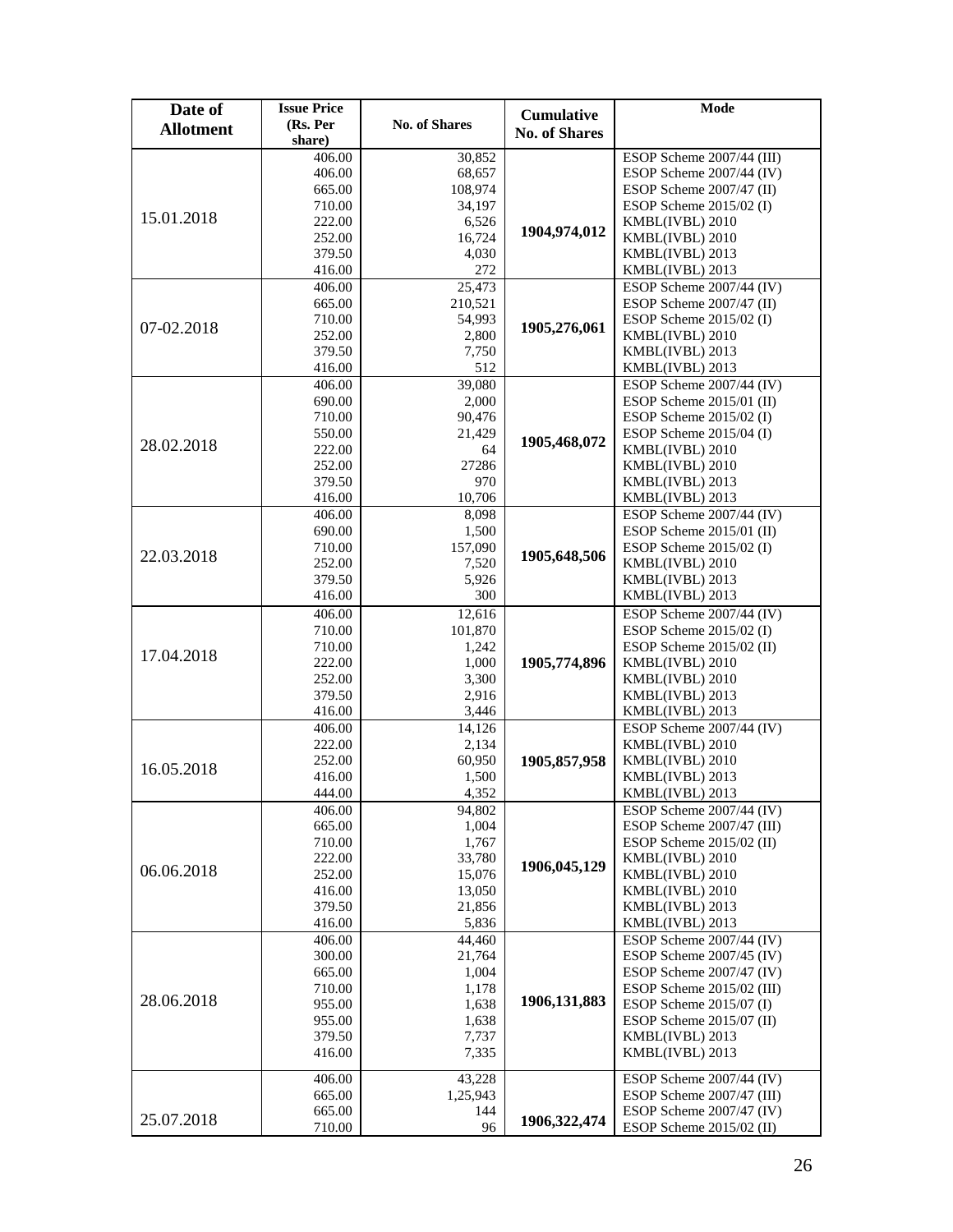|            | 710.00           | 64           |               | ESOP Scheme 2015/02 (III)                    |
|------------|------------------|--------------|---------------|----------------------------------------------|
|            | 710.00           | 1,242        |               | ESOP Scheme 2015/02 (IV)                     |
|            | 955.00           | 204          |               | ESOP Scheme $2015/07$ (I)                    |
|            | 955.00           | 204          |               | ESOP Scheme $2015/07$ (II)                   |
|            | 955.00           | 1,228        |               | ESOP Scheme 2015/07 (III)                    |
|            | 955.00           | 1,228        |               | ESOP Scheme 2015/07 (IV)                     |
|            | 240.50           | 16,530       |               | KMBL (IVBL) 2010                             |
|            | 252.00           | 480          |               | KMBL (IVBL) 2010                             |
|            | 665.00           | 1,07,355     |               | ESOP Scheme 2007/47 (III)                    |
|            | 500.00           | 4,080        |               | ESOP Scheme 2007/48 (III)                    |
| 17.08.2018 | 710.00           | 1,31,068     |               | ESOP Scheme $2015/02$ (II)                   |
|            | 222.00           | 5,000        | 190,65,80,596 | KMBL(IVBL) 2010                              |
|            | 252.00           | 9,294        |               | KMBL(IVBL) 2010                              |
|            | 379.50<br>416.00 | 1,300<br>25  |               | KMBL(IVBL) 2013                              |
|            | 665.00           | 58,452       |               | KMBL(IVBL) 2013<br>ESOP Scheme 2007/47 (III) |
|            | 710.00           | 77,451       |               | ESOP Scheme 2015/02 (II)                     |
|            | 955.00           | 86,562       | 190,68,06,807 | ESOP Scheme 2015/07 (I)                      |
| 12.09.2018 | 252.00           | 3,146        |               | KMBL(IVBL) 2010                              |
|            | 379.50           | 600          |               | KMBL(IVBL) 2013                              |
|            | 665.00           | 24,757       |               | ESOP Scheme 2007/47 (III)                    |
|            | 710.00           | 65,287       |               | ESOP Scheme $2015/02$ (II)                   |
|            | 955.00           | 1,01,755     |               | ESOP Scheme 2015/07 (I)                      |
| 28.09.2018 | 252.00           | 3,100        | 190,70,04,130 | KMBL(IVBL) 2010                              |
|            | 379.50           | 500          |               | KMBL(IVBL) 2013                              |
|            | 416.00           | 1,924        |               | KMBL(IVBL) 2013                              |
|            | 665.00           | 23,272       |               | ESOP Scheme 2007/47 (III)                    |
|            | 710.00           | 35,785       |               | ESOP Scheme $2015/02$ (II)                   |
|            | 955.00           | 50,629       | 190,71,20,562 | ESOP Scheme $2015/07$ (I)                    |
| 22.10.2018 | 252.00           | 2,746        |               | KMBL(IVBL) 2010                              |
|            | 416.00           | 4,000        |               | KMBL(IVBL) 2010                              |
|            | 665.00           | 15,401       |               | ESOP Scheme 2007/47 (III)                    |
|            | 710.00           | 16,013       |               | ESOP Scheme $2015/02$ (II)                   |
| 15.11.2018 | 955.00           | 31,960       | 190,71,85,686 | ESOP Scheme 2015/07 (I)                      |
|            | 222.00           | 750          |               | KMBL(IVBL) 2010                              |
|            | 416.00           | 1,000        |               | KMBL(IVBL) 2013                              |
|            | 665.00           | 46,526       |               | ESOP Scheme 2007/47 (III)                    |
|            | 500.00           | 11,000       |               | ESOP Scheme 2007/48 (III)                    |
| 11.12.2018 | .710.00          | 65,872       | 190,73,38,257 | ESOP Scheme $2015/02$ (II)                   |
|            | 955.00           | 28,173       |               | ESOP Scheme 2015/07 (I)                      |
|            | 252.00           | 1,000        |               | KMBL(IVBL) 2010                              |
|            | 665.00           | 56,811       |               | ESOP Scheme 2007/47 (III)                    |
|            | 710.00           | 61,861       |               | ESOP Scheme $2015/02$ (II)                   |
| 27.12.2018 | 550.00           | 16,429       | 190,75,44,110 | ESOP Scheme 2015/04 (II)                     |
|            | 955.00<br>222.00 | 69,692<br>60 |               | ESOP Scheme 2015/07 (I)<br>KMBL(IVBL) 2010   |
|            | 379.50           | 1,000        |               | KMBL(IVBL) 2013                              |
|            | 665.00           | 48,994       |               | ESOP Scheme 2007/47 (III)                    |
|            | 665.00           | 30,119       |               | ESOP Scheme 2007/47 (IV)                     |
|            | 710.00           | 26,266       |               | ESOP Scheme $2015/02$ (II)                   |
| 16.01.2019 | 955.00           | 38,986       | 190,76,92,675 | ESOP Scheme $2015/07$ (I)                    |
|            | 416.00           | 1,200        |               | KMBL(IVBL) 2010                              |
|            | 379.50           | 3,000        |               | KMBL(IVBL) 2013                              |
|            | 665.00           | 32,578       |               | ESOP Scheme 2007/47 (IV)                     |
|            | 710.00           | 1,58,332     |               | ESOP Scheme $2015/02$ (II)                   |
|            | 550.00           | 5,000        |               | ESOP Scheme 2015/04 (II)                     |
|            | 955.00           | 1,32,845     |               | ESOP Scheme $2015/07$ (I)                    |
| 07.02.2019 | 700.00           | 3,571        | 190,80,34,001 | ESOP Scheme $2015/10$ (I)                    |
|            | 222.00           | 1,146        |               | KMBL(IVBL) 2010                              |
|            | 252.00           | 6,854        |               | KMBL(IVBL) 2010                              |
|            | 416.00           | 1,000        |               | KMBL(IVBL) 2013                              |
|            | 665.00           | 1,21,053     |               | ESOP Scheme 2007/47 (IV)                     |
|            | 500.00           | 2,580        |               | ESOP Scheme 2007/48 (IV)                     |
|            | 690.00           | 3,500        |               | ESOP Scheme 2015/01 (III)                    |
|            | 710.00           | 684          |               | ESOP Scheme 2015/02 (III)                    |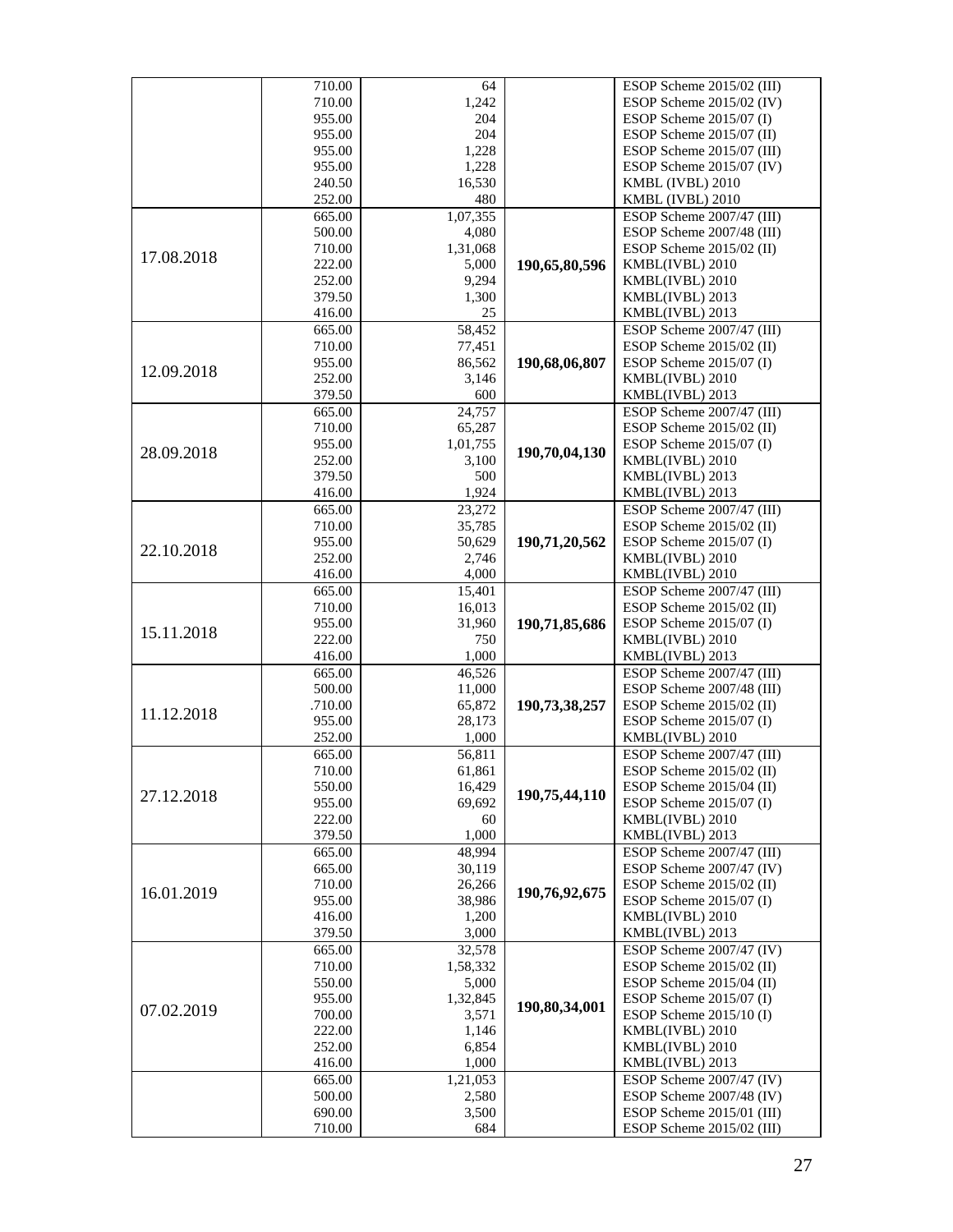| 26.03.2019 | 710.00   | 8,632    | 190,87,05,503    | ESOP Scheme $2015/02$ (IV) |
|------------|----------|----------|------------------|----------------------------|
|            | 955.00   | 4,29,289 |                  | ESOP Scheme 2015/07 (I)    |
|            | 955.00   | 56,520   |                  | ESOP Scheme 2015/09 (I)    |
|            | 700.00   | 17,000   |                  | ESOP Scheme 2015/10 (I)    |
|            | 222.00   | 7,050    |                  | KMBL(IVBL) 2010            |
|            |          |          |                  |                            |
|            | 252.00   | 17,592   |                  | KMBL(IVBL) 2010            |
|            | 379.50   | 400      |                  | KMBL(IVBL) 2013            |
|            | 416.00   | 7,202    |                  | KMBL(IVBL) 2013            |
|            | 665.00   | 2,500    |                  | ESOP Scheme 2007/47 (IV)   |
| 30.03.2019 | 500.00   | 2,500    |                  | ESOP Scheme 2007/48 (IV)   |
|            | 710.00   | 7,948    | 190, 87, 54, 827 | ESOP Scheme 2015/02 (III)  |
|            | 955.00   | 33,000   |                  | ESOP Scheme 2015/09 (I)    |
|            | 252.00   | 3,376    |                  | KMBL(IVBL) 2010            |
|            | 665.00   | 12,754   |                  | ESOP Scheme 2007/47 (IV)   |
|            | 710.00   | 5,000    |                  | ESOP Scheme 2015/02 (III)  |
|            | 710.00   | 5,000    |                  | ESOP Scheme 2015/02 (IV)   |
| 10.04.2019 | 955.00   | 28,740   | 190,88,35,614    | ESOP Scheme 2015/09 (I)    |
|            | 252.00   | 21,750   |                  | KMBL(IVBL) 2010            |
|            | 379.50   | 6,028    |                  | KMBL(IVBL) 2013            |
|            | 416.00   | 1,515    |                  | KMBL(IVBL) 2013            |
|            | 665.00   | 18,650   |                  | ESOP Scheme 2007/47 (IV)   |
|            | 500.00   | 5,000    |                  | ESOP Scheme 2007/48 (IV)   |
|            | 710.00   | 258      |                  | ESOP Scheme 2015/02 (III)  |
|            | 710.00   | 150      |                  | ESOP Scheme 2015/02 (IV)   |
| 14.05.2019 |          |          |                  |                            |
|            | 1,062.00 | 4,200    | 190,89,17,424    | ESOP Scheme 2015/12 (I)    |
|            | 222.00   | 6,998    |                  | KMBL(IVBL) 2010            |
|            | 252.00   | 30,312   |                  | KMBL(IVBL) 2010            |
|            | 416.00   | 8,556    |                  | KMBL(IVBL) 2010            |
|            | 379.50   | 3,204    |                  | KMBL(IVBL) 2013            |
|            | 416.00   | 4,482    |                  | KMBL(IVBL) 2013            |
|            | 665.00   | 35,980   |                  | ESOP Scheme 2007/47 (IV)   |
|            | 500.00   | 5,000    |                  | ESOP Scheme 2007/48 (IV)   |
| 29.05.2019 | 222.00   | 33,998   | 190,90,04,088    | KMBL(IVBL) 2010            |
|            | 252.00   | 2,034    |                  | KMBL(IVBL) 2010            |
|            | 416.00   | 8,686    |                  | KMBL(IVBL) 2010            |
|            | 416.00   | 966      |                  | KMBL(IVBL) 2013            |
|            | 665.00   | 90,434   |                  | ESOP Scheme 2007/47 (IV)   |
|            | 710.00   | 108      |                  | ESOP Scheme 2015/02 (IV)   |
|            | 955.00   | 342      |                  | ESOP Scheme 2015/07 (III)  |
|            | 416.00   | 6,000    | 190,91,20,492    | KMBL(IVBL) 2007            |
| 12.06.2019 | 416.00   | 9,378    |                  | KMBL(IVBL) 2010            |
|            | 379.50   | 7,244    |                  | KMBL(IVBL) 2013            |
|            | 416.00   | 2,898    |                  | KMBL(IVBL) 2013            |
|            |          |          |                  |                            |
|            | 665.00   | 1,23,174 |                  | ESOP Scheme 2007/47 (IV)   |
|            | 955.00   | 1,480    |                  | ESOP Scheme 2015/07 (II)   |
|            | 955.00   | 342      |                  | ESOP Scheme 2015/07 (IV)   |
|            | 988.40   | 1,000    |                  | ESOP Scheme $2015/11$ (I)  |
| 28.06.2019 | 416.00   | 53,450   | 190,93,36,730    | KMBL(IVBL) 2007            |
|            | 252.00   | 4,186    |                  | KMBL(IVBL) 2010            |
|            | 416.00   | 7,600    |                  | KMBL(IVBL) 2010            |
|            | 379.50   | 14,994   |                  | KMBL(IVBL) 2013            |
|            | 416.00   | 10,012   |                  | KMBL(IVBL) 2013            |
|            | 665.00   | 32,750   |                  | ESOP Scheme 2007/47 (IV)   |
|            | 710.00   | 62,042   |                  | ESOP Scheme 2015/02 (III)  |
|            | 550.00   | 5,286    |                  | ESOP Scheme 2015/04 (III)  |
| 09.07.2019 | 955.00   | 820      | 190,94,53,410    | ESOP Scheme 2015/07 (III)  |
|            | 955.00   | 820      |                  | ESOP Scheme 2015/07 (IV)   |
|            | 1,084.00 | 4,210    |                  | ESOP Scheme 2015/13 (I)    |
|            | 379.50   | 10,752   |                  | KMBL(IVBL) 2013            |
|            |          |          |                  |                            |
|            | 710.00   | 24,118   |                  | ESOP Scheme 2015/02 (III)  |
| 12.07.2019 | 955.00   | 125      | 190,94,79,833    | ESOP Scheme 2015/07 (II)   |
|            | 252.00   | 2,180    |                  | KMBL(IVBL) 2010            |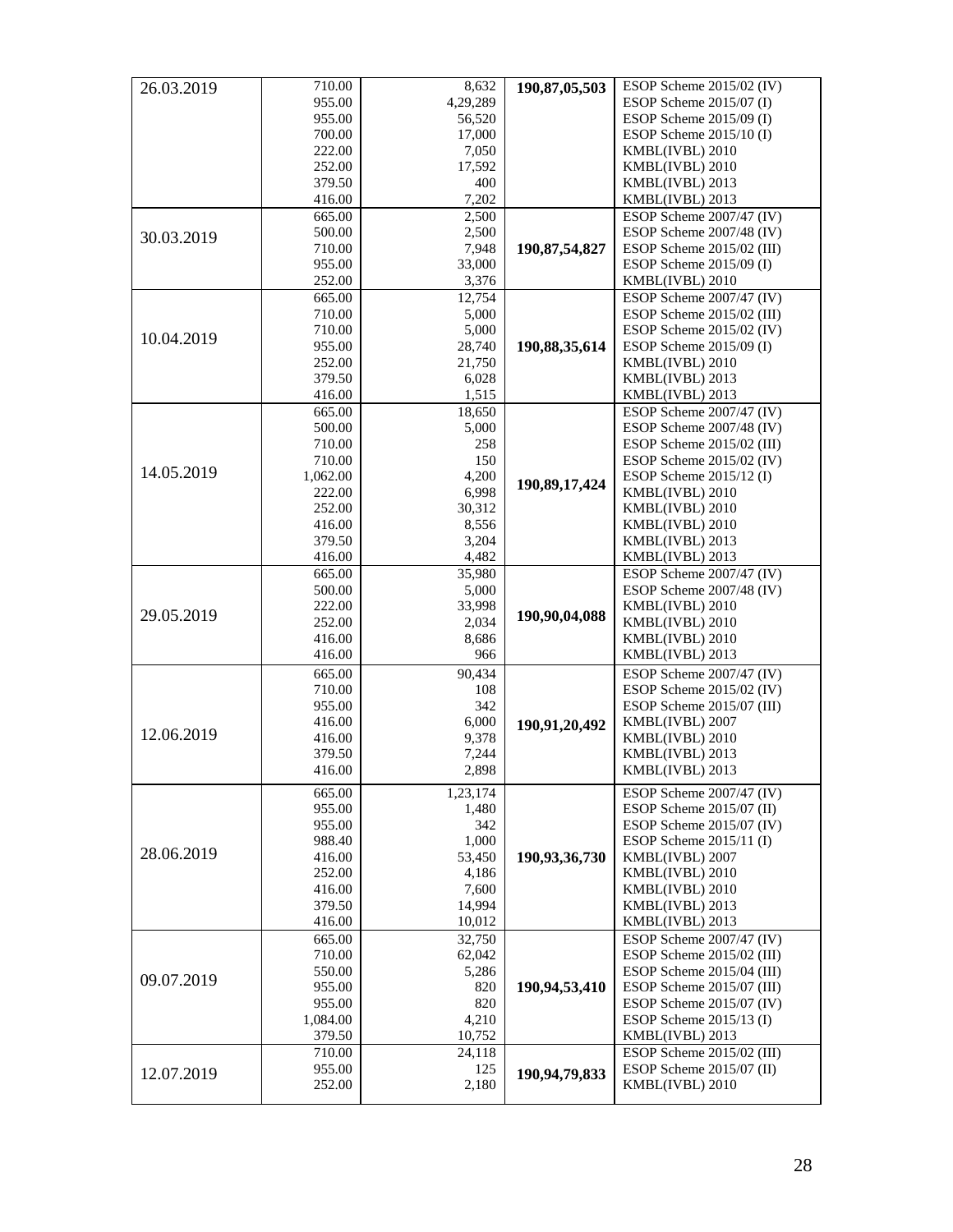|            | 710.00   | 41,831   |               | ESOP Scheme 2015/02 (III)              |
|------------|----------|----------|---------------|----------------------------------------|
|            | 955.00   | 138      |               | ESOP Scheme 2015/07 (II)               |
|            | 1,271.00 | 46,381   | 190,95,76,487 | ESOP Scheme $2015/14$ (I)              |
| 07.08.2019 | 379.50   | 6,304    |               | KMBL(IVBL) 2013                        |
|            | 416.00   | 2,000    |               | KMBL(IVBL) 2013                        |
|            | 690.00   | 3,500    |               | ESOP Scheme 2015/01 (IV)               |
|            | 710.00   | 48,965   |               | ESOP Scheme 2015/02 (III)              |
|            | 550.00   | 3,500    |               | ESOP Scheme 2015/04 (III)              |
|            | 765.00   | 58,200   |               | ESOP Scheme $2015/05$ (I)              |
|            | 988.40   | 500      |               | ESOP Scheme $2015/11$ (I)              |
| 28.08.2019 | 1,271.00 | 1,13,965 | 190,98,13,681 | ESOP Scheme $2015/14$ (I)              |
|            | 1,271.00 | 272      |               | ESOP Scheme 2015/14 (III)              |
|            | 1,271.00 | 1,294    |               | ESOP Scheme 2015/14 (IV)               |
|            | 379.50   | 1,498    |               | KMBL(IVBL) 2013                        |
|            | 416.00   | 5,500    |               | KMBL(IVBL) 2013                        |
|            | 710.00   | 37,565   |               | ESOP Scheme 2015/02 (III)              |
|            | 710.00   | 2,736    |               | ESOP Scheme 2015/02 (IV)               |
|            | 550.00   | 5,500    |               | ESOP Scheme 2015/04 (III)              |
|            | 765.00   | 22,791   |               | ESOP Scheme $2015/05$ (I)              |
|            | 955.00   | 3,500    |               | ESOP Scheme 2015/07 (II)               |
|            | 955.00   | 2,732    |               | ESOP Scheme 2015/07 (III)              |
|            | 988.40   | 800      | 190,99,73,674 | ESOP Scheme $2015/11$ (I)              |
| 18.09.2019 | 1,271.00 | 60,836   |               | ESOP Scheme $2015/14$ (I)              |
|            | 1,271.00 | 1,941    |               | ESOP Scheme $2015/14$ (II)             |
|            | 1,271.00 | 1,022    |               | ESOP Scheme 2015/14 (III)              |
|            | 252.00   | 480      |               | KMBL(IVBL) 2010                        |
|            | 416.00   | 12,836   |               | KMBL(IVBL) 2010                        |
|            | 379.50   | 7,254    |               | KMBL(IVBL) 2013                        |
|            | 710.00   | 9,366    |               | ESOP Scheme 2015/02 (III)              |
|            | 765.00   |          |               | ESOP Scheme $2015/05$ (I)              |
| 27.09.2019 |          | 12,000   | 191,00,28,300 |                                        |
|            | 1,271.00 | 31,012   |               | ESOP Scheme $2015/14$ (I)              |
|            | 416.00   | 2,248    |               | KMBL(IVBL) 2013                        |
|            | 710.00   | 11,000   |               | ESOP Scheme 2015/02 (III)              |
|            | 765.00   | 15,765   |               | ESOP Scheme $2015/05$ (I)              |
| 24.10.2019 | 955.00   | 28,080   |               | ESOP Scheme 2015/08 (I)                |
|            | 988.40   | 340      | 191,01,21,191 | ESOP Scheme $2015/11$ (I)              |
|            | 1,271.00 | 34,706   |               | ESOP Scheme $2015/14$ (I)              |
|            | 379.50   | 2,000    |               | KMBL(IVBL) 2013                        |
|            | 416.00   | 1,000    |               | KMBL(IVBL) 2013                        |
|            | 710.00   | 37,905   |               | $\overline{ESOP}$ Scheme 2015/02 (III) |
|            | 765.00   | 34,094   |               | ESOP Scheme 2015/05 (I)                |
|            | 955.00   | 1,35,726 |               | ESOP Scheme 2015/07 (II)               |
| 19.11.2019 | 955.00   | 17,526   |               | ESOP Scheme 2015/08 (I)                |
|            | 1,084.00 | 4,000    | 191,04,35,739 | ESOP Scheme $2015/13$ (I)              |
|            | 1,271.00 | 73,997   |               | ESOP Scheme $2015/14$ (I)              |
|            | 416.00   | 8,700    |               | KMBL(IVBL) 2010                        |
|            | 379.50   | 2,500    |               | KMBL(IVBL) 2013                        |
|            | 416.00   | 100      |               | KMBL(IVBL) 2013                        |
|            | 710.00   | 44,150   |               | ESOP Scheme 2015/02 (III)              |
|            | 710.00   | 43,250   |               | ESOP Scheme 2015/02 (IV)               |
|            | 765.00   | 31,500   |               | ESOP Scheme $2015/05$ (I)              |
|            | 955.00   | 47,957   |               | ESOP Scheme 2015/07 (II)               |
| 10.12.2019 | 955.00   | 2,835    | 191,06,89,656 | ESOP Scheme $2015/08$ (I)              |
|            | 1,062.00 | 4,200    |               | ESOP Scheme $2015/12$ (II)             |
|            | 1,084.00 | 790      |               | ESOP Scheme $2015/13$ (I)              |
|            | 1,271.00 | 76,485   |               | ESOP Scheme $2015/14$ (I)              |
|            | 416.000  | 2,750    |               | KMBL(IVBL) 2013                        |
|            | 710.00   | 57,764   |               | ESOP Scheme 2015/02 (III)              |
|            | 710.00   | 38,732   |               | ESOP Scheme 2015/02 (IV)               |
|            | 765.00   | 62,500   |               | ESOP Scheme $2015/05$ (I)              |
|            | 955.00   | 50,177   | 191,10,34,957 | ESOP Scheme 2015/07 (II)               |
| 31.12.2019 | 955.00   | 4,000    |               | ESOP Scheme 2015/08 (I)                |
|            | 1,271.00 | 1,04,610 |               | ESOP Scheme $2015/14$ (I)              |
|            | 900.00   | 17,646   |               | ESOP Scheme $2015/17$ (I)              |
|            | 252.00   | 3,500    |               | KMBL(IVBL) 2010                        |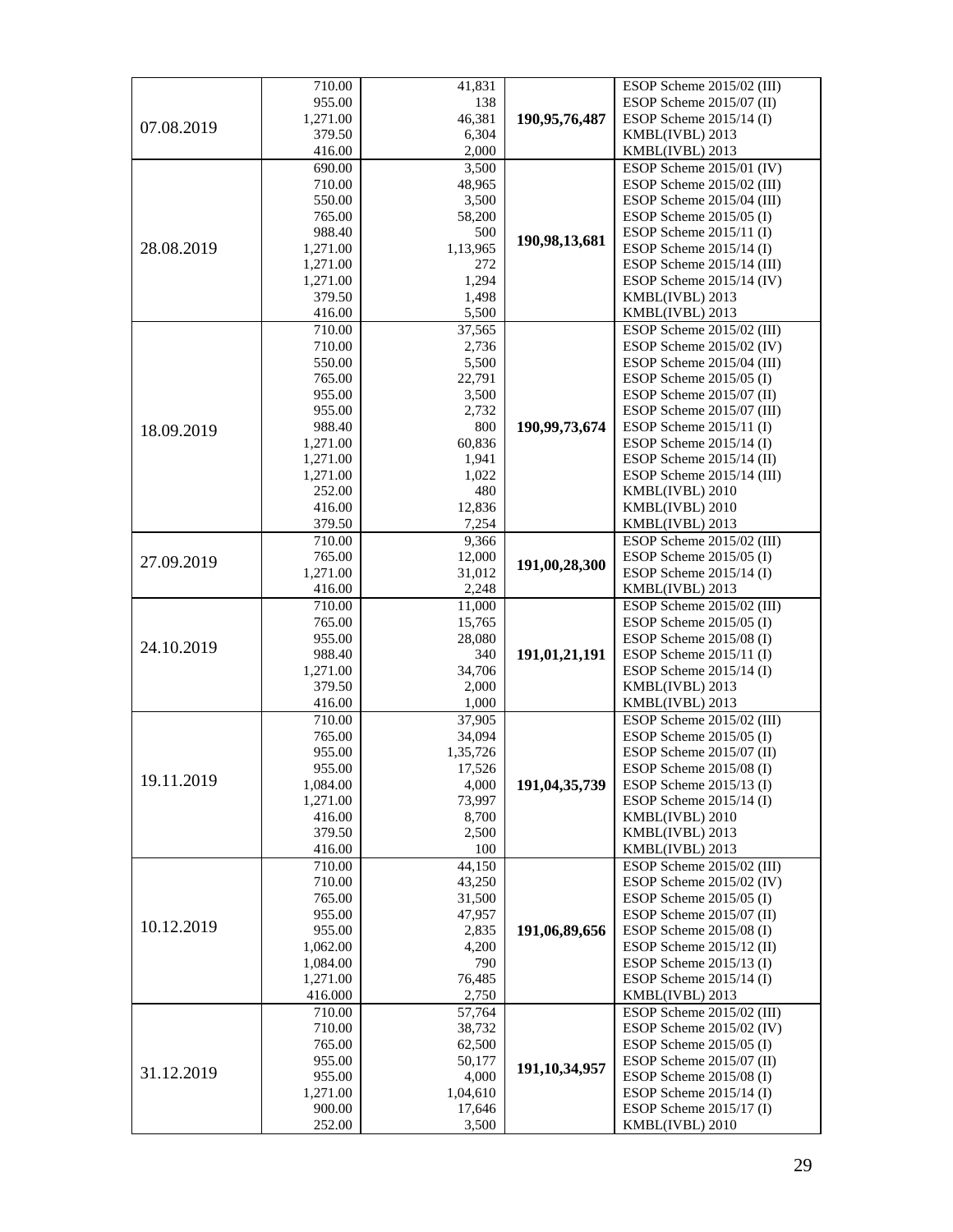|            | 379.50   | 2,282       |                  | KMBL(IVBL) 2013            |
|------------|----------|-------------|------------------|----------------------------|
|            | 416.00   | 4,090       |                  | KMBL(IVBL) 2013            |
|            |          |             |                  |                            |
|            | 710.00   | 25,058      |                  | ESOP Scheme 2015/02 (III)  |
|            | 710.00   | 54,685      |                  | ESOP Scheme $2015/02$ (IV) |
|            | 710.00   | 89,300      |                  | ESOP Scheme 2015/03        |
|            | 765.00   | 25,150      |                  | ESOP Scheme $2015/05$ (I)  |
|            | 955.00   | 49,472      |                  | ESOP Scheme 2015/07 (II)   |
| 23.01.2020 | 955.00   | 6,050       | 191, 15, 39, 104 | ESOP Scheme 2015/08 (I)    |
|            | 1,271.00 | 2,16,792    |                  | ESOP Scheme $2015/14$ (I)  |
|            | 252.00   | 7,174       |                  | KMBL(IVBL) 2010            |
|            | 416.00   | 2,000       |                  | KMBL(IVBL) 2010            |
|            | 379.50   | 12,832      |                  | KMBL(IVBL) 2013            |
|            | 416.00   | 15,634      |                  | KMBL(IVBL) 2013            |
|            | 710.00   | 1,00,503    |                  | ESOP Scheme 2015/02 (IV)   |
|            | 710.00   | 95,000      |                  | ESOP Scheme 2015/03        |
|            | 550.00   | 5,286       |                  | ESOP Scheme 2015/04 (IV)   |
|            | 955.00   | 1,00,898    |                  | ESOP Scheme $2015/07$ (II) |
|            | 955.00   | 33,180      |                  | ESOP Scheme $2015/08$ (I)  |
| 07.02.2020 | 1,271.00 | 3,48,634    | 191,22,72,127    | ESOP Scheme $2015/14$ (I)  |
|            | 252.00   | 19,766      |                  | KMBL(IVBL) 2010            |
|            | 416.00   | 7,050       |                  | KMBL(IVBL) 2010            |
|            | 379.50   | 15,990      |                  | KMBL(IVBL) 2013            |
|            | 416.00   | 6,716       |                  | KMBL(IVBL) 2013            |
|            | 710.00   | 15,944      |                  | ESOP Scheme 2015/02 (IV)   |
|            | 710.00   | 69,350      |                  | ESOP Scheme 2015/03        |
|            | 550.00   | 9,000       |                  | ESOP Scheme 2015/04 (IV)   |
|            | 955.00   | 29,960      |                  | ESOP Scheme 2015/07 (II)   |
|            | 955.00   | 854         |                  | ESOP Scheme 2015/07 (III)  |
|            | 955.00   | 3,386       |                  | ESOP Scheme 2015/07 (IV)   |
| 04.03.2020 | 955.00   | 7,530       | 191,24,66,482    | ESOP Scheme 2015/08 (I)    |
|            | 700.00   | 7,571       |                  | ESOP Scheme $2015/10$ (II) |
|            | 1,271.00 | 400         |                  | ESOP Scheme 2015/14 (III)  |
|            | 1,248.00 | 13,030      |                  | ESOP Scheme $2015/18$ (I)  |
|            | 252.00   | 21,216      |                  | KMBL(IVBL) 2010            |
|            | 416.00   | 8,026       |                  | KMBL(IVBL) 2010            |
|            | 379.50   | 8,088       |                  | KMBL(IVBL) 2013            |
|            | 710.00   | 1,07,408    |                  | ESOP Scheme 2015/02 (IV)   |
|            | 710.00   | 68,350      |                  | ESOP Scheme 2015/03        |
|            | 795.00   | 17,000      |                  | ESOP Scheme 2015/06        |
|            | 955.00   | 91,871      |                  | ESOP Scheme 2015/07 (II)   |
|            | 955.00   | 200         |                  | ESOP Scheme 2015/07 (IV)   |
|            | 955.00   | 16,654      |                  | ESOP Scheme 2015/08 (I)    |
|            | 700.00   | 12,000      |                  | ESOP Scheme 2015/10 (II)   |
| 30.03.2020 | 1,271.00 | 200         | 191,30,38,338    | ESOP Scheme 2015/14 (II)   |
|            | 1,271.00 | 17,300      |                  | ESOP Scheme $2015/15$ (I)  |
|            | 1,248.00 | 1,000       |                  | ESOP Scheme 2015/18 (I)    |
|            | 416.00   | 91,352      |                  | KMBL(IVBL) 2007            |
|            | 252.00   | 73,236      |                  | KMBL(IVBL) 2010            |
|            | 416.00   | 40,130      |                  | KMBL(IVBL) 2010            |
|            | 379.50   | 22,647      |                  | KMBL(IVBL) 2013            |
|            | 416.00   | 12,508      |                  | KMBL(IVBL) 2013            |
|            | 710.00   | 24.510      |                  | ESOP Scheme 2015/02 (IV)   |
|            | 710.00   | 18,000      |                  | ESOP Scheme 2015/03        |
| 14.05.2020 | 955.00   | 3,78,084    |                  | ESOP Scheme 2015/07 (II)   |
|            | 955.00   | 35,835      | 191,38,04,377    | ESOP Scheme 2015/08 (I)    |
|            | 700.00   | 1,000       |                  | ESOP Scheme 2015/10 (II)   |
|            | 379.50   | 3,06,730    |                  | KMBL(IVBL) 2013            |
|            | 416.00   | 1,880       |                  | KMBL(IVBL) 2013            |
| 30.05.2020 | 1,145.00 | 6,50,00,000 | 197,88,04,377    | QIP Allotment              |
|            |          |             |                  |                            |
|            | 795.00   | 35,000      |                  | ESOP Scheme 2015/06        |
| 06.07.2020 | 955.00   | 29,164      | 197,88,69,556    | ESOP Scheme 2015/07 (III)  |
|            | 1,248.00 | 1,015       |                  | ESOP Scheme $2015/18$ (I)  |
|            |          |             |                  |                            |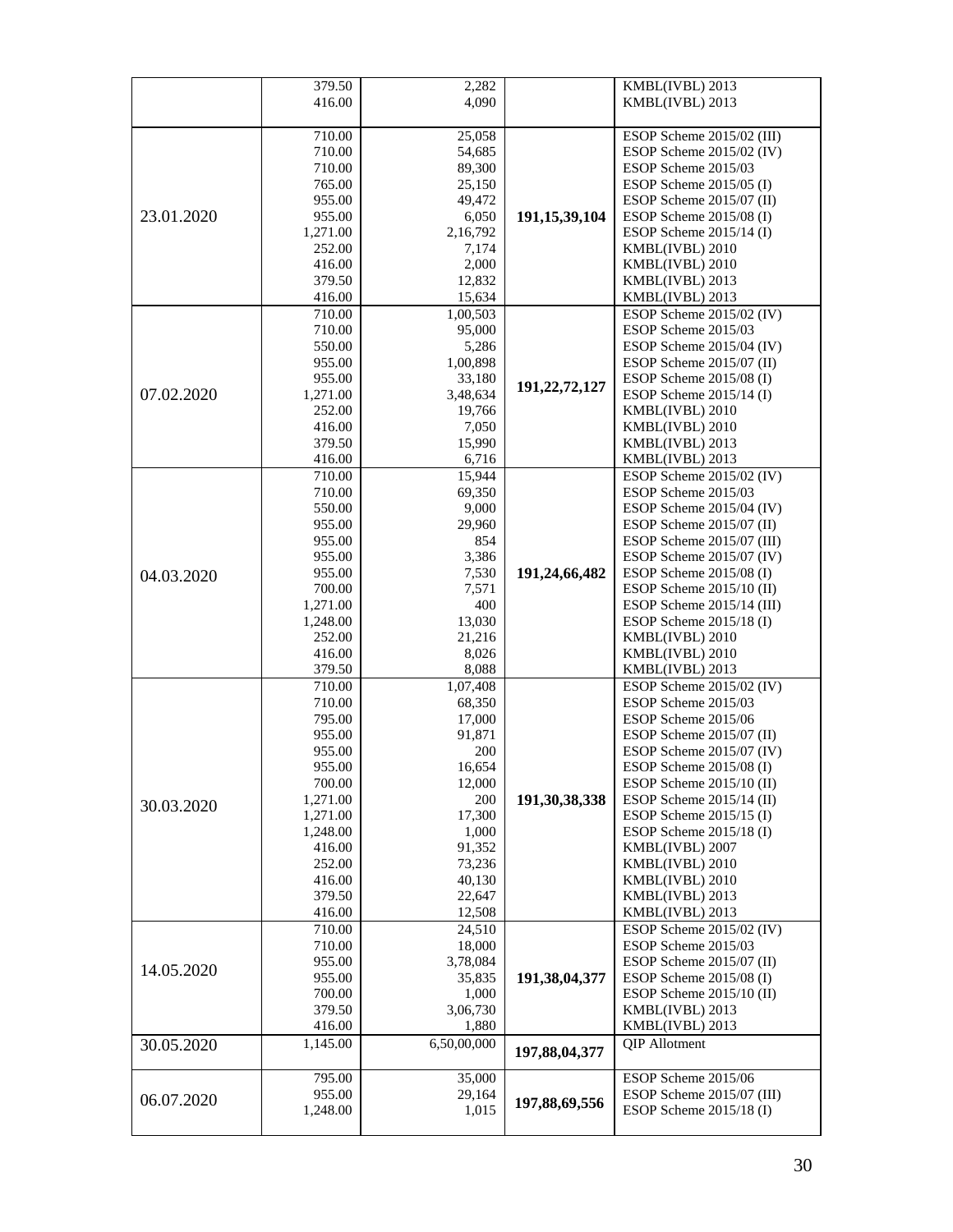|            | 795.00               | 65,000              |                  | ESOP Scheme 2015/06                                      |
|------------|----------------------|---------------------|------------------|----------------------------------------------------------|
|            | 955.00               | 55,462              |                  | ESOP Scheme 2015/07 (III)                                |
|            | 700.00               | 8,714               |                  | ESOP Scheme 2015/10 (III)                                |
| 10.08.2020 | 1,084.00             | 3,000               | 197,90,01,782    | ESOP Scheme 2015/13 (II)                                 |
|            | 1,271.00             | 30                  |                  | ESOP Scheme $2015/14$ (II)                               |
|            | 1,271.00             | $20\,$              |                  | ESOP Scheme 2015/14 (III)                                |
|            | 765.00               | 38,450              |                  | ESOP Scheme 2015/05 (II)                                 |
|            | 795.00               | 65,000              |                  | ESOP Scheme 2015/06                                      |
| 08.09.2020 | 955.00               | 63,733              | 197,92,07,809    | ESOP Scheme 2015/07 (III)                                |
|            | 1,084.00             | 2,000               |                  | ESOP Scheme $2015/13$ (II)                               |
|            | 1,271.00             | 3,335               |                  | ESOP Scheme $2015/16$ (I)                                |
|            | 1,460.00             | 33,509              |                  | ESOP Scheme 2015/19 (I)                                  |
|            | 765.00               | 49,250              |                  | ESOP Scheme $2015/05$ (II)                               |
|            | 795.00               | 68,000              |                  | ESOP Scheme 2015/06                                      |
|            | 955.00               | 57,127              |                  | ESOP Scheme 2015/07 (III)                                |
| 05.10.2020 | 955.00               | 444                 |                  | ESOP Scheme 2015/07 (IV)                                 |
|            | 955.00               | 5,530               | 197,93,94,455    | ESOP Scheme 2015/08 (II)                                 |
|            | 700.00               | 5,000               |                  | ESOP Scheme 2015/10 (III)                                |
|            | 1,271.00             | 555                 |                  | ESOP Scheme $2015/14$ (II)                               |
|            | 1,271.00             | 370                 |                  | ESOP Scheme 2015/14 (III)                                |
|            | 1,271.00             | 370                 |                  | ESOP Scheme 2015/14 (IV)                                 |
|            | 765.00               | 31,050              |                  | ESOP Scheme $2015/05$ (II)                               |
|            | 955.00               | 73,572              |                  | ESOP Scheme 2015/07 (III)<br>ESOP Scheme 2015/08 (II)    |
| 13.11.2020 | 955.00               | 32,205<br>4,000     | 197, 97, 85, 112 |                                                          |
|            | 1,084.00<br>1,271.00 | 1,18,829            |                  | ESOP Scheme $2015/13$ (II)<br>ESOP Scheme $2015/14$ (II) |
|            | 1,460.00             | 1,12,455            |                  | ESOP Scheme 2015/19 (I)                                  |
|            | 1,050.00             | 18,546              |                  | ESOP Scheme 2015/22 (I)                                  |
|            | 765.00               | 47,600              |                  | $\overline{ESOP}$ Scheme 2015/05 (II)                    |
|            | 955.00               | 1,23,053            |                  | ESOP Scheme 2015/07 (III)                                |
|            | 955.00               | 15,110              |                  | ESOP Scheme 2015/08 (II)                                 |
|            | 1,271.00             | 75,594              |                  | ESOP Scheme 2015/14 (II)                                 |
| 16.12.2020 | 1,271.00             | 420                 | 198,02,18,515    | ESOP Scheme 2015/14 (IV)                                 |
|            | 1,271.00             | 5,000               |                  | ESOP Scheme $2015/16$ (I)                                |
|            | 900.00               | 13,646              |                  | ESOP Scheme 2015/17 (II)                                 |
|            | 1,460.00             | 1,50,210            |                  | ESOP Scheme $2015/19$ (I)                                |
|            | 1,460.00             | 2,770               |                  | ESOP Scheme 2015/20 (I)                                  |
|            | 765.00               | $\overline{51,950}$ |                  | ESOP Scheme 2015/05 (II)                                 |
|            | 955.00               | 1,31,050            |                  | ESOP Scheme 2015/07 (III)                                |
|            | 955.00               | 5,420               |                  | ESOP Scheme 2015/08 (II)                                 |
|            | 1,271.00             | 21,185              |                  | ESOP Scheme $2015/14$ (II)                               |
| 30.12.2020 | 1,271.00             | 272                 | 198,04,78,721    | ESOP Scheme 2015/14 (III)                                |
|            | 1,271.00             | 272                 |                  | ESOP Scheme 2015/14 (IV)                                 |
|            | 1,271.00             | 3,335               |                  | ESOP Scheme $2015/16$ (I)                                |
|            | 1,460.00             | 42,040              |                  | ESOP Scheme 2015/19 (I)                                  |
|            | 1,460.00             | 200                 |                  | ESOP Scheme $2015/20$ (I)                                |
|            | 1,460.00             | 4,4482              |                  | ESOP Scheme $2015/21$ (I)                                |
|            | 765.00               | 32,700              |                  | ESOP Scheme 2015/05 (II)                                 |
|            | 955.00               | 66,682              |                  | ESOP Scheme 2015/07 (III)                                |
|            | 955.00               | 71,772              |                  | ESOP Scheme 2015/07 (IV)                                 |
|            | 955.00               | 12,725              |                  | ESOP Scheme 2015/08 (II)                                 |
|            | 700.00               | 714                 |                  | ESOP Scheme 2015/10 (IV)                                 |
|            | 1,271.00             | 37,411              |                  | ESOP Scheme $2015/14$ (II)                               |
|            | 1,271.00             | 550                 |                  | ESOP Scheme 2015/14 (III)                                |
| 20.01.2021 | 1,271.00             | 150                 | 198,09,89,336    | ESOP Scheme 2015/14 (IV)                                 |
|            | 1,271.00             | 8,335               |                  | ESOP Scheme $2015/16$ (I)                                |
|            | 900.00               | 4,000<br>2,44,259   |                  | ESOP Scheme $2015/17$ (II)<br>ESOP Scheme $2015/19$ (I)  |
|            | 1,460.00<br>1,460.00 | 11,917              |                  | ESOP Scheme $2015/19$ (II)                               |
|            | 1,460.00             | 7,000               |                  | ESOP Scheme 2015/19 (III)                                |
|            | 1,460.00             | 2,000               |                  | ESOP Scheme $2015/20$ (I)                                |
|            | 1,460.00             | 9,000               |                  | ESOP Scheme $2015/21$ (I)                                |
|            | 1,341.00             | 1,400               |                  | ESOP Scheme $2015/26$ (I)                                |
|            | 955.00               | 97,283              |                  | ESOP Scheme 2015/07 (IV)                                 |
|            | 955.00               | 8,555               |                  | ESOP Scheme 2015/08 (II)                                 |
|            |                      |                     |                  |                                                          |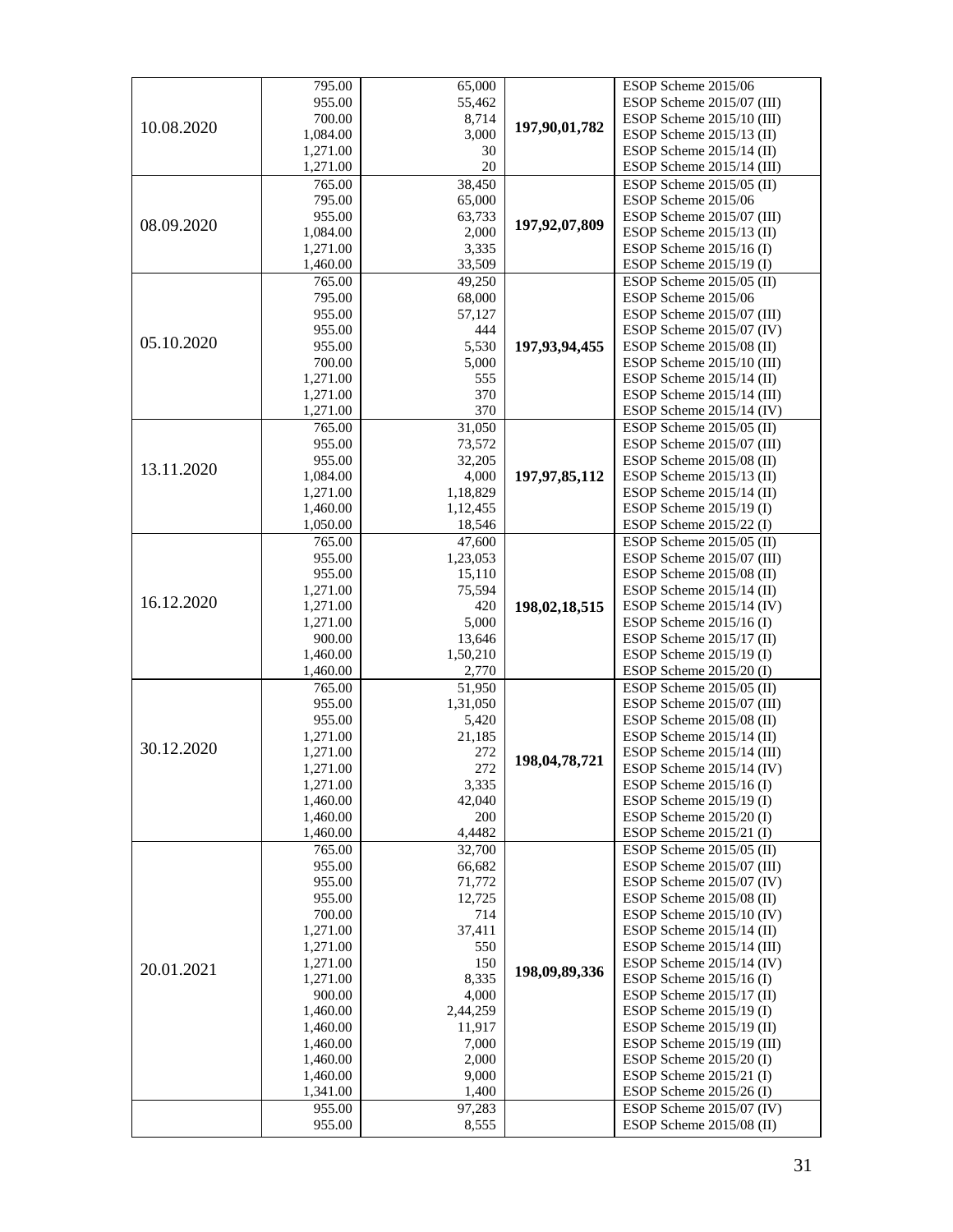|            | 700.00   | 5,000    |                  | ESOP Scheme 2015/10 (IV)   |
|------------|----------|----------|------------------|----------------------------|
|            | 1,271.00 | 1,86,663 |                  | ESOP Scheme 2015/14 (II)   |
|            | 1,271.00 | 150      |                  | ESOP Scheme 2015/14 (III)  |
|            | 1,271.00 | 300      |                  | ESOP Scheme 2015/14 (IV)   |
| 26.02.2021 | 1,271.00 | 8,335    | 198, 16, 21, 768 | ESOP Scheme $2015/16$ (I)  |
|            | 1,460.00 | 3,14,436 |                  | ESOP Scheme 2015/19 (I)    |
|            | 1,460.00 | 100      |                  | ESOP Scheme 2015/19 (II)   |
|            | 1,460.00 | 478      |                  | ESOP Scheme 2015/19 (III)  |
|            | 1,460.00 | 7,478    |                  | ESOP Scheme 2015/19 (IV)   |
|            | 1,460.00 | 2,844    |                  | ESOP Scheme $2015/21$ (I)  |
|            | 1,341.00 | 810      |                  | ESOP Scheme 2015/26 (I)    |
|            | 955.00   | 41,818   |                  | ESOP Scheme 2015/07 (IV)   |
|            | 955.00   | 49,805   |                  | ESOP Scheme 2015/08 (II)   |
|            | 700.00   | 7,000    |                  | ESOP Scheme 2015/10 (IV)   |
|            | 1,271.00 | 1,04,281 |                  | ESOP Scheme $2015/14$ (II) |
|            | 1,271.00 | 850      |                  | ESOP Scheme 2015/14 (III)  |
| 30.03.2021 | 1,271.00 | 1,100    | 198, 18, 35, 668 | ESOP Scheme 2015/14 (IV)   |
|            | 1,248.00 | 6,745    |                  | ESOP Scheme 2015/18 (II)   |
|            | 1,460.00 | 579      |                  | ESOP Scheme 2015/19 (II)   |
|            | 1,460.00 | 186      |                  | ESOP Scheme 2015/19 (III)  |
|            | 1,460.00 | 186      |                  | ESOP Scheme 2015/19 (IV)   |
|            | 1,341.00 | 1,350    |                  | ESOP Scheme 2015/26 (I)    |
|            | 955.00   | 50,882   |                  | ESOP Scheme 2015/07 (IV)   |
|            | 955.00   | 12,770   |                  | ESOP Scheme 2015/08 (II)   |
|            | 1,062.00 | 4,200    |                  | ESOP Scheme 2015/12 (III)  |
| 06.05.2021 | 1,271.00 | 4,83,275 |                  | ESOP Scheme 2015/14 (II)   |
|            | 1,271.00 | 160      | 198,23,88,015    | ESOP Scheme 2015/14 (III)  |
|            | 1,271.00 | 160      |                  | ESOP Scheme 2015/14 (IV)   |
|            |          | 900      |                  |                            |
|            | 1,460.00 |          |                  | ESOP Scheme 2015/19 (II)   |
|            | 955.00   | 2,60,450 |                  | ESOP Scheme 2015/07 (IV)   |
|            | 700.00   | 1,000    |                  | ESOP Scheme 2015/10 (IV)   |
|            | 1,271.00 | 8,016    |                  | ESOP Scheme 2015/14 (III)  |
|            | 1,271.00 | 4,000    |                  | ESOP Scheme 2015/14 (IV)   |
| 30.06.2021 | 1,248.00 | 8,300    | 198, 26, 75, 781 | ESOP Scheme 2015/18 (II)   |
|            | 1,460.00 | 400      |                  | ESOP Scheme 2015/19 (II)   |
|            | 1,460.00 | 1,600    |                  | ESOP Scheme 2015/19 (III)  |
|            | 1,341.00 | 4,000    |                  | ESOP Scheme 2015/26 (I)    |
|            |          |          |                  |                            |
|            | 955.00   | 58,641   |                  | ESOP Scheme 2015/07 (IV)   |
|            | 1,084.00 | 10,000   |                  | ESOP Scheme 2015/13 (III)  |
|            | 1,271.00 | 1,43,161 |                  | ESOP Scheme 2015/14 (III)  |
|            | 1,271.00 | 4,016    |                  | ESOP Scheme 2015/14 (IV)   |
| 06.08.2021 | 1,271.00 | 5,870    | 198,29,17,944    | ESOP Scheme 2015/16 (II)   |
|            | 1,460.00 | 1,375    |                  | ESOP Scheme 2015/19 (IV)   |
|            | 1,224.00 | 7,100    |                  | ESOP Scheme 2015/23 (I)    |
|            | 1,341.00 | 5,000    |                  | ESOP Scheme $2015/26$ (I)  |
|            | 1,341.00 | 7,000    |                  | ESOP Scheme 2015/28 (I)    |
|            |          |          |                  |                            |
|            | 1,062.00 | 4,200    |                  | ESOP Scheme 2015/12 (IV)   |
|            | 1,084.00 | 2,000    |                  | ESOP Scheme 2015/13 (III)  |
|            | 1,271.00 | 67,931   |                  | ESOP Scheme 2015/14 (III)  |
|            | 1,271.00 | 7,900    |                  | ESOP Scheme 2015/14 (IV)   |
| 08.09.2021 | 1,271.00 | 200      | 198, 30, 23, 775 | ESOP Scheme 2015/16 (II)   |
|            | 900.00   | 6,764    |                  | ESOP Scheme 2015/17 (III)  |
|            | 1,460.00 | 225      |                  | ESOP Scheme 2015/19 (IV)   |
|            | 1,341.00 | 6,621    |                  | ESOP Scheme $2015/25$ (I)  |
|            | 1,341.00 | 9,990    |                  | ESOP Scheme 2015/28 (I)    |
|            | 1,271.00 | 25,555   |                  | ESOP Scheme 2015/14 (III)  |
|            | 1,277.00 | 4,271    |                  | ESOP Scheme $2015/24$ (I)  |
| 30.09.2021 | 1,341.00 | 26,602   | 198, 30, 87, 703 | ESOP Scheme $2015/25$ (I)  |
|            | 1,341.00 | 7,500    |                  | ESOP Scheme $2015/26$ (I)  |
|            | 1,271.00 | 67,111   |                  | ESOP Scheme 2015/14 (III)  |
|            | 1,271.00 | 7,860    |                  | ESOP Scheme $2015/16$ (II) |
| 09.11.2021 | 900.00   | 5,000    |                  | ESOP Scheme 2015/17 (III)  |
|            |          |          |                  |                            |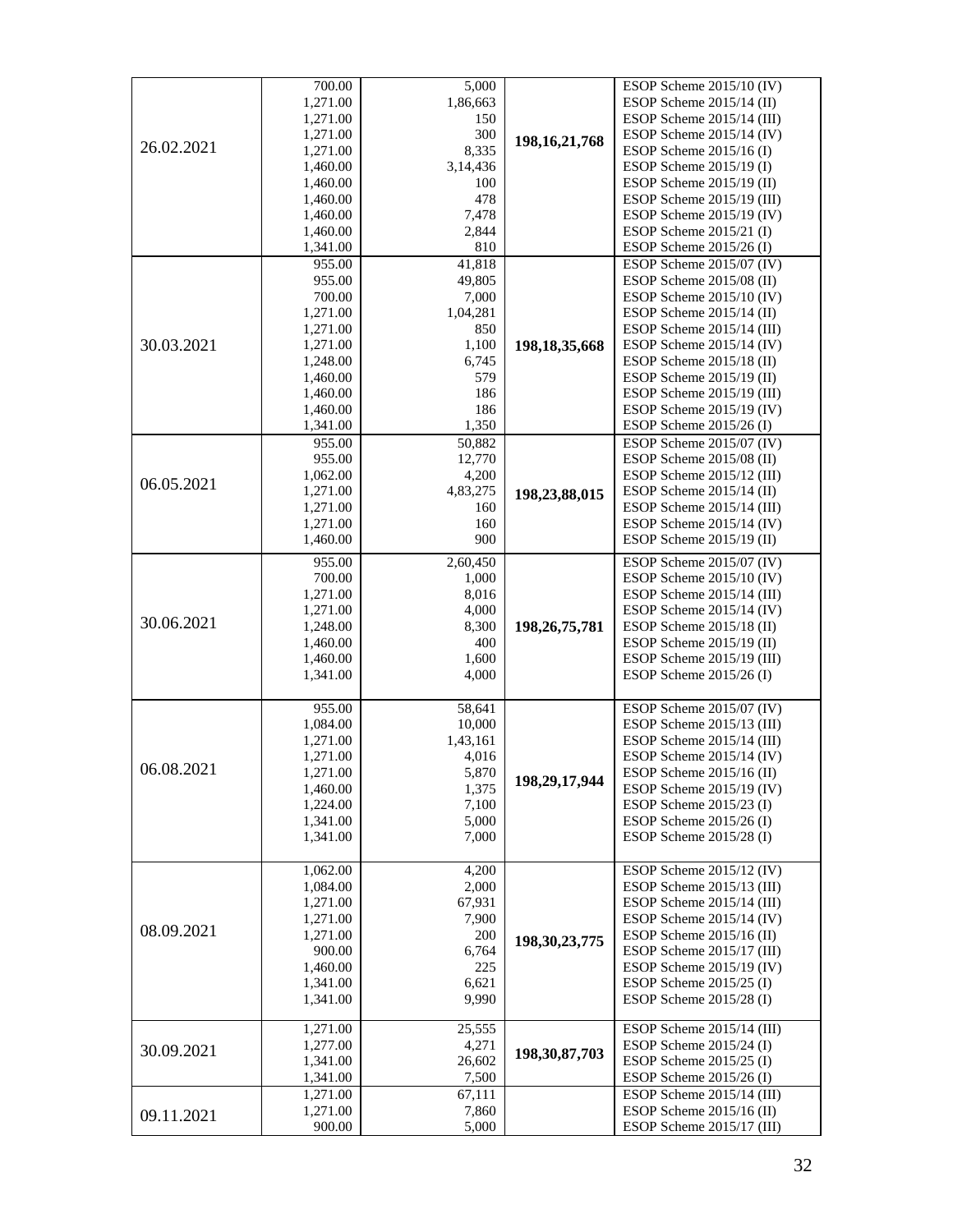| 1,341.00<br>45,756<br>ESOP Scheme $2015/25$ (I)<br>1,000<br>1,341.00<br>ESOP Scheme 2015/26 (I)<br>1,25,926<br>1,271.00<br>ESOP Scheme 2015/14 (III)<br>ESOP Scheme $2015/14$ (IV)<br>1,271.00<br>1,156<br>4,740<br>1,271.00<br>ESOP Scheme $2015/16$ (II)<br>ESOP Scheme 2015/19 (II)<br>1,460.00<br>1,10,017<br>07.12.2021<br>198, 35, 88, 209<br>1,460.00<br>11,482<br>ESOP Scheme $2015/21$ (II)<br>7,546<br>ESOP Scheme $2015/22$ (II)<br>1,050.00<br>66,833<br>ESOP Scheme $2015/25$ (I)<br>1,341.00<br>1,510<br>1,341.00<br>ESOP Scheme $2015/26$ (I)<br>1,72,431<br>ESOP Scheme 2015/14 (III)<br>1,271.00<br>1,271.00<br>1,684<br>ESOP Scheme $2015/14$ (IV)<br>2,535<br>ESOP Scheme 2015/16 (II)<br>1,271.00<br>68,982<br>ESOP Scheme $2015/19$ (II)<br>1,460.00<br>31.12.2021<br>4,844<br>198,38,99,969<br>ESOP Scheme $2015/21$ (II)<br>1,460.00<br>6,976<br>1,460.00<br>ESOP Scheme 2015/21 (III)<br>3,139<br>ESOP Scheme $2015/23$ (I)<br>1,224.00<br>48,029<br>1,341.00<br>ESOP Scheme $2015/25$ (I)<br>1,341.00<br>3,140<br>ESOP Scheme 2015/26 (I)<br>58,310<br>ESOP Scheme 2015/14 (III)<br>1,271.00<br>64,294<br>ESOP Scheme 2015/14 (IV)<br>1,271.00<br>ESOP Scheme $2015/16$ (II)<br>1,271.00<br>7,135<br>5,000<br>ESOP Scheme 2015/18 (III)<br>1,248.00<br>03.02.2022<br>25,090<br>198,40,81,366<br>ESOP Scheme $2015/19$ (II)<br>1,460.00<br>3,000<br>1,050.00<br>ESOP Scheme 2015/22 (II)<br>520<br>ESOP Scheme $2015/24$ (I)<br>1,277.00<br>1,341.00<br>18,048<br>ESOP Scheme $2015/25$ (I)<br>32,299<br>ESOP Scheme 2015/14 (IV)<br>1,271.00<br>1,248.00<br>5,030<br>ESOP Scheme 2015/18 (III)<br>07.03.2022<br>198, 43, 73, 731<br>81,757<br>ESOP Scheme $2015/19$ (II)<br>1,460.00<br>ESOP Scheme 2015/25 (I)<br>1,341.00<br>1,73,279<br>ESOP Scheme 2015/14 (IV)<br>1,271.00<br>88,435<br>ESOP Scheme $2015/17$ (IV)<br>900.00<br>3,000<br>1,460.00<br>1,16,622<br>ESOP Scheme $2015/19$ (II)<br>30.03.2022<br>ESOP Scheme 2015/19 (III)<br>1,460.00<br>21,666<br>198,46,61,760<br>1,460.00<br>21,666<br>ESOP Scheme $2015/19$ (IV)<br>8,000<br>ESOP Scheme 2015/22 (II)<br>1,050.00<br>1,341.00<br>28,640<br>ESOP Scheme 2015/26 (I)<br>83042<br>ESOP Scheme 2015/14 (IV)<br>12.05.2022<br>1271.00<br>387030<br>ESOP Scheme 2015/19 (II)<br>1460.00<br>1460.00<br>2226<br>ESOP Scheme 2015/19 (III)<br>198,51,47,058<br>1460.00<br>2000<br>ESOP Scheme $2015/19$ (IV)<br>1460.00<br>2012<br>ESOP Scheme 2015/21 (III)<br>8988<br>ESOP Scheme $2015/21$ (IV)<br>1460.00 | 1,460.00 | 44,569 | 198, 32, 58, 999 | ESOP Scheme 2015/19 (II) |
|-----------------------------------------------------------------------------------------------------------------------------------------------------------------------------------------------------------------------------------------------------------------------------------------------------------------------------------------------------------------------------------------------------------------------------------------------------------------------------------------------------------------------------------------------------------------------------------------------------------------------------------------------------------------------------------------------------------------------------------------------------------------------------------------------------------------------------------------------------------------------------------------------------------------------------------------------------------------------------------------------------------------------------------------------------------------------------------------------------------------------------------------------------------------------------------------------------------------------------------------------------------------------------------------------------------------------------------------------------------------------------------------------------------------------------------------------------------------------------------------------------------------------------------------------------------------------------------------------------------------------------------------------------------------------------------------------------------------------------------------------------------------------------------------------------------------------------------------------------------------------------------------------------------------------------------------------------------------------------------------------------------------------------------------------------------------------------------------------------------------------------------------------------------------------------------------------------------------------------------------------------------------------------------------------------------------------------------------------------------------------------------------------------------------------------------------------------------------------------------------------------|----------|--------|------------------|--------------------------|
|                                                                                                                                                                                                                                                                                                                                                                                                                                                                                                                                                                                                                                                                                                                                                                                                                                                                                                                                                                                                                                                                                                                                                                                                                                                                                                                                                                                                                                                                                                                                                                                                                                                                                                                                                                                                                                                                                                                                                                                                                                                                                                                                                                                                                                                                                                                                                                                                                                                                                                     |          |        |                  |                          |
|                                                                                                                                                                                                                                                                                                                                                                                                                                                                                                                                                                                                                                                                                                                                                                                                                                                                                                                                                                                                                                                                                                                                                                                                                                                                                                                                                                                                                                                                                                                                                                                                                                                                                                                                                                                                                                                                                                                                                                                                                                                                                                                                                                                                                                                                                                                                                                                                                                                                                                     |          |        |                  |                          |
|                                                                                                                                                                                                                                                                                                                                                                                                                                                                                                                                                                                                                                                                                                                                                                                                                                                                                                                                                                                                                                                                                                                                                                                                                                                                                                                                                                                                                                                                                                                                                                                                                                                                                                                                                                                                                                                                                                                                                                                                                                                                                                                                                                                                                                                                                                                                                                                                                                                                                                     |          |        |                  |                          |
|                                                                                                                                                                                                                                                                                                                                                                                                                                                                                                                                                                                                                                                                                                                                                                                                                                                                                                                                                                                                                                                                                                                                                                                                                                                                                                                                                                                                                                                                                                                                                                                                                                                                                                                                                                                                                                                                                                                                                                                                                                                                                                                                                                                                                                                                                                                                                                                                                                                                                                     |          |        |                  |                          |
|                                                                                                                                                                                                                                                                                                                                                                                                                                                                                                                                                                                                                                                                                                                                                                                                                                                                                                                                                                                                                                                                                                                                                                                                                                                                                                                                                                                                                                                                                                                                                                                                                                                                                                                                                                                                                                                                                                                                                                                                                                                                                                                                                                                                                                                                                                                                                                                                                                                                                                     |          |        |                  |                          |
|                                                                                                                                                                                                                                                                                                                                                                                                                                                                                                                                                                                                                                                                                                                                                                                                                                                                                                                                                                                                                                                                                                                                                                                                                                                                                                                                                                                                                                                                                                                                                                                                                                                                                                                                                                                                                                                                                                                                                                                                                                                                                                                                                                                                                                                                                                                                                                                                                                                                                                     |          |        |                  |                          |
|                                                                                                                                                                                                                                                                                                                                                                                                                                                                                                                                                                                                                                                                                                                                                                                                                                                                                                                                                                                                                                                                                                                                                                                                                                                                                                                                                                                                                                                                                                                                                                                                                                                                                                                                                                                                                                                                                                                                                                                                                                                                                                                                                                                                                                                                                                                                                                                                                                                                                                     |          |        |                  |                          |
|                                                                                                                                                                                                                                                                                                                                                                                                                                                                                                                                                                                                                                                                                                                                                                                                                                                                                                                                                                                                                                                                                                                                                                                                                                                                                                                                                                                                                                                                                                                                                                                                                                                                                                                                                                                                                                                                                                                                                                                                                                                                                                                                                                                                                                                                                                                                                                                                                                                                                                     |          |        |                  |                          |
|                                                                                                                                                                                                                                                                                                                                                                                                                                                                                                                                                                                                                                                                                                                                                                                                                                                                                                                                                                                                                                                                                                                                                                                                                                                                                                                                                                                                                                                                                                                                                                                                                                                                                                                                                                                                                                                                                                                                                                                                                                                                                                                                                                                                                                                                                                                                                                                                                                                                                                     |          |        |                  |                          |
|                                                                                                                                                                                                                                                                                                                                                                                                                                                                                                                                                                                                                                                                                                                                                                                                                                                                                                                                                                                                                                                                                                                                                                                                                                                                                                                                                                                                                                                                                                                                                                                                                                                                                                                                                                                                                                                                                                                                                                                                                                                                                                                                                                                                                                                                                                                                                                                                                                                                                                     |          |        |                  |                          |
|                                                                                                                                                                                                                                                                                                                                                                                                                                                                                                                                                                                                                                                                                                                                                                                                                                                                                                                                                                                                                                                                                                                                                                                                                                                                                                                                                                                                                                                                                                                                                                                                                                                                                                                                                                                                                                                                                                                                                                                                                                                                                                                                                                                                                                                                                                                                                                                                                                                                                                     |          |        |                  |                          |
|                                                                                                                                                                                                                                                                                                                                                                                                                                                                                                                                                                                                                                                                                                                                                                                                                                                                                                                                                                                                                                                                                                                                                                                                                                                                                                                                                                                                                                                                                                                                                                                                                                                                                                                                                                                                                                                                                                                                                                                                                                                                                                                                                                                                                                                                                                                                                                                                                                                                                                     |          |        |                  |                          |
|                                                                                                                                                                                                                                                                                                                                                                                                                                                                                                                                                                                                                                                                                                                                                                                                                                                                                                                                                                                                                                                                                                                                                                                                                                                                                                                                                                                                                                                                                                                                                                                                                                                                                                                                                                                                                                                                                                                                                                                                                                                                                                                                                                                                                                                                                                                                                                                                                                                                                                     |          |        |                  |                          |
|                                                                                                                                                                                                                                                                                                                                                                                                                                                                                                                                                                                                                                                                                                                                                                                                                                                                                                                                                                                                                                                                                                                                                                                                                                                                                                                                                                                                                                                                                                                                                                                                                                                                                                                                                                                                                                                                                                                                                                                                                                                                                                                                                                                                                                                                                                                                                                                                                                                                                                     |          |        |                  |                          |
|                                                                                                                                                                                                                                                                                                                                                                                                                                                                                                                                                                                                                                                                                                                                                                                                                                                                                                                                                                                                                                                                                                                                                                                                                                                                                                                                                                                                                                                                                                                                                                                                                                                                                                                                                                                                                                                                                                                                                                                                                                                                                                                                                                                                                                                                                                                                                                                                                                                                                                     |          |        |                  |                          |
|                                                                                                                                                                                                                                                                                                                                                                                                                                                                                                                                                                                                                                                                                                                                                                                                                                                                                                                                                                                                                                                                                                                                                                                                                                                                                                                                                                                                                                                                                                                                                                                                                                                                                                                                                                                                                                                                                                                                                                                                                                                                                                                                                                                                                                                                                                                                                                                                                                                                                                     |          |        |                  |                          |
|                                                                                                                                                                                                                                                                                                                                                                                                                                                                                                                                                                                                                                                                                                                                                                                                                                                                                                                                                                                                                                                                                                                                                                                                                                                                                                                                                                                                                                                                                                                                                                                                                                                                                                                                                                                                                                                                                                                                                                                                                                                                                                                                                                                                                                                                                                                                                                                                                                                                                                     |          |        |                  |                          |
|                                                                                                                                                                                                                                                                                                                                                                                                                                                                                                                                                                                                                                                                                                                                                                                                                                                                                                                                                                                                                                                                                                                                                                                                                                                                                                                                                                                                                                                                                                                                                                                                                                                                                                                                                                                                                                                                                                                                                                                                                                                                                                                                                                                                                                                                                                                                                                                                                                                                                                     |          |        |                  |                          |
|                                                                                                                                                                                                                                                                                                                                                                                                                                                                                                                                                                                                                                                                                                                                                                                                                                                                                                                                                                                                                                                                                                                                                                                                                                                                                                                                                                                                                                                                                                                                                                                                                                                                                                                                                                                                                                                                                                                                                                                                                                                                                                                                                                                                                                                                                                                                                                                                                                                                                                     |          |        |                  |                          |
|                                                                                                                                                                                                                                                                                                                                                                                                                                                                                                                                                                                                                                                                                                                                                                                                                                                                                                                                                                                                                                                                                                                                                                                                                                                                                                                                                                                                                                                                                                                                                                                                                                                                                                                                                                                                                                                                                                                                                                                                                                                                                                                                                                                                                                                                                                                                                                                                                                                                                                     |          |        |                  |                          |
|                                                                                                                                                                                                                                                                                                                                                                                                                                                                                                                                                                                                                                                                                                                                                                                                                                                                                                                                                                                                                                                                                                                                                                                                                                                                                                                                                                                                                                                                                                                                                                                                                                                                                                                                                                                                                                                                                                                                                                                                                                                                                                                                                                                                                                                                                                                                                                                                                                                                                                     |          |        |                  |                          |
|                                                                                                                                                                                                                                                                                                                                                                                                                                                                                                                                                                                                                                                                                                                                                                                                                                                                                                                                                                                                                                                                                                                                                                                                                                                                                                                                                                                                                                                                                                                                                                                                                                                                                                                                                                                                                                                                                                                                                                                                                                                                                                                                                                                                                                                                                                                                                                                                                                                                                                     |          |        |                  |                          |
|                                                                                                                                                                                                                                                                                                                                                                                                                                                                                                                                                                                                                                                                                                                                                                                                                                                                                                                                                                                                                                                                                                                                                                                                                                                                                                                                                                                                                                                                                                                                                                                                                                                                                                                                                                                                                                                                                                                                                                                                                                                                                                                                                                                                                                                                                                                                                                                                                                                                                                     |          |        |                  |                          |
|                                                                                                                                                                                                                                                                                                                                                                                                                                                                                                                                                                                                                                                                                                                                                                                                                                                                                                                                                                                                                                                                                                                                                                                                                                                                                                                                                                                                                                                                                                                                                                                                                                                                                                                                                                                                                                                                                                                                                                                                                                                                                                                                                                                                                                                                                                                                                                                                                                                                                                     |          |        |                  |                          |
|                                                                                                                                                                                                                                                                                                                                                                                                                                                                                                                                                                                                                                                                                                                                                                                                                                                                                                                                                                                                                                                                                                                                                                                                                                                                                                                                                                                                                                                                                                                                                                                                                                                                                                                                                                                                                                                                                                                                                                                                                                                                                                                                                                                                                                                                                                                                                                                                                                                                                                     |          |        |                  |                          |
|                                                                                                                                                                                                                                                                                                                                                                                                                                                                                                                                                                                                                                                                                                                                                                                                                                                                                                                                                                                                                                                                                                                                                                                                                                                                                                                                                                                                                                                                                                                                                                                                                                                                                                                                                                                                                                                                                                                                                                                                                                                                                                                                                                                                                                                                                                                                                                                                                                                                                                     |          |        |                  |                          |
|                                                                                                                                                                                                                                                                                                                                                                                                                                                                                                                                                                                                                                                                                                                                                                                                                                                                                                                                                                                                                                                                                                                                                                                                                                                                                                                                                                                                                                                                                                                                                                                                                                                                                                                                                                                                                                                                                                                                                                                                                                                                                                                                                                                                                                                                                                                                                                                                                                                                                                     |          |        |                  |                          |
|                                                                                                                                                                                                                                                                                                                                                                                                                                                                                                                                                                                                                                                                                                                                                                                                                                                                                                                                                                                                                                                                                                                                                                                                                                                                                                                                                                                                                                                                                                                                                                                                                                                                                                                                                                                                                                                                                                                                                                                                                                                                                                                                                                                                                                                                                                                                                                                                                                                                                                     |          |        |                  |                          |
|                                                                                                                                                                                                                                                                                                                                                                                                                                                                                                                                                                                                                                                                                                                                                                                                                                                                                                                                                                                                                                                                                                                                                                                                                                                                                                                                                                                                                                                                                                                                                                                                                                                                                                                                                                                                                                                                                                                                                                                                                                                                                                                                                                                                                                                                                                                                                                                                                                                                                                     |          |        |                  |                          |
|                                                                                                                                                                                                                                                                                                                                                                                                                                                                                                                                                                                                                                                                                                                                                                                                                                                                                                                                                                                                                                                                                                                                                                                                                                                                                                                                                                                                                                                                                                                                                                                                                                                                                                                                                                                                                                                                                                                                                                                                                                                                                                                                                                                                                                                                                                                                                                                                                                                                                                     |          |        |                  |                          |
|                                                                                                                                                                                                                                                                                                                                                                                                                                                                                                                                                                                                                                                                                                                                                                                                                                                                                                                                                                                                                                                                                                                                                                                                                                                                                                                                                                                                                                                                                                                                                                                                                                                                                                                                                                                                                                                                                                                                                                                                                                                                                                                                                                                                                                                                                                                                                                                                                                                                                                     |          |        |                  |                          |
|                                                                                                                                                                                                                                                                                                                                                                                                                                                                                                                                                                                                                                                                                                                                                                                                                                                                                                                                                                                                                                                                                                                                                                                                                                                                                                                                                                                                                                                                                                                                                                                                                                                                                                                                                                                                                                                                                                                                                                                                                                                                                                                                                                                                                                                                                                                                                                                                                                                                                                     |          |        |                  |                          |
|                                                                                                                                                                                                                                                                                                                                                                                                                                                                                                                                                                                                                                                                                                                                                                                                                                                                                                                                                                                                                                                                                                                                                                                                                                                                                                                                                                                                                                                                                                                                                                                                                                                                                                                                                                                                                                                                                                                                                                                                                                                                                                                                                                                                                                                                                                                                                                                                                                                                                                     |          |        |                  |                          |
|                                                                                                                                                                                                                                                                                                                                                                                                                                                                                                                                                                                                                                                                                                                                                                                                                                                                                                                                                                                                                                                                                                                                                                                                                                                                                                                                                                                                                                                                                                                                                                                                                                                                                                                                                                                                                                                                                                                                                                                                                                                                                                                                                                                                                                                                                                                                                                                                                                                                                                     |          |        |                  |                          |
|                                                                                                                                                                                                                                                                                                                                                                                                                                                                                                                                                                                                                                                                                                                                                                                                                                                                                                                                                                                                                                                                                                                                                                                                                                                                                                                                                                                                                                                                                                                                                                                                                                                                                                                                                                                                                                                                                                                                                                                                                                                                                                                                                                                                                                                                                                                                                                                                                                                                                                     |          |        |                  |                          |
|                                                                                                                                                                                                                                                                                                                                                                                                                                                                                                                                                                                                                                                                                                                                                                                                                                                                                                                                                                                                                                                                                                                                                                                                                                                                                                                                                                                                                                                                                                                                                                                                                                                                                                                                                                                                                                                                                                                                                                                                                                                                                                                                                                                                                                                                                                                                                                                                                                                                                                     |          |        |                  |                          |
|                                                                                                                                                                                                                                                                                                                                                                                                                                                                                                                                                                                                                                                                                                                                                                                                                                                                                                                                                                                                                                                                                                                                                                                                                                                                                                                                                                                                                                                                                                                                                                                                                                                                                                                                                                                                                                                                                                                                                                                                                                                                                                                                                                                                                                                                                                                                                                                                                                                                                                     |          |        |                  |                          |
|                                                                                                                                                                                                                                                                                                                                                                                                                                                                                                                                                                                                                                                                                                                                                                                                                                                                                                                                                                                                                                                                                                                                                                                                                                                                                                                                                                                                                                                                                                                                                                                                                                                                                                                                                                                                                                                                                                                                                                                                                                                                                                                                                                                                                                                                                                                                                                                                                                                                                                     |          |        |                  |                          |
|                                                                                                                                                                                                                                                                                                                                                                                                                                                                                                                                                                                                                                                                                                                                                                                                                                                                                                                                                                                                                                                                                                                                                                                                                                                                                                                                                                                                                                                                                                                                                                                                                                                                                                                                                                                                                                                                                                                                                                                                                                                                                                                                                                                                                                                                                                                                                                                                                                                                                                     |          |        |                  |                          |
|                                                                                                                                                                                                                                                                                                                                                                                                                                                                                                                                                                                                                                                                                                                                                                                                                                                                                                                                                                                                                                                                                                                                                                                                                                                                                                                                                                                                                                                                                                                                                                                                                                                                                                                                                                                                                                                                                                                                                                                                                                                                                                                                                                                                                                                                                                                                                                                                                                                                                                     |          |        |                  |                          |
|                                                                                                                                                                                                                                                                                                                                                                                                                                                                                                                                                                                                                                                                                                                                                                                                                                                                                                                                                                                                                                                                                                                                                                                                                                                                                                                                                                                                                                                                                                                                                                                                                                                                                                                                                                                                                                                                                                                                                                                                                                                                                                                                                                                                                                                                                                                                                                                                                                                                                                     |          |        |                  |                          |
|                                                                                                                                                                                                                                                                                                                                                                                                                                                                                                                                                                                                                                                                                                                                                                                                                                                                                                                                                                                                                                                                                                                                                                                                                                                                                                                                                                                                                                                                                                                                                                                                                                                                                                                                                                                                                                                                                                                                                                                                                                                                                                                                                                                                                                                                                                                                                                                                                                                                                                     |          |        |                  |                          |
|                                                                                                                                                                                                                                                                                                                                                                                                                                                                                                                                                                                                                                                                                                                                                                                                                                                                                                                                                                                                                                                                                                                                                                                                                                                                                                                                                                                                                                                                                                                                                                                                                                                                                                                                                                                                                                                                                                                                                                                                                                                                                                                                                                                                                                                                                                                                                                                                                                                                                                     |          |        |                  |                          |
|                                                                                                                                                                                                                                                                                                                                                                                                                                                                                                                                                                                                                                                                                                                                                                                                                                                                                                                                                                                                                                                                                                                                                                                                                                                                                                                                                                                                                                                                                                                                                                                                                                                                                                                                                                                                                                                                                                                                                                                                                                                                                                                                                                                                                                                                                                                                                                                                                                                                                                     |          |        |                  |                          |
|                                                                                                                                                                                                                                                                                                                                                                                                                                                                                                                                                                                                                                                                                                                                                                                                                                                                                                                                                                                                                                                                                                                                                                                                                                                                                                                                                                                                                                                                                                                                                                                                                                                                                                                                                                                                                                                                                                                                                                                                                                                                                                                                                                                                                                                                                                                                                                                                                                                                                                     |          |        |                  |                          |
|                                                                                                                                                                                                                                                                                                                                                                                                                                                                                                                                                                                                                                                                                                                                                                                                                                                                                                                                                                                                                                                                                                                                                                                                                                                                                                                                                                                                                                                                                                                                                                                                                                                                                                                                                                                                                                                                                                                                                                                                                                                                                                                                                                                                                                                                                                                                                                                                                                                                                                     |          |        |                  |                          |

\* face value of all issued equity shares of the Bank is  $\bar{\tau}$  5/- each wef from 14<sup>th</sup> September 2010 Note: All the above shares are listed with the exchanges.